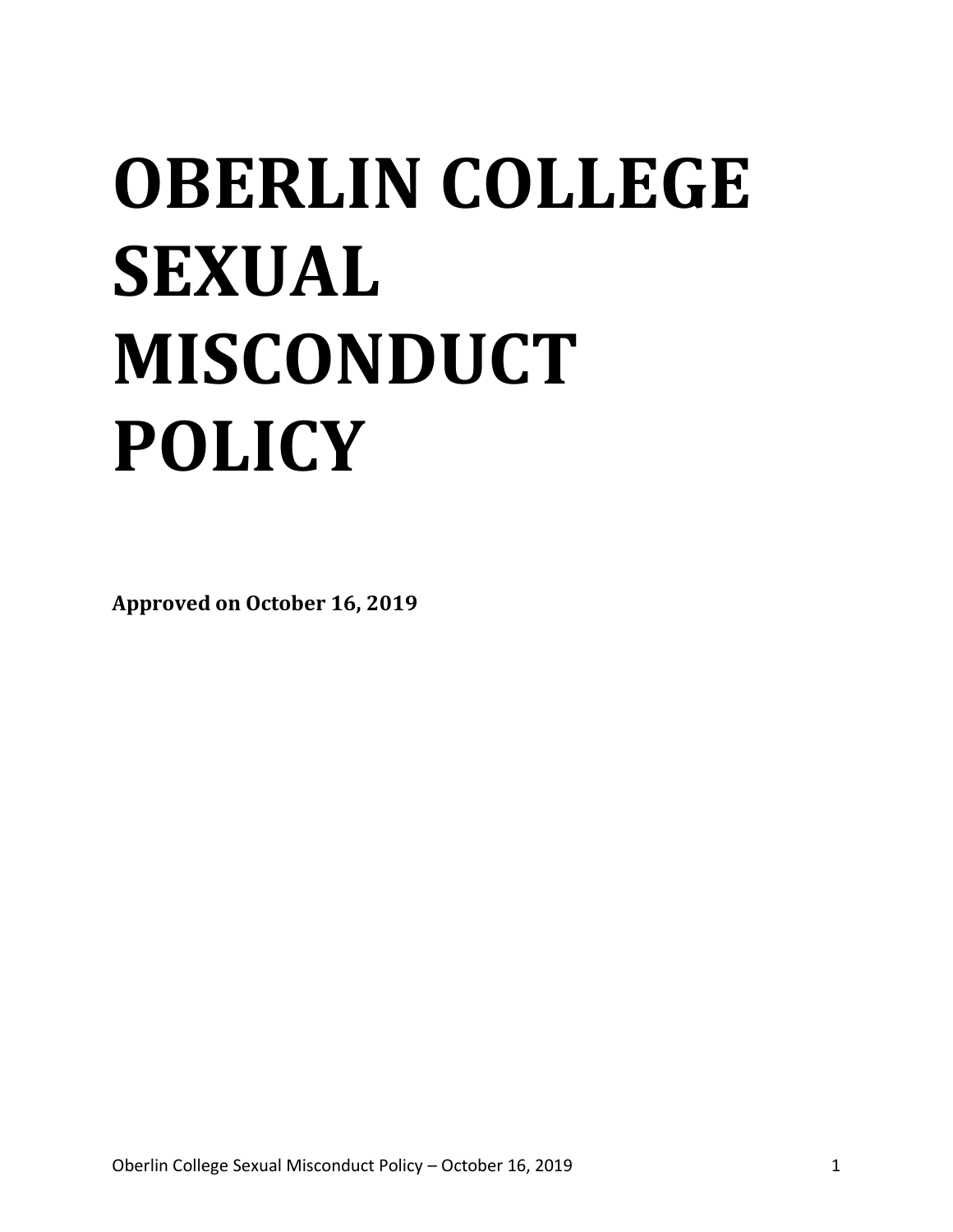# <span id="page-1-0"></span>**Table of Contents**

| Introduction: Ensuring an Equitable Campus Free of Violence, Harassment, and |  |
|------------------------------------------------------------------------------|--|
|                                                                              |  |
|                                                                              |  |
|                                                                              |  |
|                                                                              |  |
|                                                                              |  |
|                                                                              |  |
|                                                                              |  |
|                                                                              |  |
|                                                                              |  |
|                                                                              |  |
|                                                                              |  |
|                                                                              |  |
|                                                                              |  |
|                                                                              |  |
|                                                                              |  |
|                                                                              |  |
|                                                                              |  |
|                                                                              |  |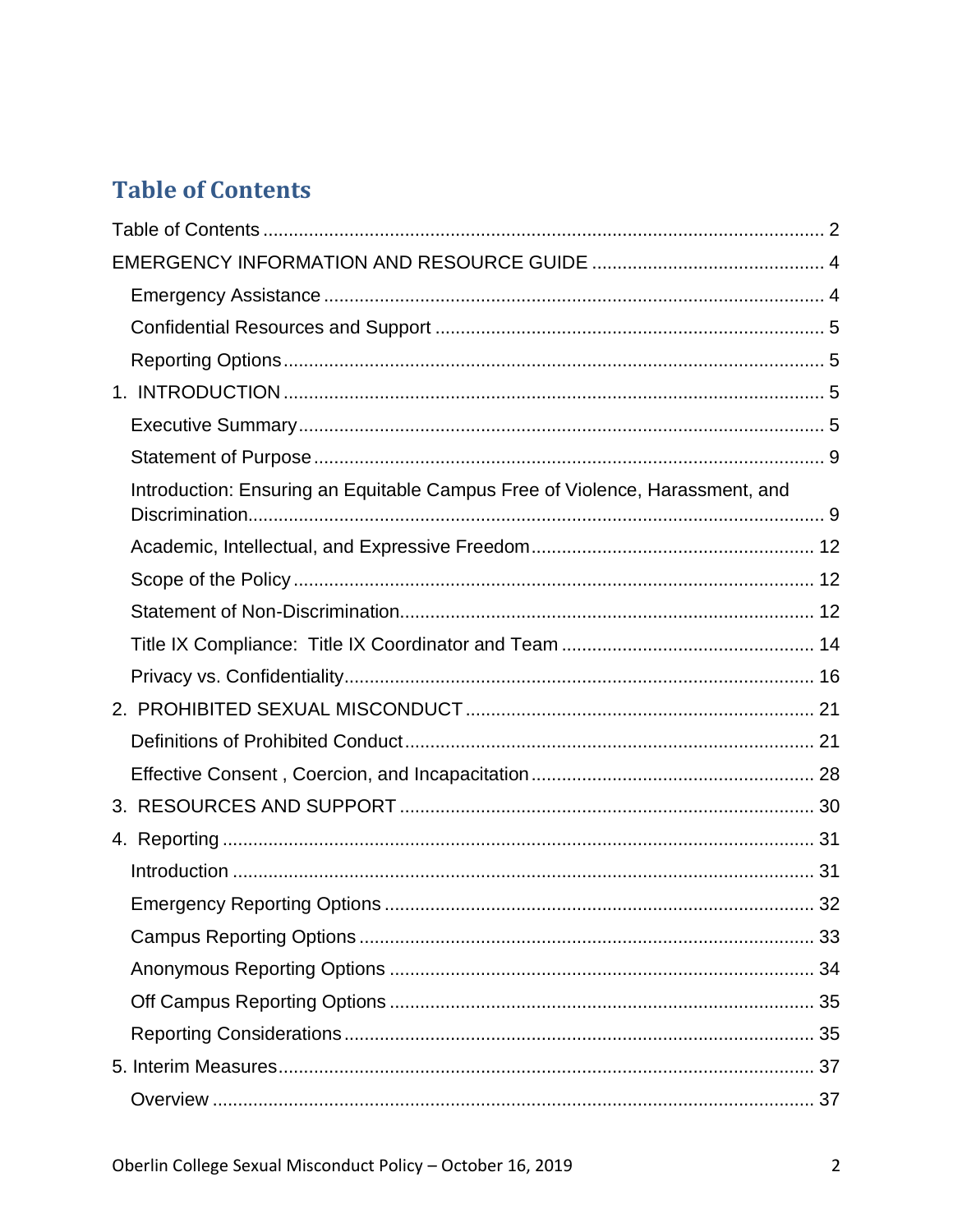<span id="page-2-0"></span>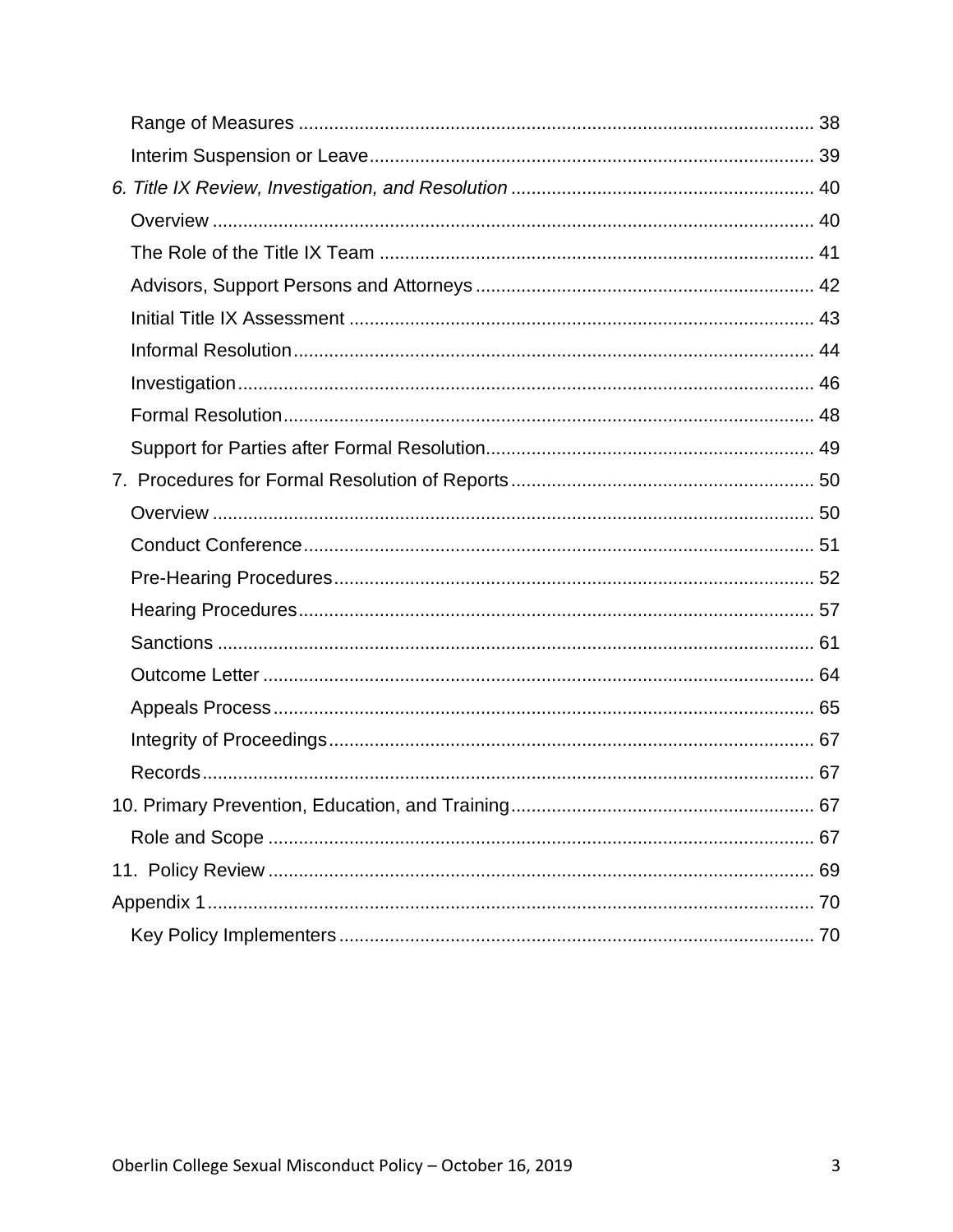# **EMERGENCY INFORMATION AND RESOURCE GUIDE**

Any student, employee, or member of the Oberlin College community who has experienced sexual misconduct or violence is encouraged to immediately notify law enforcement and/or seek immediate medical assistance. Oberlin College Safety and Security will provide transportation upon request. You are also encouraged to report the misconduct or violence promptly to the College by notifying any of the on-campus reporting options listed here.

### <span id="page-3-0"></span>**Emergency Assistance**

| <b>Emergency Response</b>                                                                                | <b>Health and Safety</b>                                                                             | <b>Counseling/Crisis Response</b>                                                                                                                                 |
|----------------------------------------------------------------------------------------------------------|------------------------------------------------------------------------------------------------------|-------------------------------------------------------------------------------------------------------------------------------------------------------------------|
| 911 (Emergency Services)<br><b>Oberlin College Safety</b><br>and Security<br>$(440)$ 775-8911 (24 hours) | <b>The Nord Center Sexual</b><br><b>Assault Care Unit</b><br>$(800) 888 - 6161$<br>(24 hour hotline) | <b>Lorain County Rape Crisis</b><br>$(800) 888 - 6161 (24 hours)$<br><b>Lorain County Mental Health</b><br><b>Crisis Hotline</b><br>$(800) 888 - 6161 (24 hours)$ |

### Confidential Resources and Reporting Options:

All individuals are encouraged to make a prompt report to law enforcement and to the College. An individual may seek confidential support as designated below. Confidential resources will not share information with the College nor will speaking with a confidential resource trigger action by the College under most circumstances. We encourage all individuals to make a prompt report to the College using the reporting options below, but we recognize that individuals may choose to make a report of sexual misconduct to any College employee. With the exception of confidential resources, all Responsible Employees, including student employees or volunteers who have a responsibility for student welfare, are trained and required to share the report with a central Title IX Team to ensure a prompt and equitable review, investigation and resolution.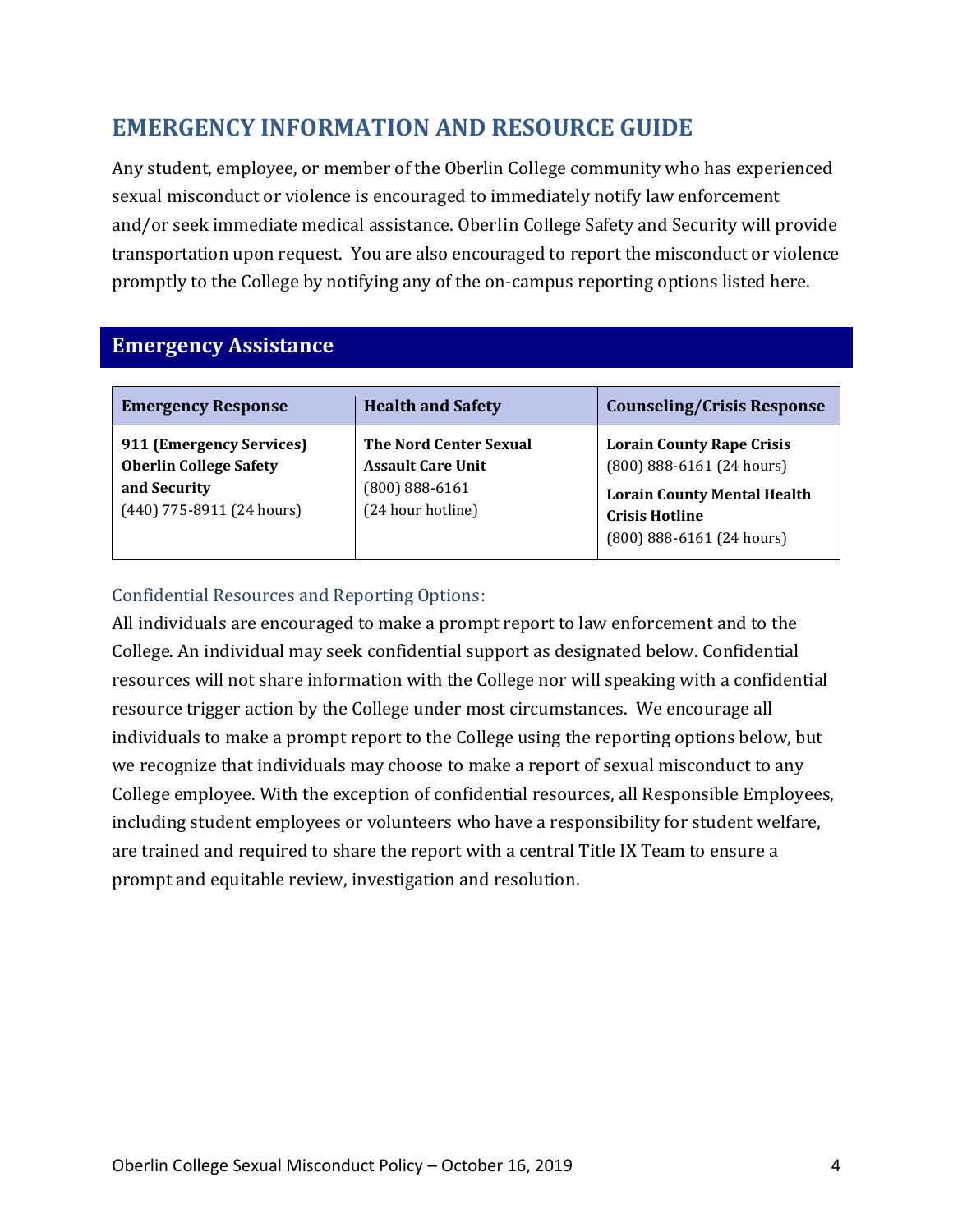# <span id="page-4-0"></span>**Confidential Resources and Support**

| <b>Students</b>                                                                                                                                                                               | <b>Employees</b>                                                                                                                        |
|-----------------------------------------------------------------------------------------------------------------------------------------------------------------------------------------------|-----------------------------------------------------------------------------------------------------------------------------------------|
| <b>Oberlin College Counseling Center</b><br>$(440)$ 775-8470<br><b>Office of Religious and Spiritual Life</b><br>$(440)$ 775-5191<br><b>Confidential Student Advocate</b><br>$(440)$ 204-4359 | <b>Lorain County Rape Crisis</b><br>$(800) 888 - 6161$<br>(24 hour hotline)<br><b>Employee Assistance Program</b><br>$(800)$ 989 - 3277 |
| <b>Lorain County Rape Crisis</b><br>$(800) 888 - 6161$<br>(24 hour hotline)                                                                                                                   |                                                                                                                                         |

# <span id="page-4-1"></span>Reporting Options

| <b>On Campus</b>                                | <b>Off Campus</b>                               |
|-------------------------------------------------|-------------------------------------------------|
| Safety and Security $(440)$ 775-8911 (24 hours) | <b>Oberlin Police Department</b> (440) 774-1061 |
| <b>Dean of Students</b> (440) 775-8462          | Mercy Allen Hospital $ (440)$ 775-1211          |
| Title IX Coordinator $(440)$ 775-8555           | Lorain County Prosecutor   (440) 329-5389       |
| <b>Human Resources</b> $(440)$ 775-8430         |                                                 |

# <span id="page-4-2"></span>**1. INTRODUCTION**

# <span id="page-4-3"></span>**Executive Summary**

#### **Purpose**

Oberlin College will not tolerate any type of sexual and/or gender-based harassment, discrimination and violence, including sexual violence, stalking, and intimate partner violence, which are referred to in this policy as sexual misconduct. The College is committed to taking all appropriate steps to eliminate these forms of sexual misconduct,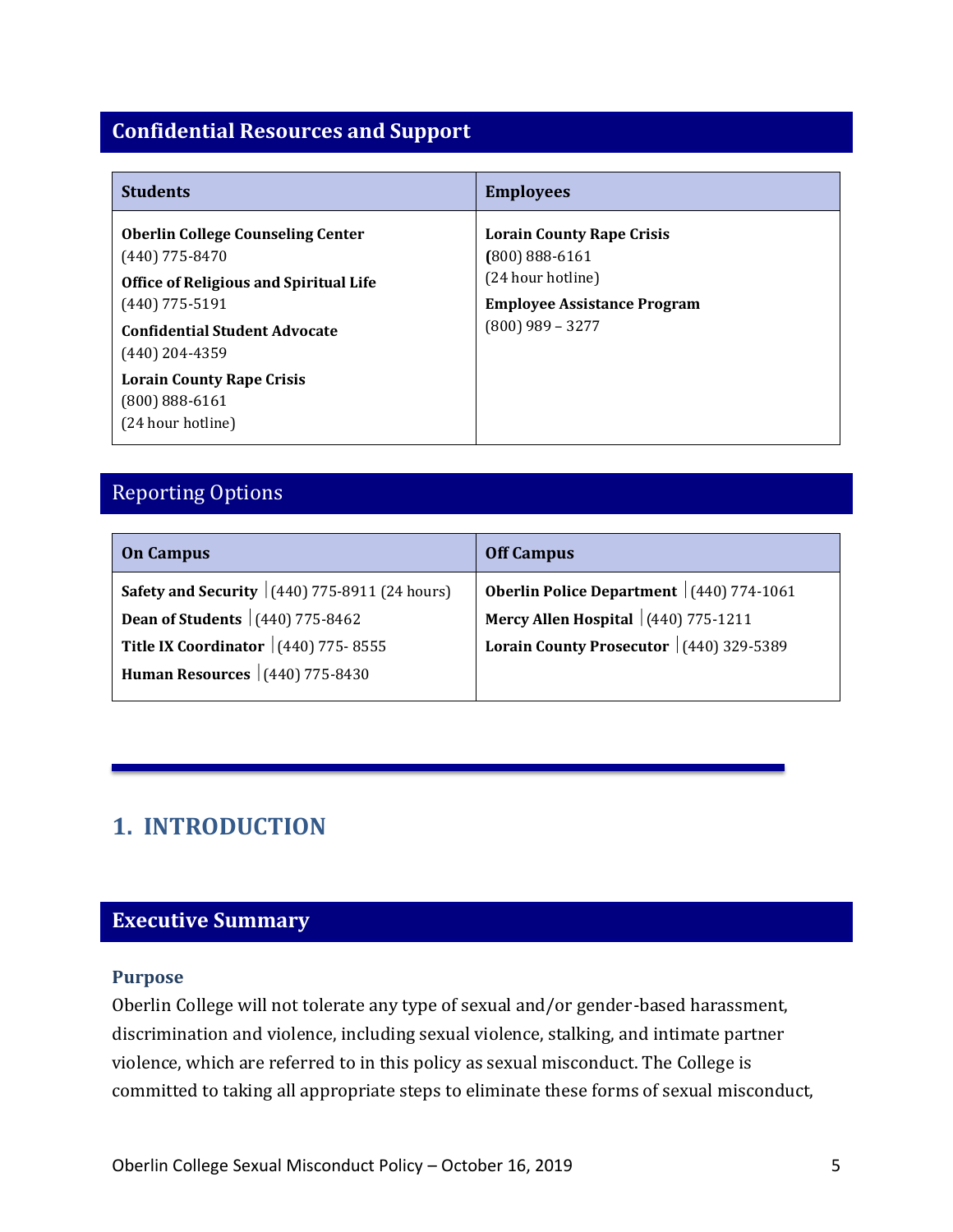prevent their recurrence, and address their effects. This policy outlines the College's institutional values, prohibited conduct, resources, reporting options, and processes for the review, investigation and resolution of reports of sexual misconduct.

#### **Scope of Policy**

This policy applies to all members of the Oberlin College community, including students, employees, and visitors. This policy applies to both on-campus and off-campus conduct. In particular, off-campus conduct is subject to this policy if the conduct occurred in the context of an education program or activity of the College or had continuing adverse effects on campus or in an off-campus education program or activity.

### **Notice of Non-Discrimination**

Oberlin College does not discriminate on the basis of race, color, sex, marital status, religion, creed, national origin, disability, age, genetic information, military or veteran status, sexual orientation, family relationship to an employee of Oberlin College, and gender identity and expression, or any other protected class.

### **Title IX Coordinator**

Rebecca Mosely, the Title IX Coordinator, oversees the College's central review, investigation and resolution of reports of sexual harassment, misconduct, stalking and intimate partner violence under the College's report processes and coordinates the College's compliance with Title IX.

### **Title IX Review**

Oberlin College's Title IX review consists of an inter-department team which includes, as appropriate, the Title IX Coordinator, the Deputy Title IX Coordinator(s), a designee from the Dean of Students, a designee from the Dean of the College or the Dean of the Conservatory, the Manager of Employee and Labor Relations, and the Director of Safety and Security and/or designee. This team, which is overseen by the Title IX Coordinator, is responsible for the prompt and equitable review and resolution of any reports under the Student, Staff, or Faculty Report Processes. The members of the team will vary based upon the roles of the parties involved. In all cases, the Title IX Team will be limited to a small number of individuals who need to be informed in order to provide effective and equitable review and timely resolution of reports while protecting the privacy of parties as fully as possible.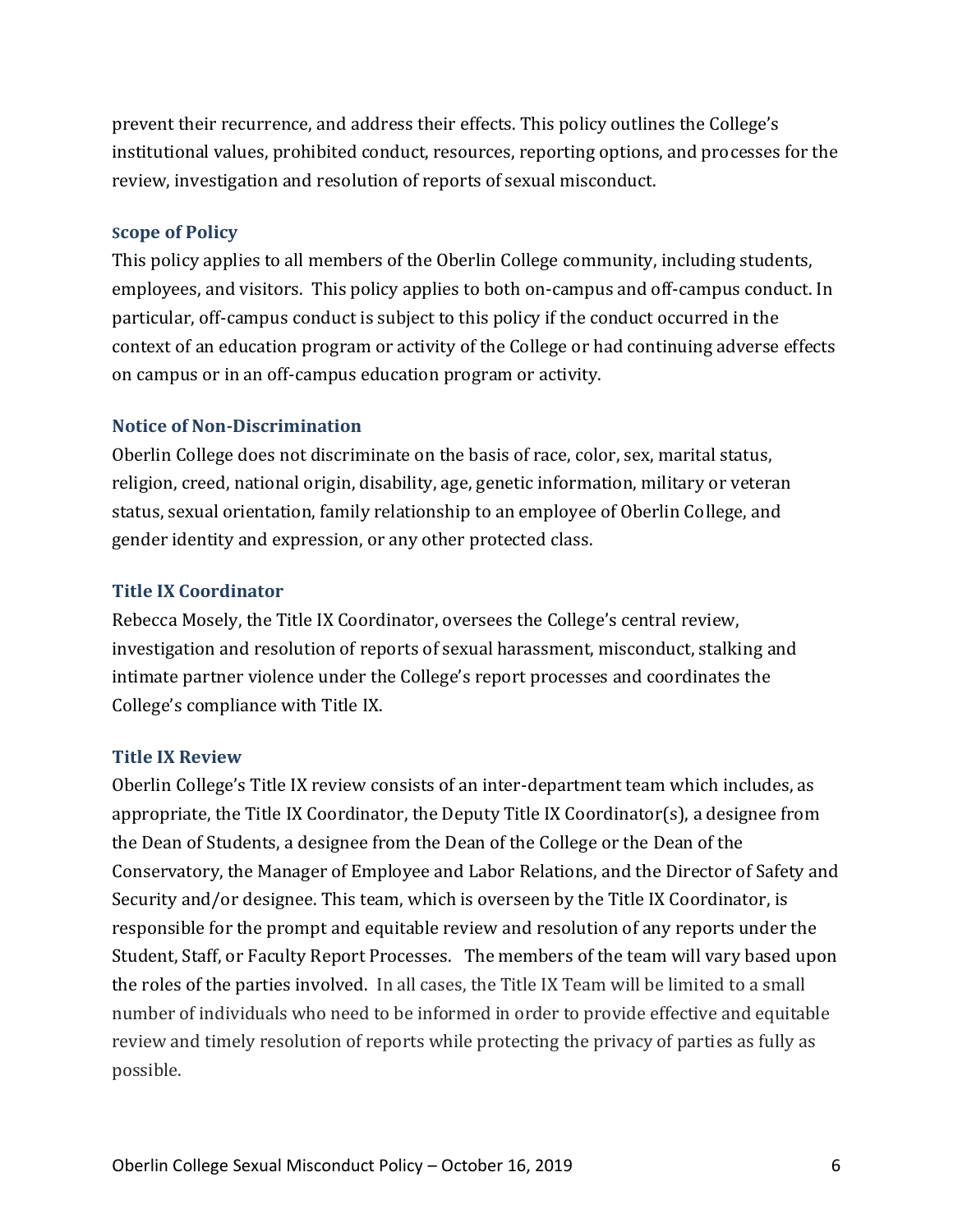### **Reporting**

Oberlin College will take immediate action in all allegations of sexual and/or gender-based harassment, discrimination and violence, including sexual violence, stalking, and intimate partner violence, to protect the safety of the college community and individuals involved. The College encourages anyone who has experienced, witnessed or has information pertaining to a potential violation of the Sexual Misconduct Policy to take an active role in reporting this behavior.

Students and employees are encouraged to report information regarding an incident of sexual misconduct to designated employees of the College. These reporting options are: Safety and Security, the Title IX Coordinator, the Deputy Title IX Coordinator(s), the Dean of Students Office, or the Manager of Employee and Labor Relations. The College recognizes, however, that an individual may choose to report to *any* College employee, even those not specifically designated as a reporting option. Consistent with this policy, any Responsible Employee who receives such a report is required to share the report with a central review team to ensure consistent application of College policy for all individuals.

Oberlin College encourages all college community members to take reasonable and prudent actions to prevent or stop an act of sexual misconduct. Community members who exercise this obligation will be supported by the College and protected from retaliation.

### **Statement Against Retaliation**

It is a violation of Oberlin College policy to retaliate in any way against a student or employee because they have brought forward or been the subject of allegations of sexual and/or gender-based harassment, discrimination and violence, including sexual violence, stalking, and intimate partner violence, or participated in the College's resolution of the report. The College will take immediate and responsive action to any report of retaliation.

### **Privacy Statement**

In any report, investigation, or resolution of an allegation of sexual and/or gender-based harassment, discrimination and violence, including sexual violence, stalking, and intimate partner violence, every effort will be made to protect the privacy and confidentiality interests of the individuals involved in a manner consistent with the need for a thorough review of the allegation and the protection of the parties involved and the broader campus community.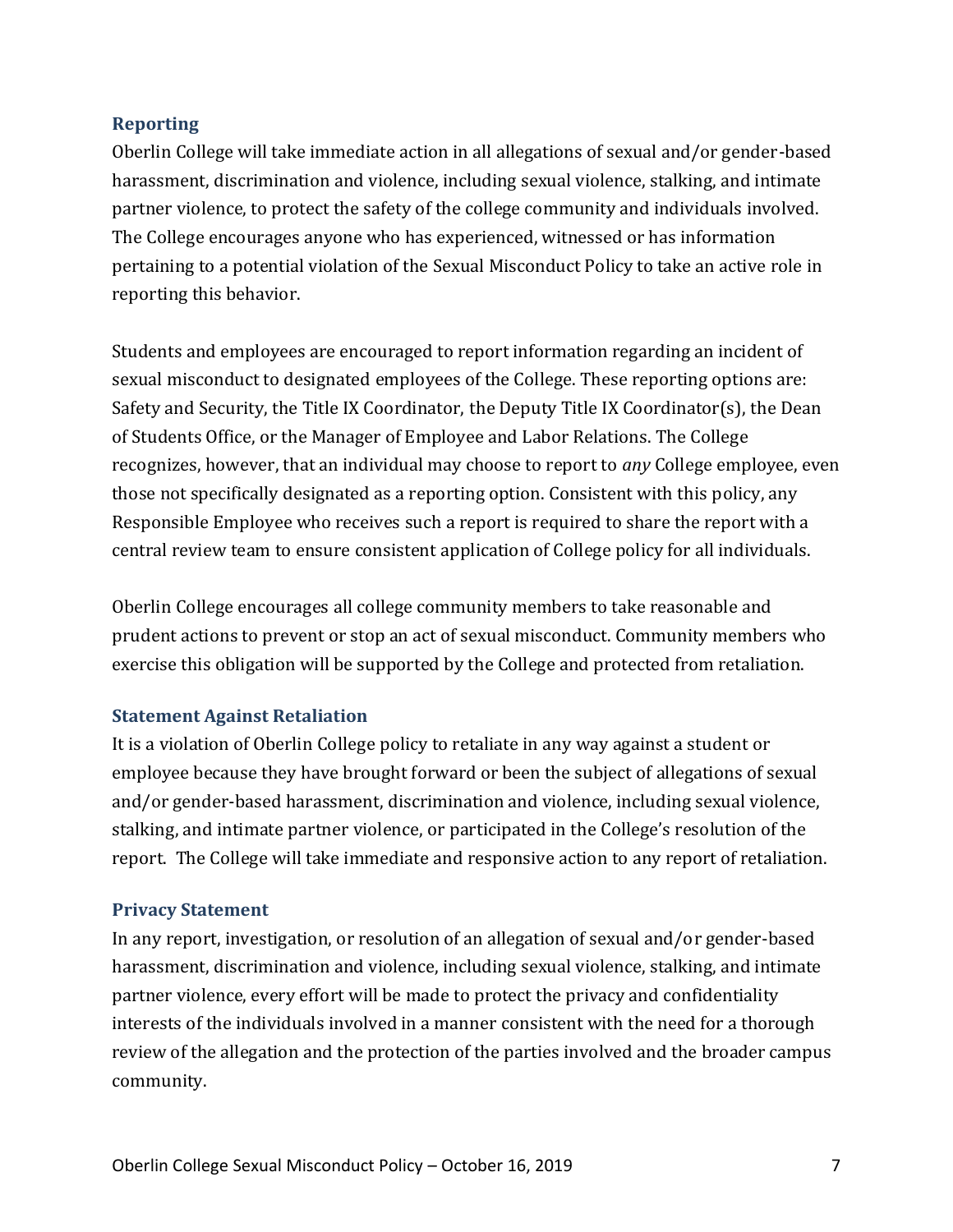### **Confidential Resources**

Oberlin College realizes that not every individual is prepared to make a formal report for resolution. There are several confidential resources available for both students and employees who are seeking assistance but do not wish to make a report to the College or law enforcement.

#### **Resources**

Oberlin College is committed to providing on campus resources and support to Reporting Parties and Responding Parties, whether or not an individual wishes to pursue formal disciplinary action. There are also many off-campus resources available to individuals who experience sexual and/or gender-based harassment, discrimination and violence, including sexual violence, stalking, and intimate partner violence.

#### **Interim Measures**

Upon receipt of a report, the College will take interim measures to protect the parties involved. These may include no-contact directives, changes in class or work schedules, changes in living arrangements, interim suspension, College-imposed leave, or any other measures that the College deems appropriate in consultation with the parties.

### **Formal Resolution Procedures**

- Reports against a student will be resolved by the Student Formal Resolution Process.
- Reports against a non-faculty employee will be resolved by the Staff Formal Resolution Process.
- Reports against a faculty member will be resolved by the Faculty Formal Resolution Process.

### **Appendices**

The Appendices contain a chart which provides a visual overview of the process of resolution of reports of sexual and/or gender-based harassment, discrimination and violence, including sexual violence, stalking, and intimate partner violence, and a list of key implementers named in this policy along with contact information.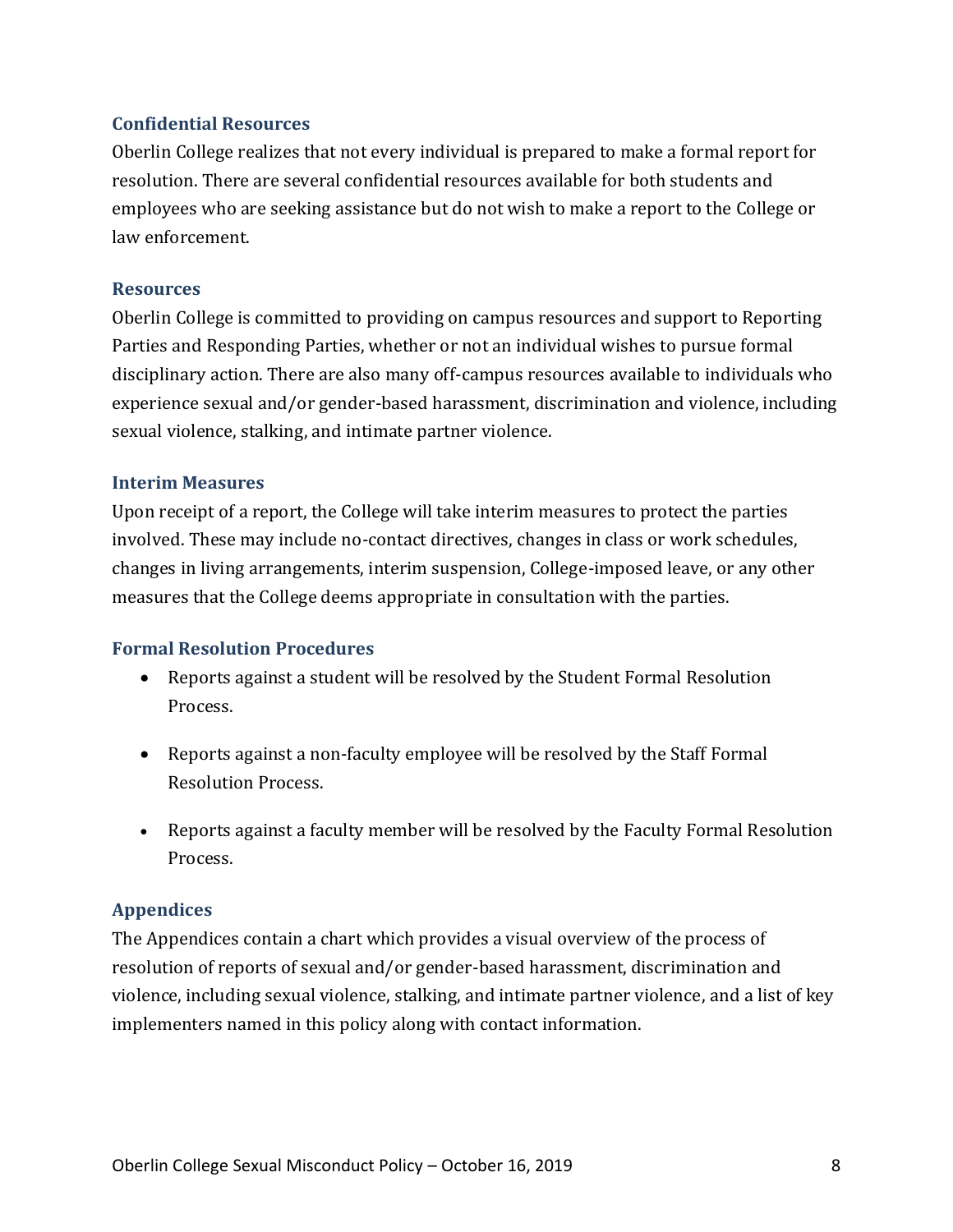# <span id="page-8-0"></span>**Statement of Purpose**

Oberlin College students, employees, alumni, guests, and visitors have the right to be free from sexual and/or gender-based harassment, discrimination and violence, including sexual violence, stalking, and intimate partner violence, on campus and in their interactions with each other. Sexual misconduct is the term used in this policy for sexual and/or gender-based harassment, discrimination and violence, including sexual violence, stalking, and intimate partner violence, as well as other forms of prohibited conduct as defined in this policy.

Because all members of the Oberlin College community have a right to and a stake in creating a campus free of violence, harassment, and discrimination, this policy applies to all students, employees, and visitors to campus.

# <span id="page-8-1"></span>**Introduction: Ensuring an Equitable Campus Free of Violence, Harassment, and Discrimination**

Oberlin College seeks to ensure an equitable and inclusive campus free of violence, harassment, and discrimination. Therefore, Oberlin College will not tolerate sexual and/or gender-based harassment, discrimination, and violence, including sexual violence, stalking, and intimate partner violence, in any College program or activity, including the academic, employment or residential setting. When used in this policy, sexual misconduct includes sexual violence, intimate partner violence, and stalking. This prohibition also includes all forms of discrimination or harassment based on sex, marital status, sexual orientation, and/or gender identity and expression. Such conduct violates community expectations and is prohibited by state and federal law. The Sexual Misconduct Policy affirms the Oberlin community's commitment to these principles and describes the process the College uses to resolve reports of sexual misconduct.

Reports of sexual misconduct will be investigated and resolved in a timely and equitable fashion. Because sexual misconduct has such a grave impact on the kind of community required to ensure the fullest educational and occupational opportunities, parties who are found responsible for violating the Sexual Misconduct Policy will be subject to appropriate sanctions. These sanctions are intended to ensure that such forms of misconduct do not continue and may include suspension, termination, and expulsion.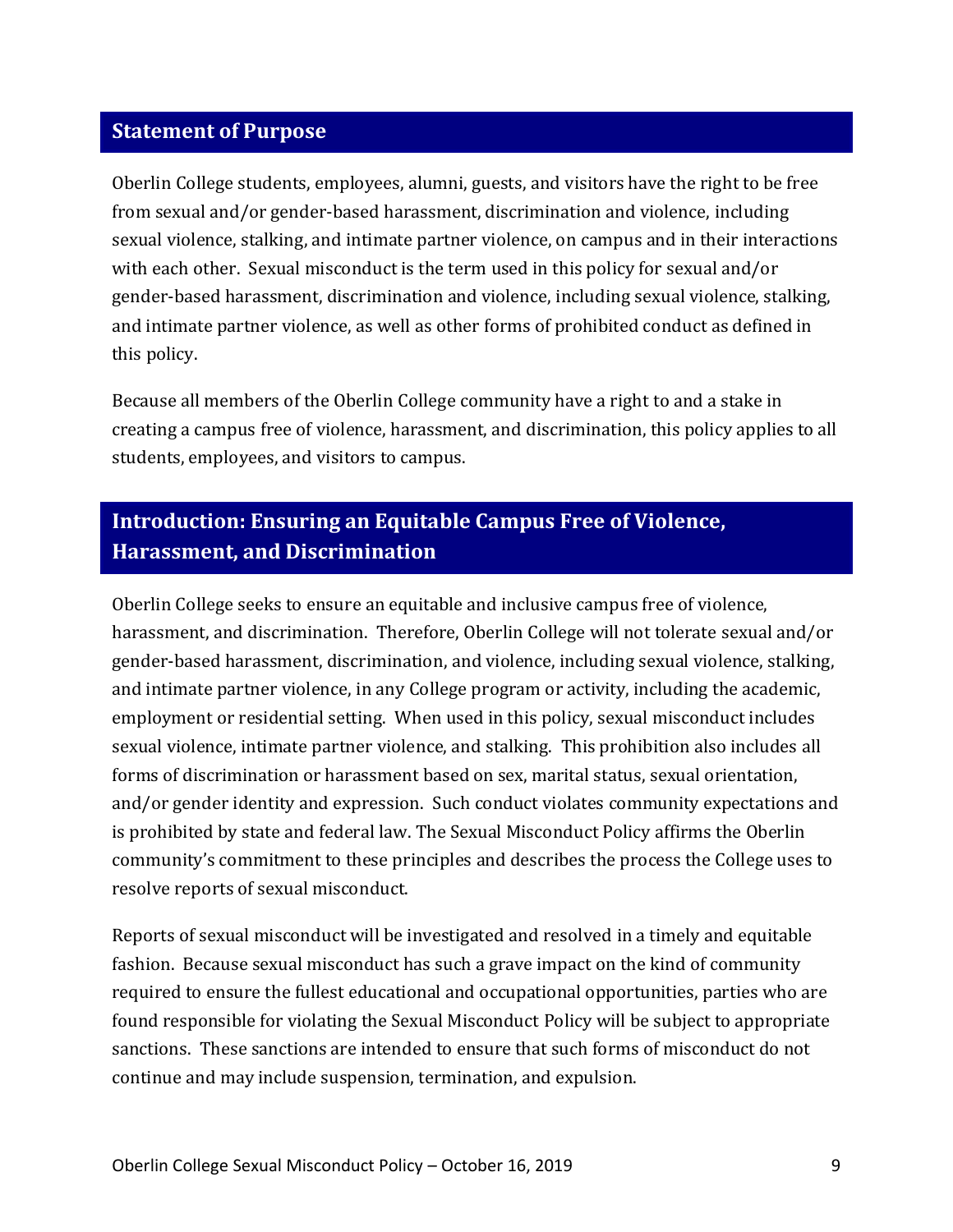Oberlin College will provide appropriate support to all college community members who are involved in the reporting or investigation of sexual misconduct in order to ensure access, provide equitable resolution, and to stop and address the effects of discrimination. In particular, the College is committed to ensuring that anyone who experiences sexual misconduct receives appropriate support, reporting options, and resolution to reports to ensure access to the full range of educational and occupational opportunities. Appropriate interim remedies and support are available even if an individual chooses not to pursue any action under this Policy.

Oberlin College views this policy as a primary resource in preventing and responding to sexual misconduct. Therefore, retaliation against anyone who makes a report, cooperates with an investigation, or participates in a grievance procedure is a violation of College policy. Retaliation should be reported promptly to the Title IX Coordinator for investigation pursuant to this policy and may result in disciplinary action independent of any sanction or interim measures imposed in response to the underlying allegations of sexual misconduct, discrimination, and/or harassment.

All members of the campus community are expected to play a role in preventing and responding to sexual and/or gender-based harassment, discrimination and violence, including sexual violence, stalking, and intimate partner violence. Reporting any knowledge of sexual misconduct is especially important, since it allows the College to connect a Reporting Party to resources and support and to foster individual and campus safety. Members of the community have different expectations in regard to reporting, described as follows:

• R*esponsible Employees* who become aware of potential misconduct are **required** to report it promptly to the Title IX Coordinator. Such reporting ensures timely support for all parties and enables an effective and consistent institutional response. Responsible Employees include all employees who serve in supervisory positions, whether paid or unpaid. A supervisor is anyone who has the authority to hire, promote, discipline, evaluate, grade or direct faculty, staff or students. This includes everyone who manages or supervises others, including (but not limited to) faculty department program chairs, teaching faculty, resident advisors, coaches and anyone who leads, administers, advises or directs University programs. It also includes student employees or student volunteers who have the responsibility for the welfare of other students.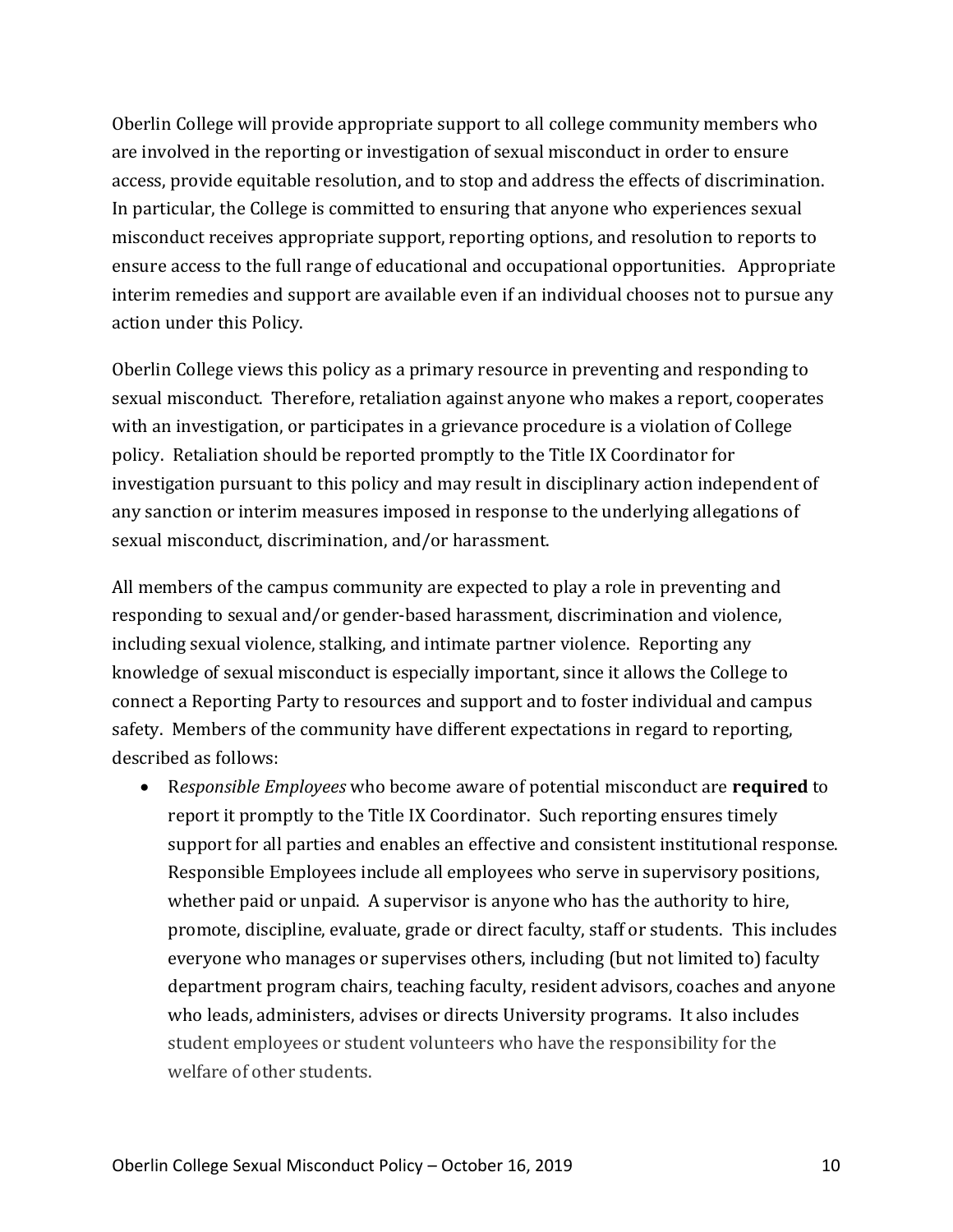- *All other employees* are **expected** to report any information about potential misconduct to the Title IX Coordinator, in recognition of the community understanding that centralized reporting is an important tool to address, end, and prevent sexual misconduct and other forms of gender- and/or sexual-related discrimination and harassment.
- *Students* who are not Responsible Employees are **strongly encouraged** to report any information about sexual misconduct, including reports or partial reports, to the Title IX Coordinator.
- *Confidential professional resources*, including professional and pastoral counselors, are **not permitted** to report any information about sexual misconduct without the consent of the patient/client, unless the information involves suspected abuse of a minor or there is an imminent risk of harm to self or others.
- A *Confidential student advocate* is available to support students and only reports general information about incidents of sexual misconduct (what types of misconduct, when and where the incident took place) in a way that does not identify the student, unless the student consents to report identifying information.

Required reporting is not meant to undermine a Reporting Party's agency to choose how to respond to experiences of sexual misconduct, but rather to ensure that all community members are fully empowered and informed about options for support and safety and information is shared with the College so that it may take immediate corrective action to eliminate, prevent and address a hostile environment.

Any member of the community who intervenes to prevent sexual and/or gender-based harassment, discrimination and violence, including sexual violence, stalking, and intimate partner violence (when safe to do so), seeks the support of peers or colleagues, or reports such conduct to the Title IX Coordinator or another Responsible Employee will be supported by the College and protected from retaliation.

This policy uses they, them, and theirs as third person singular gender-neutral pronouns, in recognition that individuals accessing this policy may have a range of gender identities and forms of self-identification.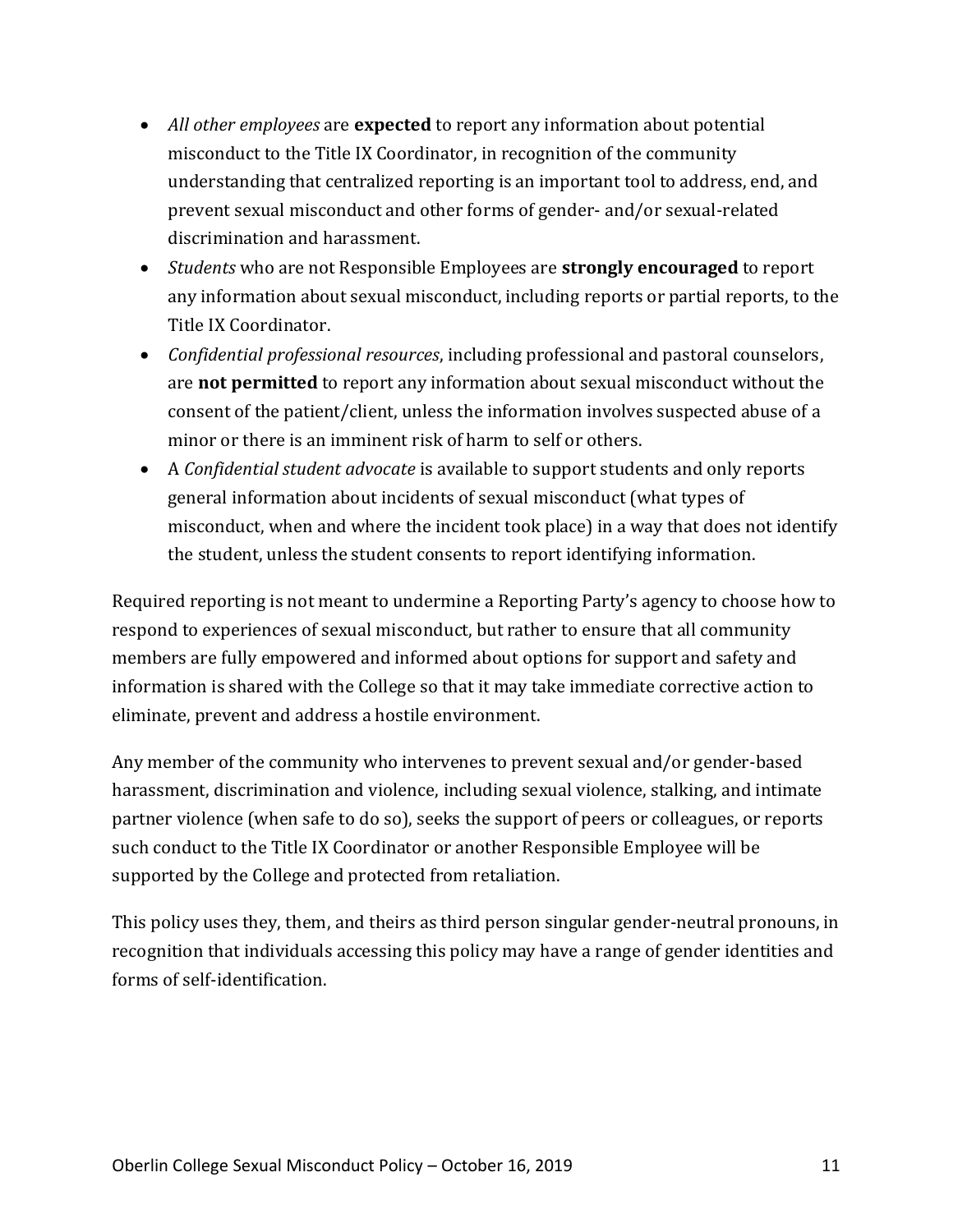# <span id="page-11-0"></span>**Academic, Intellectual, and Expressive Freedom**

This policy recognizes the central importance of academic freedom to the campus community and embraces respect for intellectual and expressive freedom. This policy upholds these values by prohibiting sexual and/or gender-based harassment, discrimination and violence, including sexual violence, stalking, and intimate partner violence. As the American Association of University Professors notes, "the freedom to teach and to learn is inseparable from the maintenance of a safe and hospitable learning environment" (AAUP, "Campus Sexual Assault Procedures," 2012). Further, this policy reflects guidance from the Office for Civil Rights which states that "the laws and regulations it enforces protect students from prohibited discrimination and do not restrict the exercise of any expressive activities or speech protected under the U.S. Constitution" (OCR Title IX and Sexual Violence FAQ L-1, 2014). This policy recognizes that effective learning may include engagement with difficult, offensive, or historically charged materials, and that such pedagogical experiences do not constitute violations of this policy, which is designed to stop, address, and prevent the recurrence of sexual and/or gender-based harassment, discrimination and violence, including sexual violence, stalking, and intimate partner violence.

# <span id="page-11-1"></span>**Scope of the Policy**

The policy applies to all Oberlin College community members, including students, faculty, administrators, staff, volunteers, vendors, independent contractors, visitors, alumni and any individuals regularly or temporarily employed, studying, living, visiting, conducting business or having any official capacity with the College or on College property. This policy applies to sexual and/or gender-based harassment, discrimination and violence, including sexual violence, stalking, and intimate partner violence, both on and off campus. In particular, off-campus conduct is subject to this policy if the conduct occurred in the context of an education program or activity of the College or had continuing adverse effects on campus or in an off-campus education program or activity.

### <span id="page-11-2"></span>**Statement of Non-Discrimination**

Oberlin College is committed to creating an institutional environment free from discrimination and harassment for students and employees. Thus, discrimination and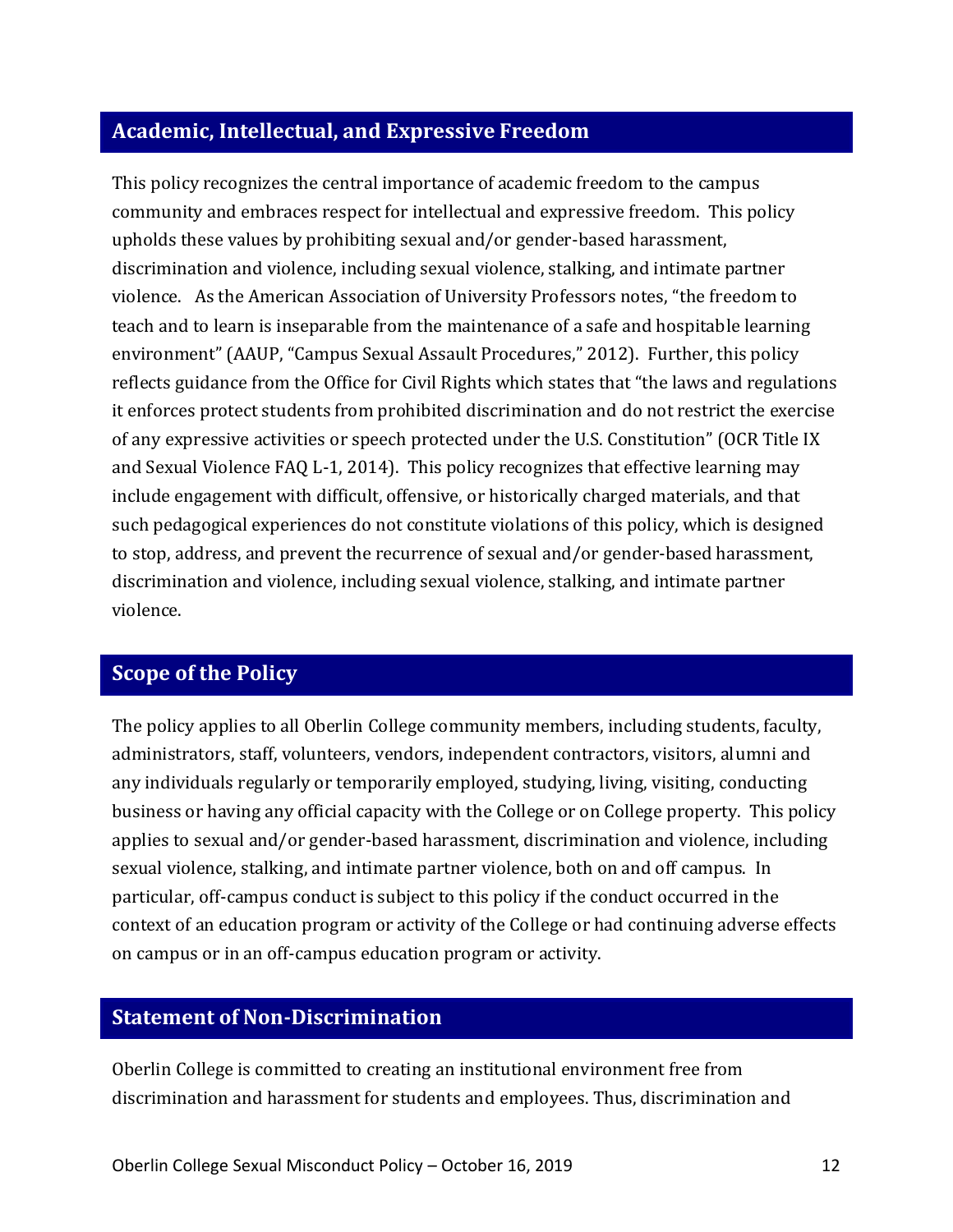harassment based on the following categories are prohibited: race, color, sex, marital status, religion, creed, national origin, disability, age, genetic information, military or veteran status, sexual orientation, family relationship to an employee of Oberlin College, and gender identity and expression. In addition, should any applicable law be enacted in the future prohibiting discrimination and/or harassment based on a category not listed above, or should there be other changes in the applicable law governing discrimination and/or harassment, this Policy will be deemed amended to the extent necessary to reflect such changes. In affirming the prohibition against discrimination and harassment on these bases, Oberlin College also affirms its compliance with applicable laws.

The Sexual Misconduct Policy covers conduct prohibited under Title VII of the Civil Rights Act of 1964, which prohibits employment discrimination based on race, color, religion, sex, or national origin, and Title IX, the 1972 amendment to the Higher Education Act of 1965 which prohibits discrimination based on sex in higher education. This policy also reflects the provisions of the Jeanne Clery Disclosure of Campus Security and Campus Crime Statistics Act (Clery Act), 20 U.S.C. § 1092(f), a federal statute enacted in 1990, and the Campus Sexual Violence Elimination (SaVE) Act, which was passed as part of the reauthorization of the Violence Against Women Act (2013). Oberlin policy also aligns with Ohio law, including Ohio Revised Code Chapter 2907: Sex Offenses and Chapter 4112, which prohibits discrimination in various contexts based on race, color, religion, sex, military status, national origin, disability, age, or ancestry. Section 1185.02 of the Codified Ordinances of Oberlin prohibits discrimination in housing based on race, color, religion, sex, sexual orientation, ancestry, handicap, familial status, or national origin of any prospective owner, occupant or user of the housing.

The Oberlin College non-discrimination statement includes all forms of gender- and/or sexbased discrimination and affirms that the College does not discriminate on the basis of sex in its educational, extracurricular, athletic, or other programs or in the context of employment. The Sexual Misconduct Policy implements the College non-discrimination statement by prohibiting sexual and/or gender-based harassment, discrimination and violence, including sexual violence, stalking, and intimate partner violence. Oberlin College's Sexual Misconduct Policy, in keeping with this federal law, reflects the understanding that sexual and/or gender-based harassment, discrimination and violence, including sexual violence, stalking, and intimate partner violence, can and do affect individuals of all genders. These protections thus apply to all Oberlin community members and visitors of any gender, gender identity, gender expression or sexual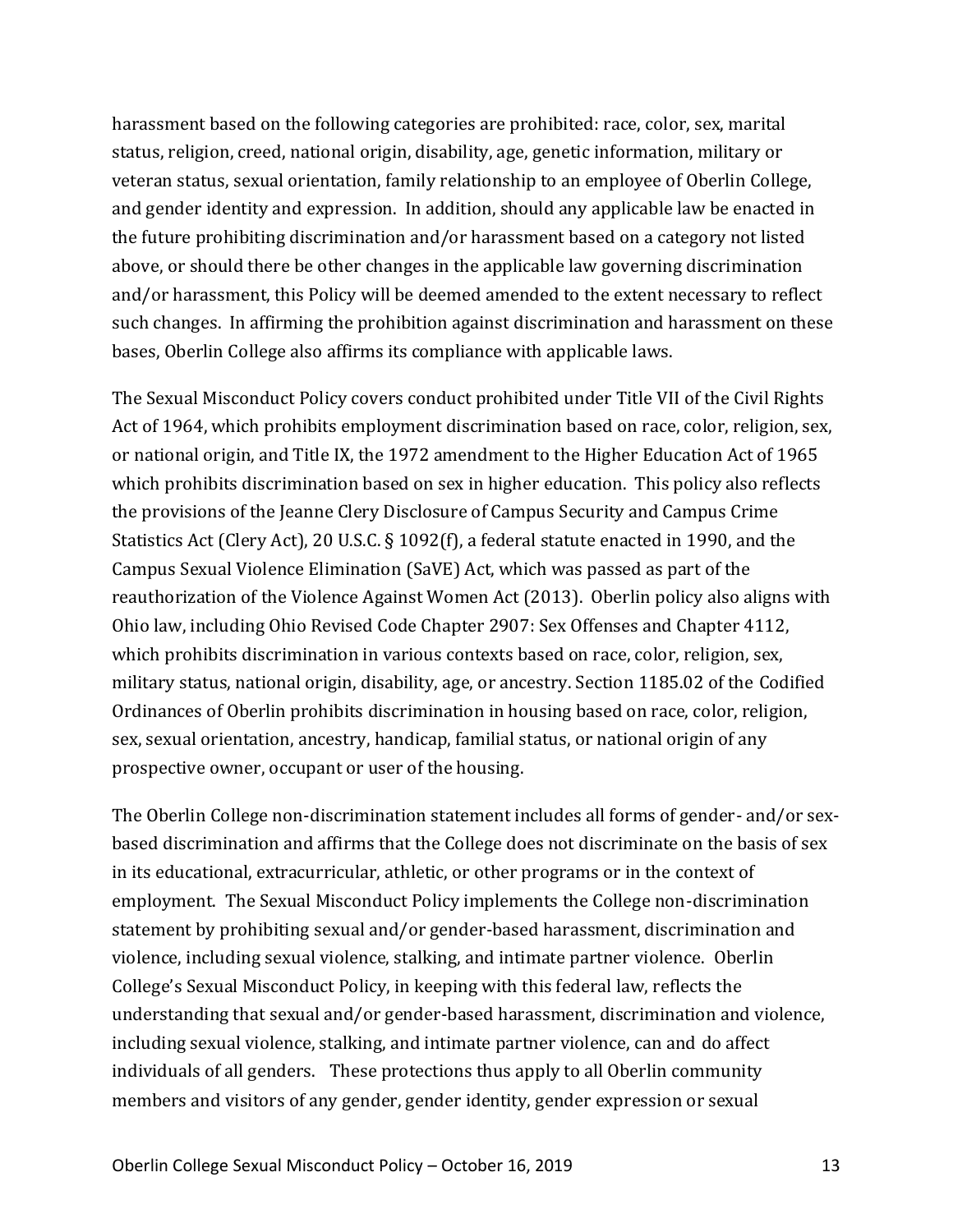orientation. Oberlin College will respond promptly and equitably to reports of sexual and/or gender-based harassment, discrimination and violence, including sexual violence, stalking, and intimate partner violence, in order to eliminate the harassment, prevent its recurrence, and address its effects on any individual or the community.

Other forms of discrimination and harassment prohibited by the College are addressed under th[e Oberlin College Policy on Discrimination and Harassment.](http://go.oberlin.edu/dhpolicy)

# <span id="page-13-0"></span>**Title IX Compliance: Title IX Coordinator and Team**

Rebecca Mosely serves as the college's Title IX coordinator and can be reached at:

(440) 775-8555 [rebecca.mosely@oberlin.edu](mailto:rebecca.mosely@oberlin.edu) Carnegie 204

The Title IX Coordinator oversees the College's central review process for receiving, investigating, and resolving reports of sexual misconduct to ensure that the College has taken prompt and equitable action to eliminate any hostile environment, prevent its recurrence, and address its effects. The Title IX Coordinator promotes overall institutional compliance with Title IX and related laws, including adherence to procedural time frames, documenting and reporting data, and providing training and education to policy implementers and to the campus community for prevention purposes. Members of the community are encouraged to consult the Title IX Coordinator regarding questions and concerns about reporting, support and interim measures for anyone experiencing or affected by sexual and/or gender-based harassment, discrimination and violence, including sexual violence, stalking, and intimate partner violence, and regarding information about options and processes to resolve the report. The Title IX Coordinator is trained in relevant applicable laws and the dynamics of sexual and/or gender-based harassment, discrimination and violence, including sexual violence, stalking, and intimate partner violence.

The Title IX Coordinator is assisted by Title IX Deputy Coordinators. The Title IX Deputy Coordinators are available to meet with any member of the community and assist the Title IX Coordinator in ensuring institutional compliance. Deputy Title IX Coordinators are chosen to reflect the diversity of the Oberlin community, including roles as faculty, staff, and students, and help increase access to College Title IX programs and processes.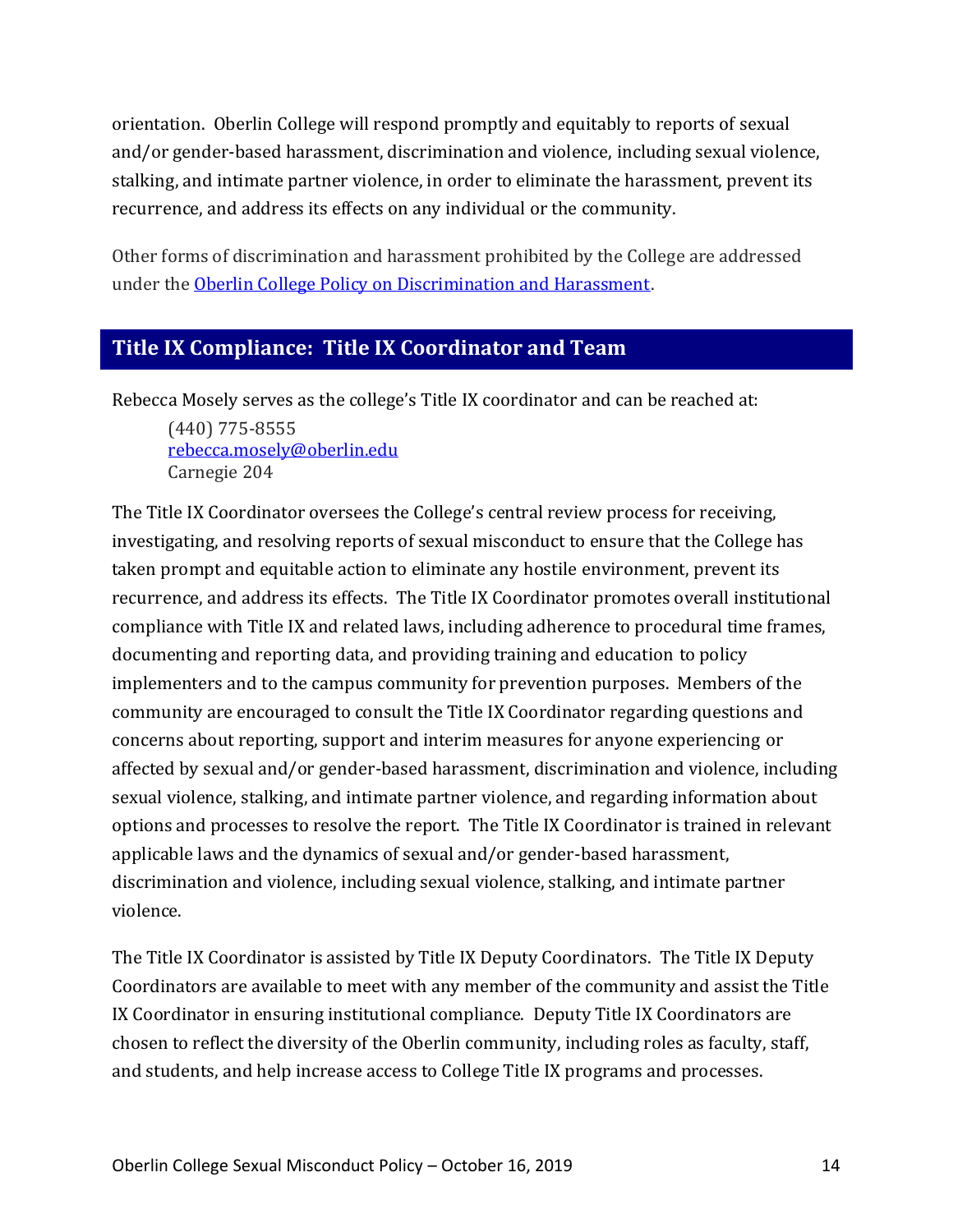Information about the Deputy Title IX Coordinators can be found online at: <https://www.oberlin.edu/equity-diversity-inclusion/staff>

The Title IX Coordinator also manages the Title IX Team. The Title IX Team supports the Title IX Coordinator and enables institutional compliance by ensuring effective and prompt response to reports as well as reviewing and implementing plans for education, prevention, and training. At a minimum, this group includes the Title IX Coordinator, Title IX Deputy Coordinators, and the Director of Safety and Security. Depending on the roles of the parties involved in a report, a designee from the appropriate divisional dean (Dean of Students, Dean of the College or Dean of the Conservatory) or the Manager of Employee and Labor Relations may join the group. In all cases, the Title IX Team will be limited to a small number of individuals who need to be informed in order to provide effective and equitable review and timely resolution of reports while protecting the privacy of parties as fully as possible.

Students, employees, or other individuals may direct questions or reports related to the application of Title IX to the Title IX Coordinator, Deputy Title IX Coordinators, and/or the U.S. Department of Education Office for Civil Rights:

Office for Civil Rights Cleveland Office 1350 Euclid Avenue, Suite 235 Cleveland, OH 44115 (216) 522 – 4970 OCR.Cleveland@ed.gov

Questions or reports involving employees may also be directed to the U.S. Equal Opportunity Employment Commission:

U.S. Equal Employment Opportunity Commission Cleveland Field Office Anthony J. Celebrezze Federal Building 1240 E. 9th Street, Suite 3001 (800) 669 – 4000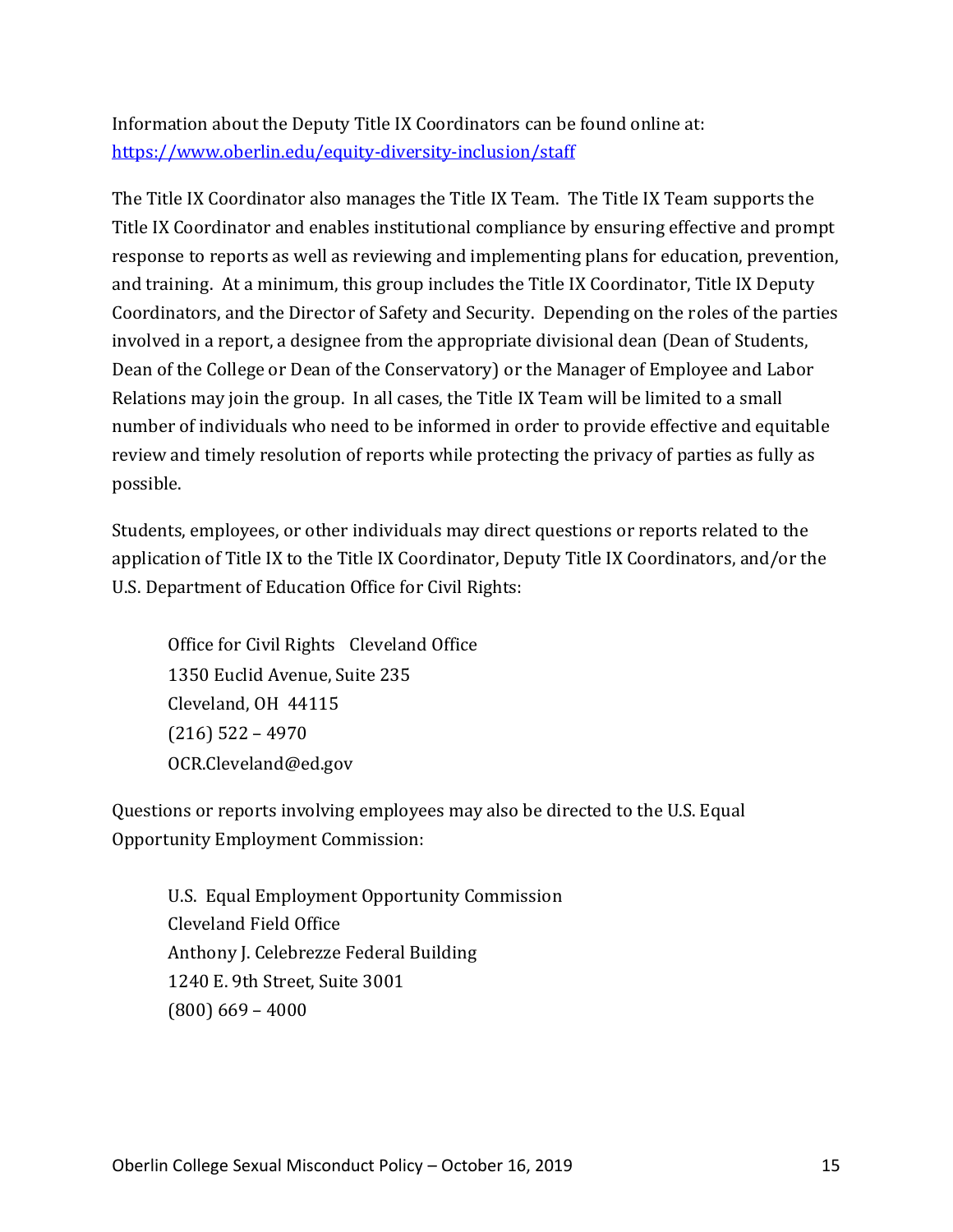# <span id="page-15-0"></span>**Privacy vs. Confidentiality**

The College is committed to protecting the privacy of all individuals involved in a report or an investigation filed under the Sexual Misconduct Policy. All College employees who participate in the College's Title IX response, including the Title IX Coordinator, Title IX Deputy Coordinators, Title IX Team members, investigators, and Hearing Panel members receive specific instruction about respecting and safeguarding private information. Throughout the process, every effort will be made to protect the privacy interests of all involved individuals in a manner consistent with the need for a thorough review of the report. All College proceedings are conducted in compliance with the requirements of the Family Educational Rights and Privacy Act (FERPA), the Clery Act, Title IX, and state and federal law. No information shall be released from such proceedings except as required or permitted by law and College policy.

To ensure all members of the community understand how the College protects the privacy of individuals, please be aware that privacy and confidentiality have distinct meanings.

- Privacy generally means that information related to a report of misconduct will only be shared with a limited circle of individuals. The use of this information is limited to those College employees who "need to know" in order to assist in the active review, investigation or resolution of the report, including the issuance of interim measures. While not bound by confidentiality, these individuals will be discreet and respect the privacy of all individuals involved in the process.
- Confidentiality means that information shared by an individual with designated campus or community professionals cannot be revealed to any other individual without the express permission of the individual. These designated campus and community professionals include mental health providers, ordained clergy, trained rape crisis counselors and attorneys, all of whom have legally protected confidentiality. In addition, by policy, the College has designated a Confidential Student Advocate who is an employee of the Nord Center Sexual Assault Services staff and therefore has legally protected confidentiality with whom students, staff, and employees may consult or seek support. All of these professionals are prohibited from breaking confidentiality unless there is an imminent threat of harm to self or others or the report involves suspected abuse of a minor. Sharing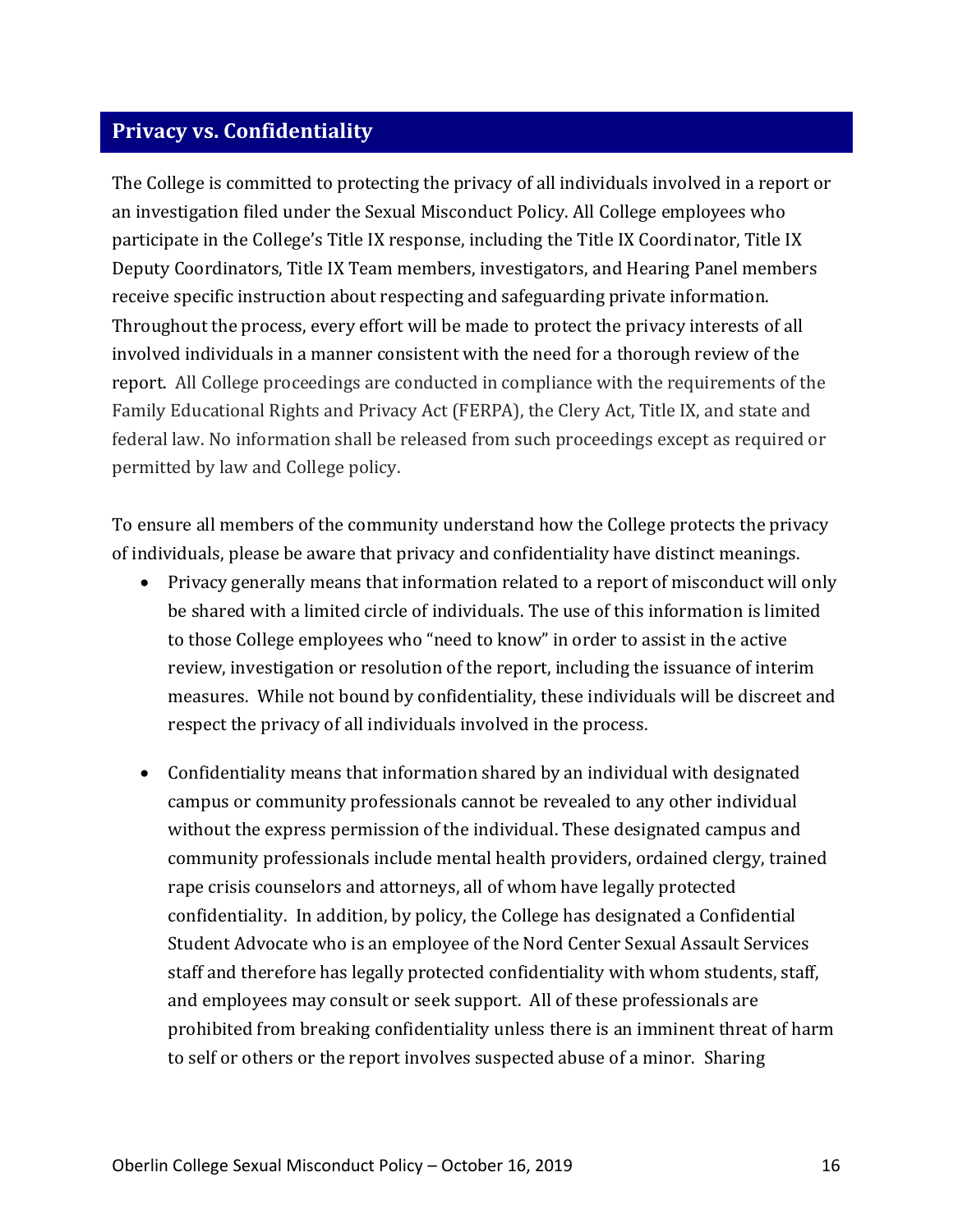information with the Confidential Student Advocate will not trigger a College investigation into an incident against the person's wishes.

### **Limits on Confidentiality**

State and federal law as well as the ethical obligation to provide an educational and occupational environment free of violence and discrimination place some limits on confidentiality for most members of the community, with the exception of those with legally-protected confidentiality. Members of the community should be aware of their reporting responsibilities in the following areas:

### The College Requirement to Report

Responsible Employees who receive information, including partial information, about sexual misconduct are required to report all information, including the names of the parties and any known details of the incident, to the Title IX Coordinator. This requirement applies when the misconduct either occurred to or was done by any student, staff or faculty member of the college. Required reporting is an important tool for enabling the College to respond effectively and prevent sexual misconduct in a manner that is supportive of individual autonomy and respectful of individual and campus safety. Sharing all reports with the Title IX Coordinator helps to ensure that individuals affected by sexual misconduct receive prompt remedies to stop, prevent, and address discrimination and harassment, and that individuals are fully informed about remedies, accommodations, resources and options. Sharing this information also enables the College to tailor our education and prevention programs to the types of sexual misconduct reported on campus. Individual reports are vital to seeing patterns of misconduct, which will, in turn, help the College as an educator and employer respond to community needs.

Required reporting also helps to ensure that a Reporting Party and all other members of the community are connected to appropriate resources. Thus, required reporting helps to increase a Reporting Party's choices and create a campus climate that challenges silence about sexual misconduct.

Required reporting helps ensure that sexual misconduct is always treated in a serious manner. Required reporting also helps the Title IX Coordinator to ensure that every member of the campus community is provided with consistent information about resources, accommodations, options; to ensure that individual and campus safety are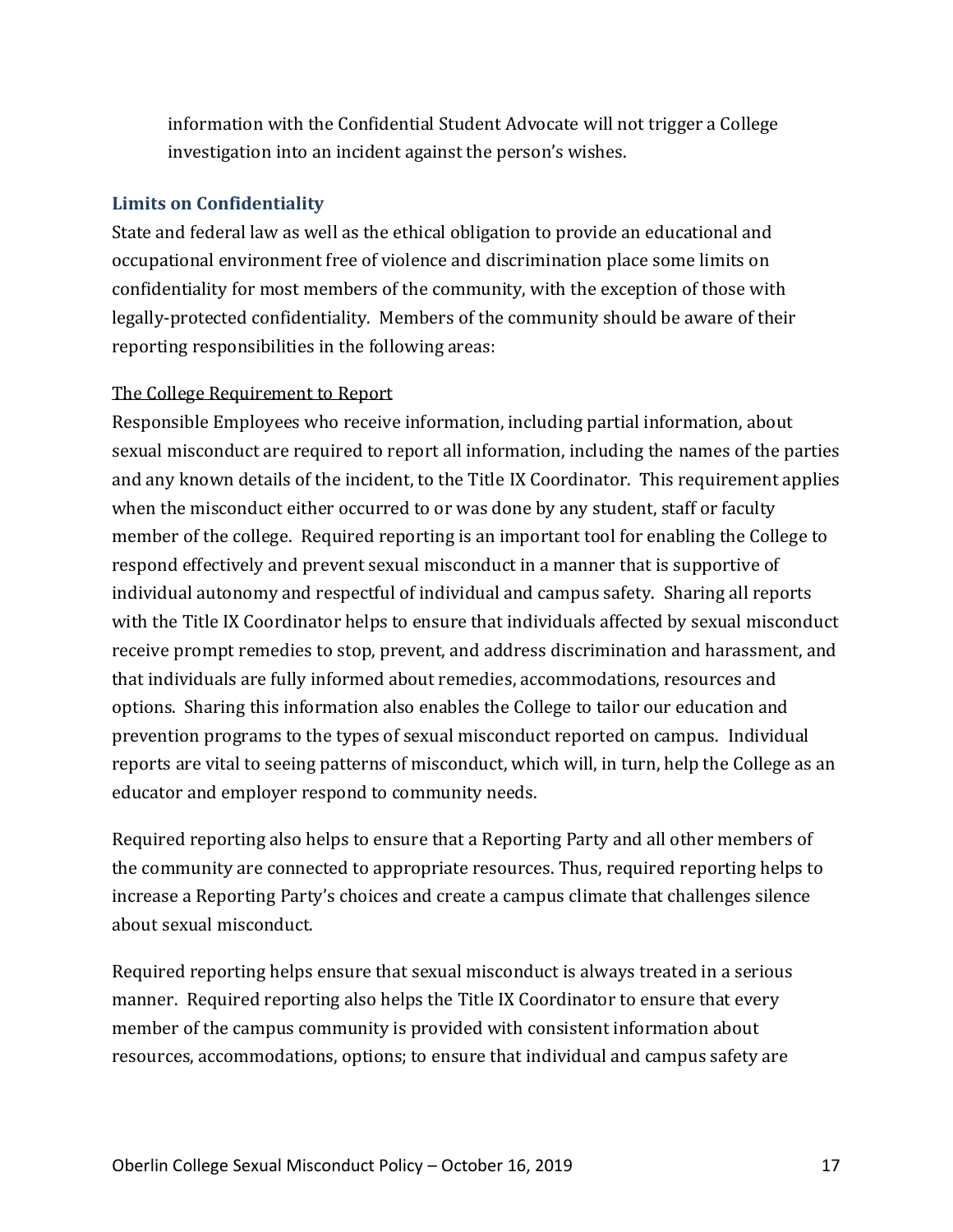addressed; and, to allow the College to tend to its many obligations under Title IX, the Campus SaVE Act, the Clery Act, and other state and federal laws. Under Title IX, the College is required to take immediate and corrective action if a Responsible Employee knew or, in the exercise of reasonable care, should have known about sexual and/or gender-based harassment, discrimination and violence, including sexual violence, stalking, and intimate partner violence, which creates a hostile environment. In general, a Responsible Employee includes any employee who:

- Has the authority to take action to redress the harassment; or
- Is required to report to appropriate school officials sexual harassment or any other misconduct by students or employees; or
- A student could reasonably believe that the employee has the authority or responsibility to take action.

Thus, all employees with supervisory and leadership responsibilities on campus are considered Responsible Employees. This includes, for example, faculty, coaches, administrators, Resident Advisors and other student employees or student volunteers with a responsibility for student welfare. The only employees who are exempt from the requirement to report are those with legally-protected confidentiality.

Community-wide reporting ensures that anyone who experiences such misconduct is quickly connected to resources and options and enables the College to address patterns of misconduct. Therefore,

- All other employees are **expected** to report any knowledge of sexual misconduct.
- All students who are not Responsible Employees are **strongly encouraged** to report any knowledge of sexual misconduct.

### The Protection of Minors

All members of the Oberlin community are required to report any reasonable cause to suspect that a minor (under 18 years old) is experiencing abuse or neglect based on information shared by the minor, any other individual, or one's own observations or knowledge. An Oberlin community member suspecting abuse or neglect is required to bring all suspicions to the immediate attention of the Title IX Coordinator or the Director of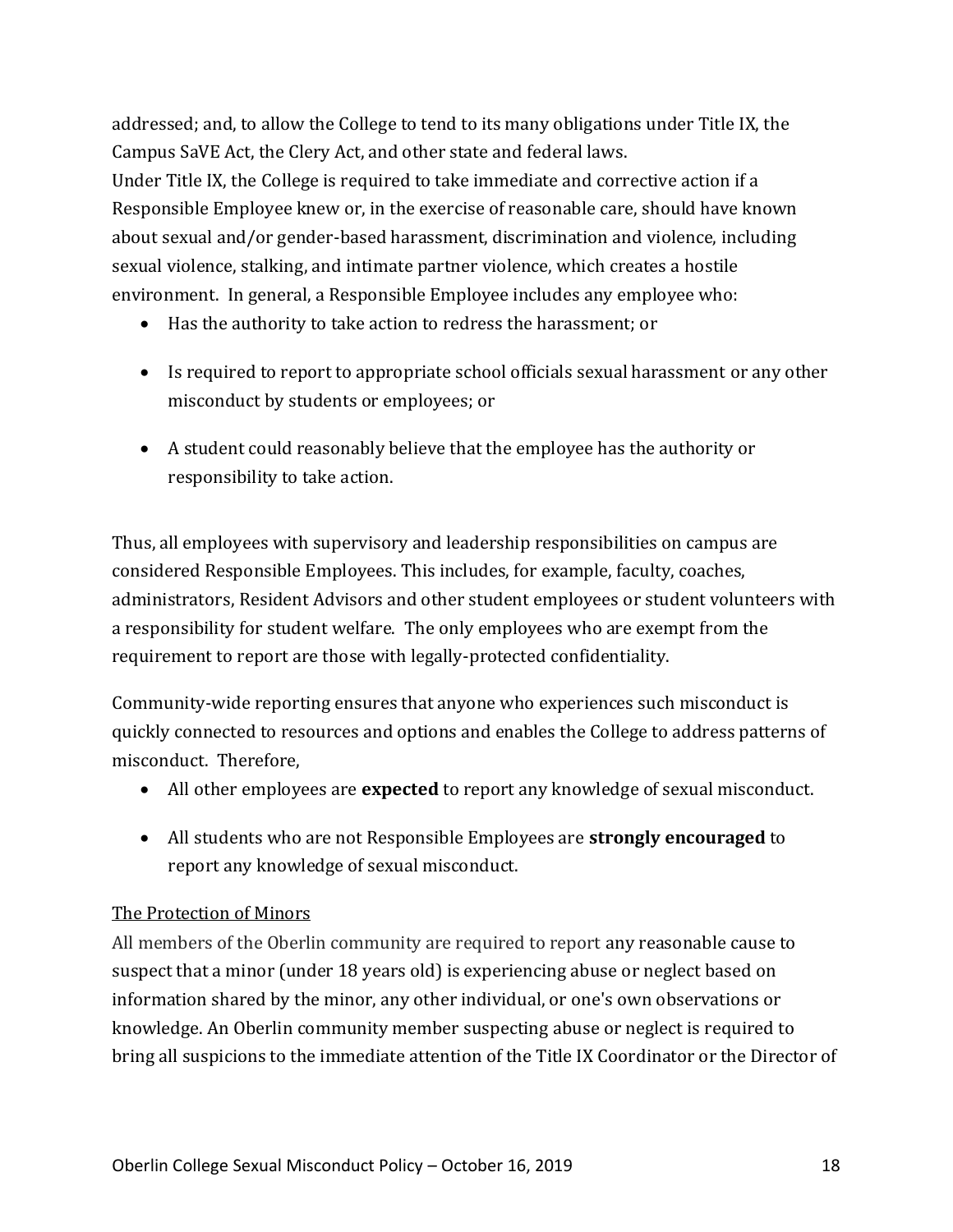Safety and Security. College policy should be understood to align with any mandatory reporting requirements under Ohio law.

### Ohio Felony Reporting Requirements

Under Ohio law, all residents of Ohio must report felonies, including sexual assault. This legal requirement means that the Title IX Coordinator or [Safety and Security](http://new.oberlin.edu/office/safety-and-security/) will report any potential felony or any crime of violence to the Oberlin Police Department. An individual who experiences potential felony sexual misconduct may choose how to participate in any subsequent criminal investigation.

### Ohio Medical Professional Reporting Requirements

In Ohio, medical professionals also have legally mandated reporting responsibilities. However, the medical professional must deem the patient medically stable before reporting and must communicate to the patient that the patient does not have to report and/or speak to the police. If the patient chooses not to speak to police at the time of the medical examination, the medical professional does not need to report the patient's name - only the date, general time, and general location of the incident.

### **Requests to Protect the Confidentiality of Reporting Parties**

If a person who reports an incidence of sexual and/or gender-based harassment, discrimination and violence, including sexual violence, stalking, and intimate partner violence (in this policy called the Reporting Party) requests that their name or other identifiable information not be shared with the person alleged to have engaged in such conduct (in this policy called the Responding Party), or requests that the College take no formal action in response to a report, the College will honor the Reporting Party's request to the extent possible based on a careful balancing of such requests with any legal reporting requirements, the risk of harm to any individual and the College's duty to maintain a safe and non-discriminatory environment for all.

The Title IX Coordinator, with the assistance of the Title IX Team, will assess such requests by examining the seriousness of the reported conduct, whether the reported misconduct was perpetrated with a weapon, the respective ages and roles of the Reporting and Responding Parties, whether there have been other reports of misconduct or discrimination by the Responding Party, whether the College possesses other means to obtain relevant evidence of sexual misconduct, whether the report reveals a pattern of misconduct (e.g., via illicit use of drugs or alcohol) at a given location or by a particular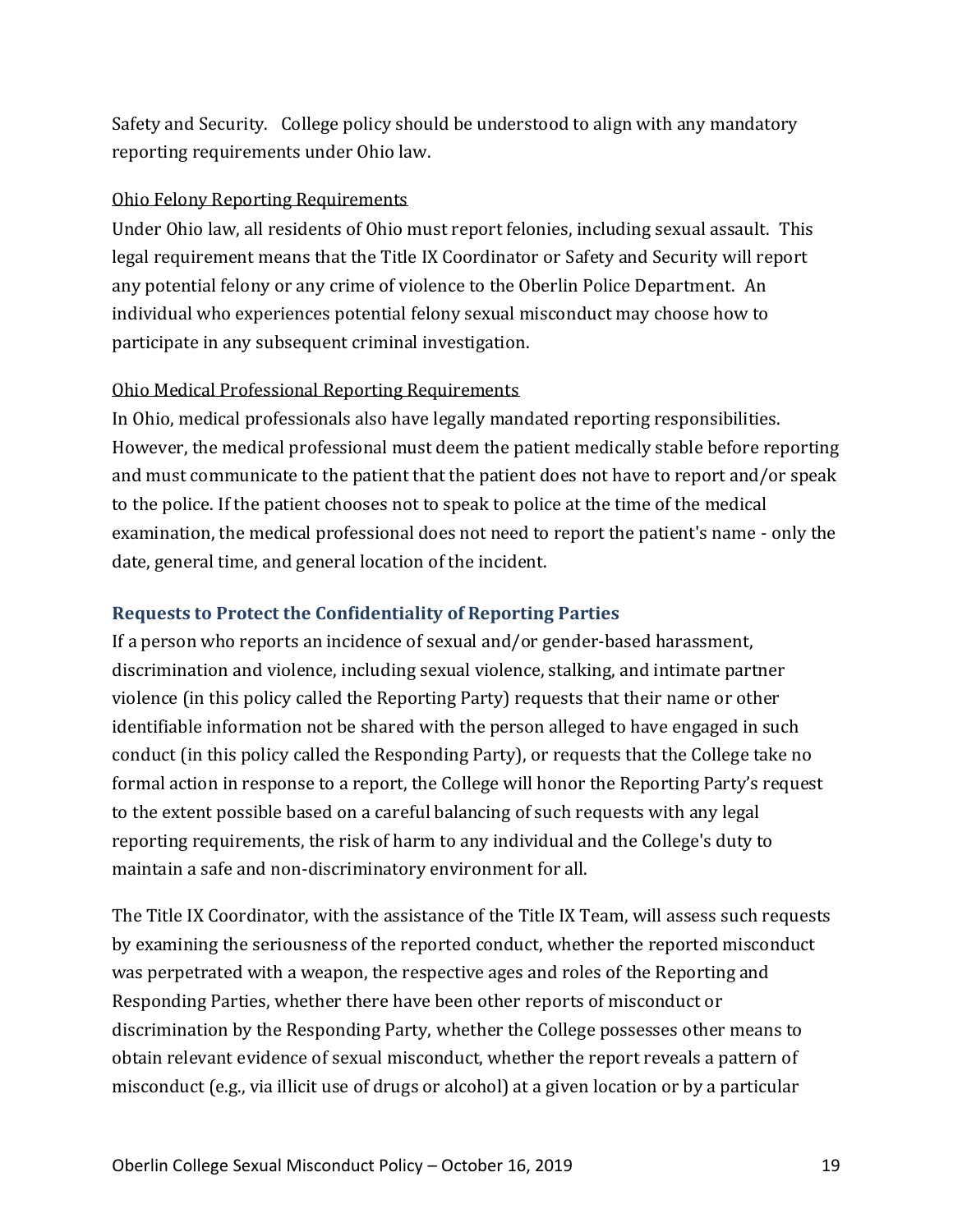group, and the rights of the Responding Party to receive notice and relevant information before disciplinary action is initiated.

Where possible, the Title IX Team will honor requests for confidentiality or that no action be taken so long as the College can meet its obligation to stop, address, and prevent the recurrence of the discriminatory conduct. If the College is unable to take action consistent with the wishes of the Reporting Party, the Title IX Coordinator will inform the Reporting Party about the chosen course of action, which may include an investigation and potential disciplinary action against the Responding Party. The Reporting Party will not be compelled to participate in a formal hearing if they choose not to participate. The College, however, may choose to move forward with an investigation and potential disciplinary action if there is an individual or public safety concern and sufficient independent information exists to establish that this Policy has been violated. Any action taken by the College will be designed to stop any sexual and/or gender-based harassment, discrimination and violence, including sexual violence, stalking, and intimate partner violence, address its effects, and prevent its occurrence. In all instances, the College will take immediate action as necessary to protect and assist the Reporting Party.

If the College honors the request for confidentiality, the Reporting Party must understand that the College's ability to meaningfully investigate the incident and pursue disciplinary action against a Responding Party may be limited.

### **Public Awareness Events**

Public awareness events such as "Take Back the Night," the Clothesline Project, candlelight vigils, protests, survivor speak outs, or other forums in which community members disclose experiences with sexual and/or gender-based harassment, discrimination and violence, including sexual violence, stalking, and intimate partner violence, are not considered to be reporting events. Disclosing one's personal experience in this context does not serve as notice to the College of sexual misconduct and will not trigger its obligation to investigate or take action with respect to information shared. Such events, however, inform the need for campus-wide education and prevention efforts, and the College will provide information about Title IX, support, resources and option for resolution to attendees at these events.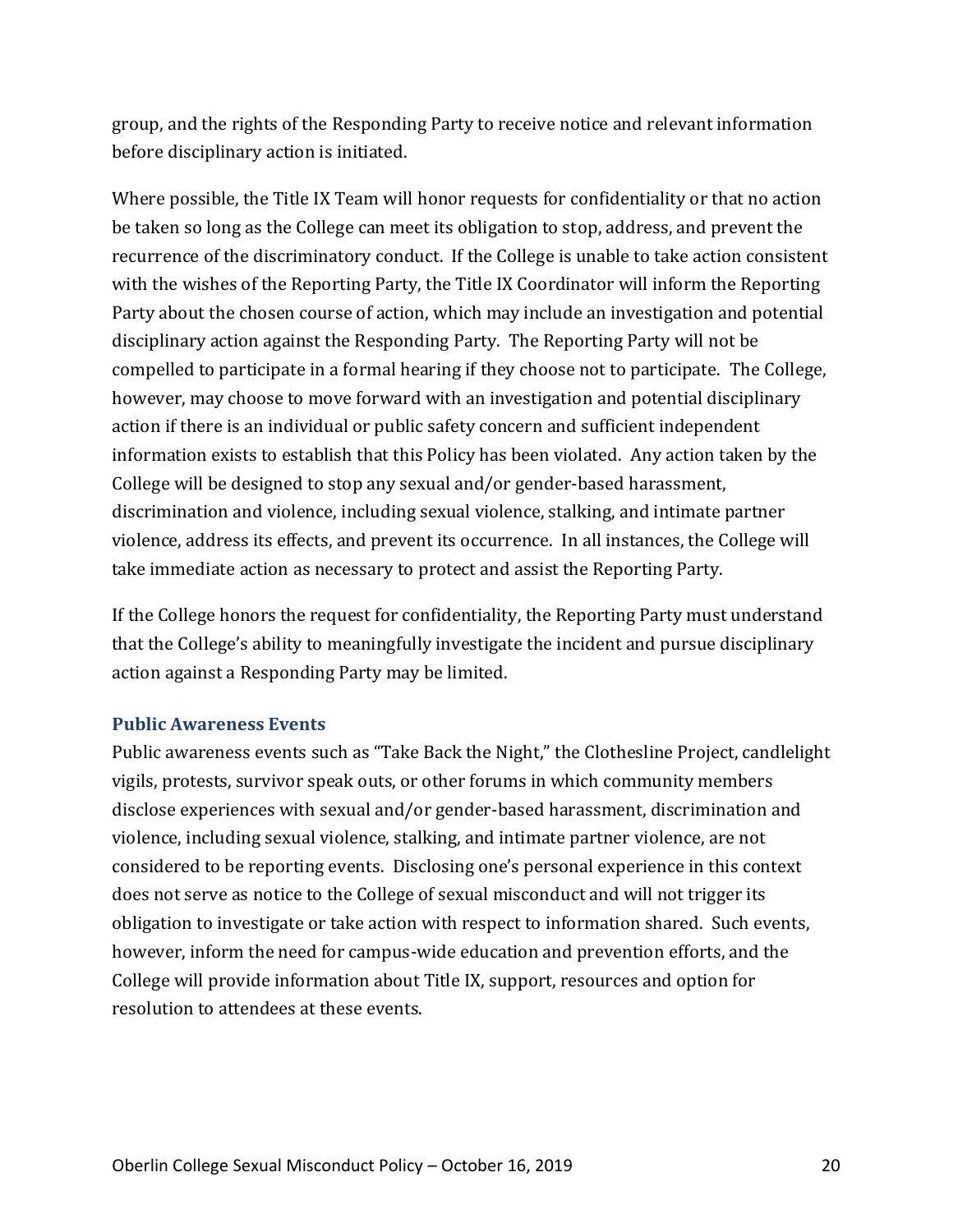#### **Timely Warning**

If a report of sexual misconduct discloses a serious or continuing threat to the Oberlin community, the College may issue a campus-wide timely warning notice to protect the health or safety of the community. The timely warning will not include any identifying information about the Reporting Party. Even where there is no imminent threat, the College may provide campus-wide notifications on reported sexual misconduct. At no time will the College release the name of the Reporting Party to the general public without the express written consent of the Reporting Party. The release of the Responding Party's name to the general public is guided by Family Educational Rights and Privacy Act (FERPA) and the Clery Act.

# <span id="page-20-0"></span>**2. PROHIBITED SEXUAL MISCONDUCT**

# <span id="page-20-1"></span>**Definitions of Prohibited Conduct**

Oberlin College prohibits all forms of sexual and/or gender-based harassment, discrimination and violence, including sexual violence, stalking, and intimate partner violence. Each of these terms encompasses a broad range of behaviors. In general, sexual violence refers to physical sexual acts perpetrated without a person's consent or where a person is incapable of giving consent for any reason, including incapacitation. Intimate partner violence refers to any act of violence or threatened act of violence (sexual, physical, verbal, emotional, economic, or otherwise) against a person who is or has been involved in a sexual, dating, domestic or other intimate relationship with that person. Conduct which prevents or impairs an individual's access to educational or occupational benefits or opportunities based on sex, gender identity and/or expression, or sexual orientation, constitutes harassment and is also prohibited.

Sexual and/or gender-based harassment, discrimination and violence, including sexual violence, stalking, and intimate partner violence, may vary in their severity. The following descriptions represent behaviors that violate community standards and a person's rights, dignity and integrity (please note that this is not an exhaustive list):

### **Sexual Harassment or Gender-Based Harassment:**

Sexual harassment is any unwelcome conduct of a sexual nature, including unwelcome sexual advances, requests for sexual favors, and/or other verbal, nonverbal, or physical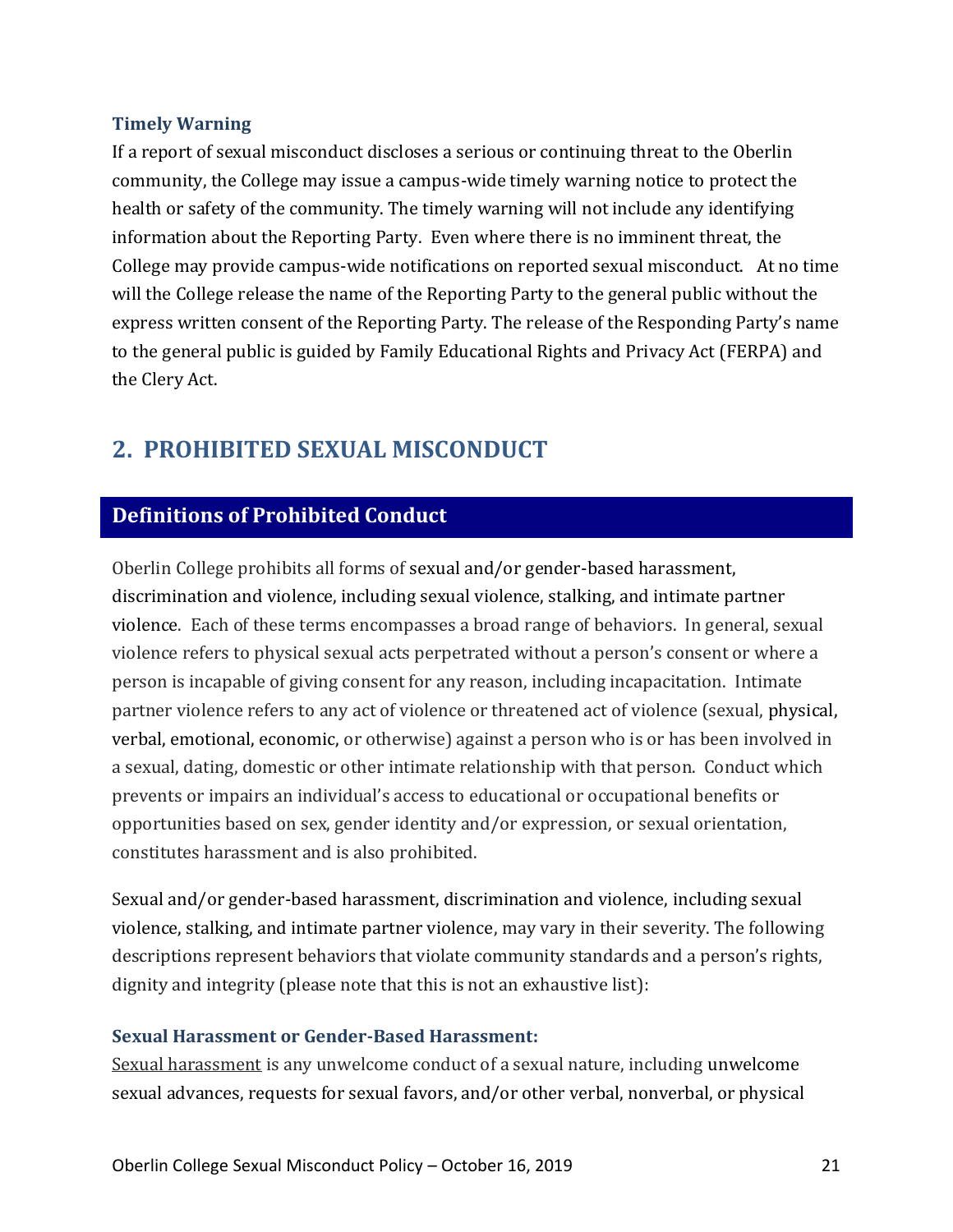conduct of a sexual nature. Sexual harassment occurs when any of the following conditions are present:

- Submission to or rejection of such conduct is made, either explicitly or implicitly, a term or condition of an individual's employment, evaluation of academic work, or participation in any aspect of a College program or activity; or,
- Submission to or rejection of such conduct by an individual is used as the basis for decisions affecting the individual; or
- Such conduct has the purpose or effect of unreasonably interfering with an individual's work or academic performance, i.e. it is sufficiently serious, pervasive or persistent as to create an intimidating, hostile, humiliating, demeaning, or sexually offensive working, academic, residential, or social environment under both the subjective perspective of the person who experiences such conduct and objective standard of a reasonable person's perception of such conduct.

A single isolated incident of sexual harassment may create a hostile environment if the incident is sufficiently severe. The more severe the conduct, the less need there is to show a repetitive series of incidents to establish the existence of a hostile environment, particularly if the harassment is physical. Conduct which is pervasive or persistent, even if not severe, may also create a hostile environment.

Gender-based harassment may include acts of verbal, nonverbal, or physical aggression, intimidation, or hostility based on gender, sex or gender and/or sex or gender stereotyping, even if those acts do not involve conduct of a sexual nature.

Sexual and gender-based harassment:

- May be blatant and involve an overt action, a threat or reprisal, or may be subtle and indirect, with a coercive aspect that is unstated.
- May or may not include intent to harm, be directed at a specific target, or involve repeated incidents.
- May be committed by anyone, regardless of gender, age, position or authority. While there is often a power differential between two persons, perhaps due to differences in age, social, educational or employment relationships, harassment can occur in any context.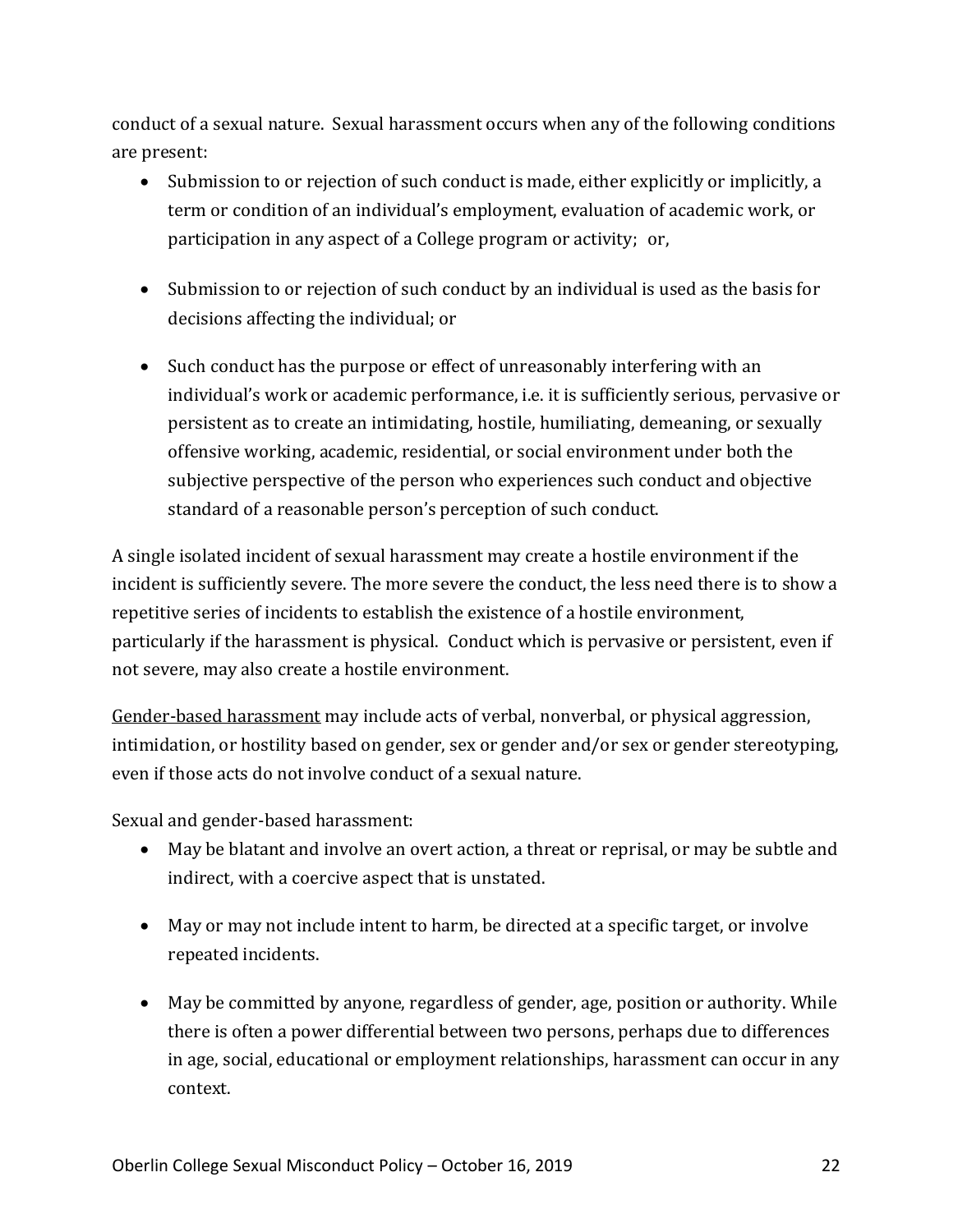- May be committed by a stranger, an acquaintance, or someone with whom the Reporting Party has an intimate or sexual relationship.
- May be committed by or against an individual or group.
- May occur by or against an individual of any sex, gender identity, gender expression or sexual orientation.
- May occur in the classroom, in the workplace, in athletic facilities, in residential settings, or in any other setting.
- May be a one-time event or part of a pattern of behavior.
- May be committed in the presence of others, when the parties are alone, or through the use of technology.
- May affect the Reporting Party and/or third parties who witness or observe harassment and are affected by it.

Examples of conduct that may constitute sexual or gender-based harassment as defined above may include a severe, persistent or pervasive pattern of unwelcome conduct that includes one or more of the following:

### **Physical conduct:**

- Unwelcome touching, sexual/physical assault, impeding, restraining, or blocking movements
- Unwanted sexual advances

### **Verbal conduct:**

- Making or using derogatory comments, epithets, slurs or humor
- Intentionally using incorrect pronouns or an incorrect name when a person has clearly stated their preferred name and pronouns.
- Verbal abuse of a sexual nature, graphic verbal commentaries about an individual's body, sexually degrading words used to describe an individual, suggestive or obscene letters, notes or invitations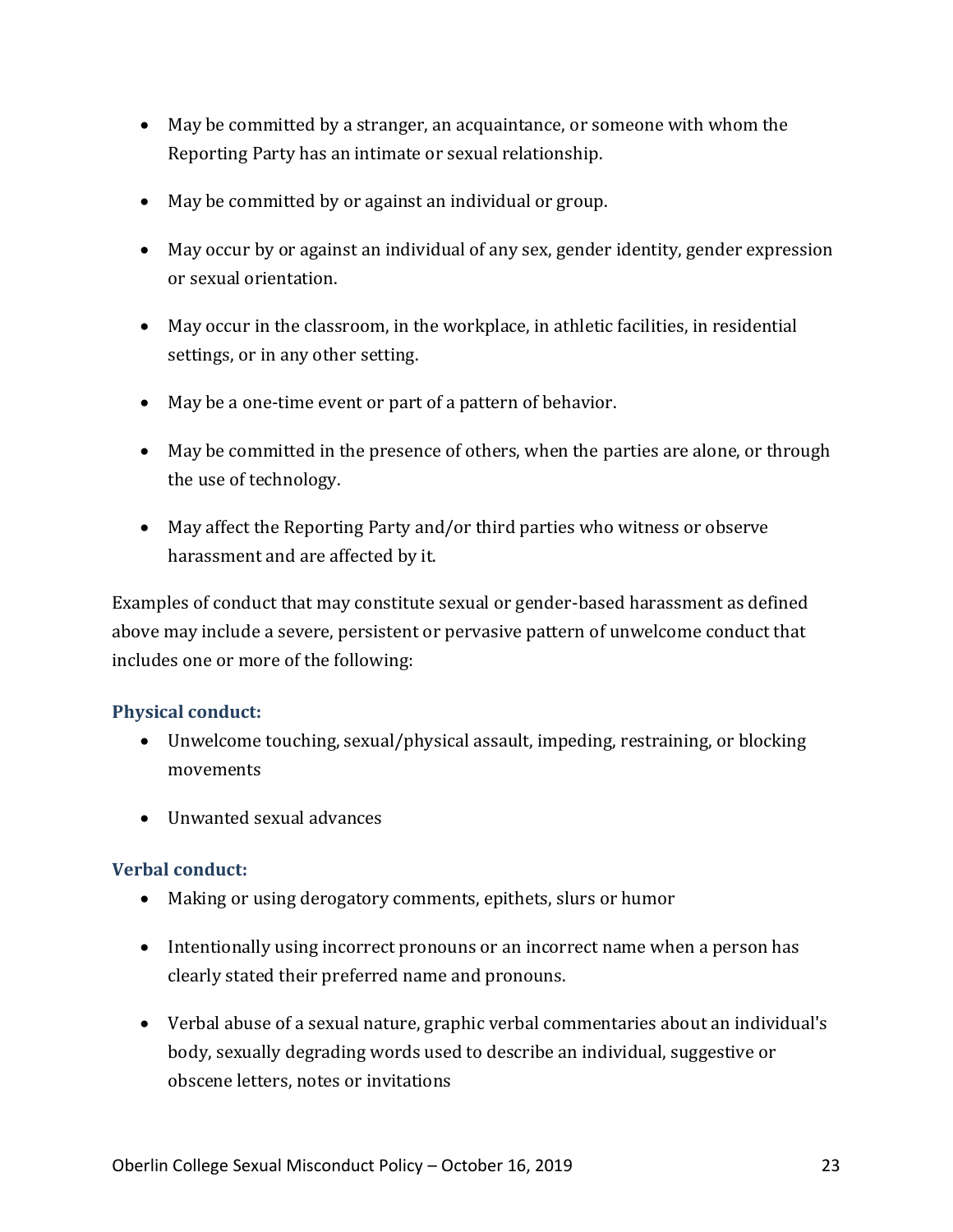• Objectively offensive comments of a sexual nature, including persistent or pervasive sexually explicit statements, questions, jokes, or anecdotes

### **Visual conduct:**

- Leering, making sexual gestures, displaying of suggestive or demeaning objects or pictures, cartoon or posters in a public space or forum
- Severe, persistent, or pervasive visual displays of suggestive, erotic, or degrading images. This example should not be understood to constrain academic freedom in teaching, research, or creative activity, or to limit intellectual and/or expressive rights.
- Letters, notes or electronic communications containing comments, words, or images described above

### **Quid pro quo conduct:**

- Direct propositions of a sexual nature between those for whom a power imbalance or supervisory or other authority relationship exists
- Offering educational or employment benefits in exchange for sexual favors
- Making submission to sexual advances an actual or implied condition of employment, work status, promotion, grades, or letters of recommendation, including subtle pressure for sexual activity, an element of which may be repeated requests for private meetings with no academic or work purpose
- Making or threatening reprisals after a negative response to sexual advances

### **Sexual Assault:**

Having or attempting to have sexual intercourse or sexual contact with another individual without consent. This includes sexual intercourse or sexual contact achieved by the use or threat of force or coercion, where an individual does not consent to the sexual act, or where an individual is incapacitated and thus incapable of consent.

Sexual assault includes the following acts:

• *Related to Non-consensual Sexual Intercourse***:** Having or attempting to have sexual intercourse with another individual without consent. Sexual intercourse includes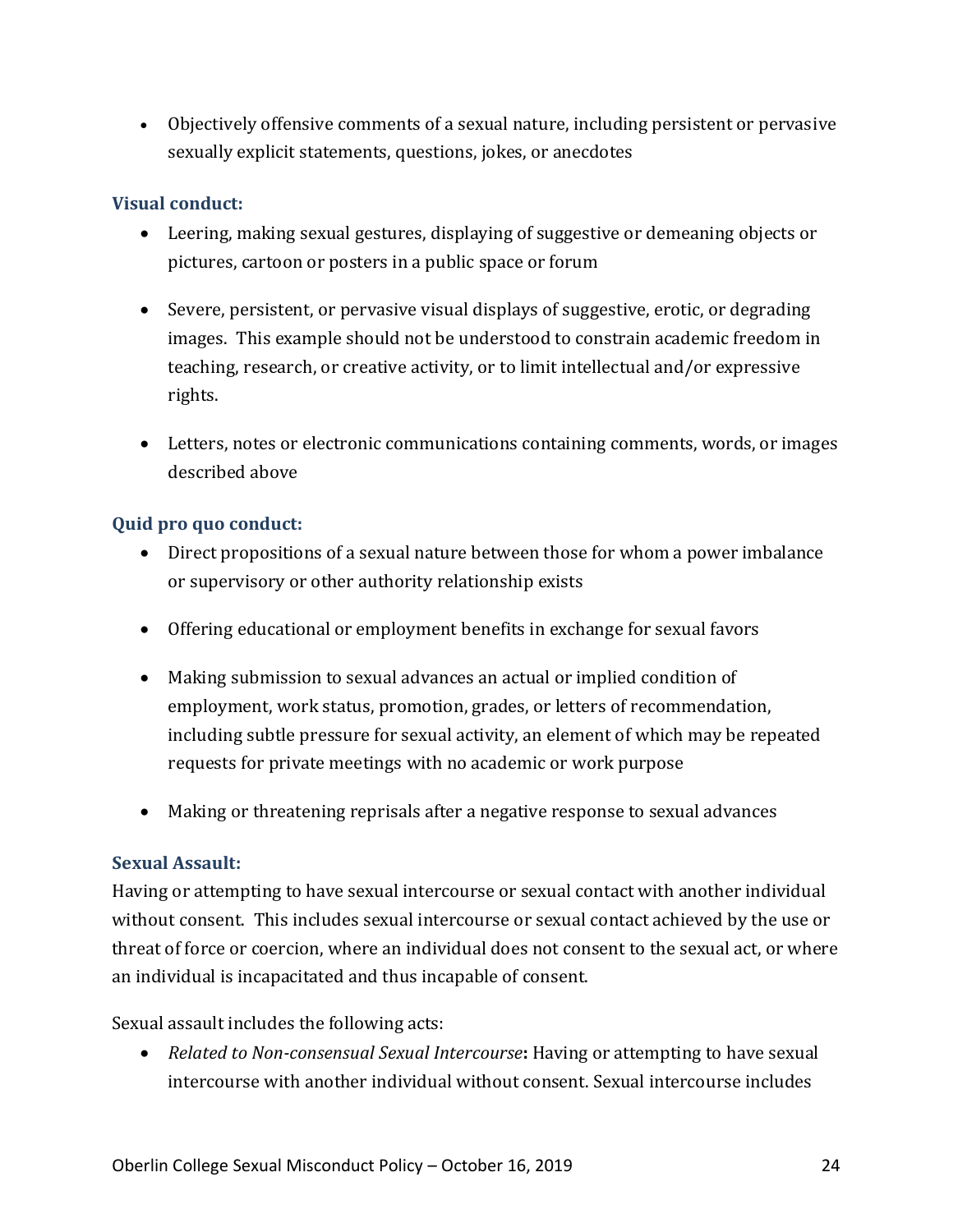vaginal or anal penetration, however slight, with a body part or object, or oral copulation by mouth-to-genital contact.

• *Related to Non-consensual Sexual Contact***:** Having or attempting to have sexual contact with another individual without consent. Sexual contact includes kissing, touching the intimate parts of another, causing the other to touch one's intimate parts, or disrobing of another without permission. Intimate parts may include the breasts, genitals, buttocks, mouth or any other part of the body that is touched in a sexual manner.

### **Sexual Exploitation**:

Occurs when an individual takes non-consensual or abusive sexual advantage of another for one's own advantage or benefit, or to benefit or advantage anyone other than the one being exploited. Examples of sexual exploitation include, but are not limited to:

- surreptitiously observing another individual's nudity or sexual activity or allowing another to observe consensual sexual activity without the knowledge and consent of all parties involved;
- non-consensual sharing or streaming of images, photography, video, or audio recording of sexual activity or nudity, or distribution of such without the knowledge and consent of all parties involved;
- exposing one's genitals or inducing another to expose their own genitals in nonconsensual circumstances (such behavior may also constitute *Public Nudity*);
- knowingly exposing another individual to a sexually transmitted infection without their knowledge;
- hazing and/or bullying related to sex or gender; and
- inducing incapacitation for the purpose of making another person vulnerable to non-consensual sexual activity.

### **Intimate Partner Violence**

Intimate partner violence is often referred to as dating violence, domestic violence or relationship violence. Intimate partner violence includes any act of violence or threatened act of violence against a person who is, or has been involved in, a sexual, dating, domestic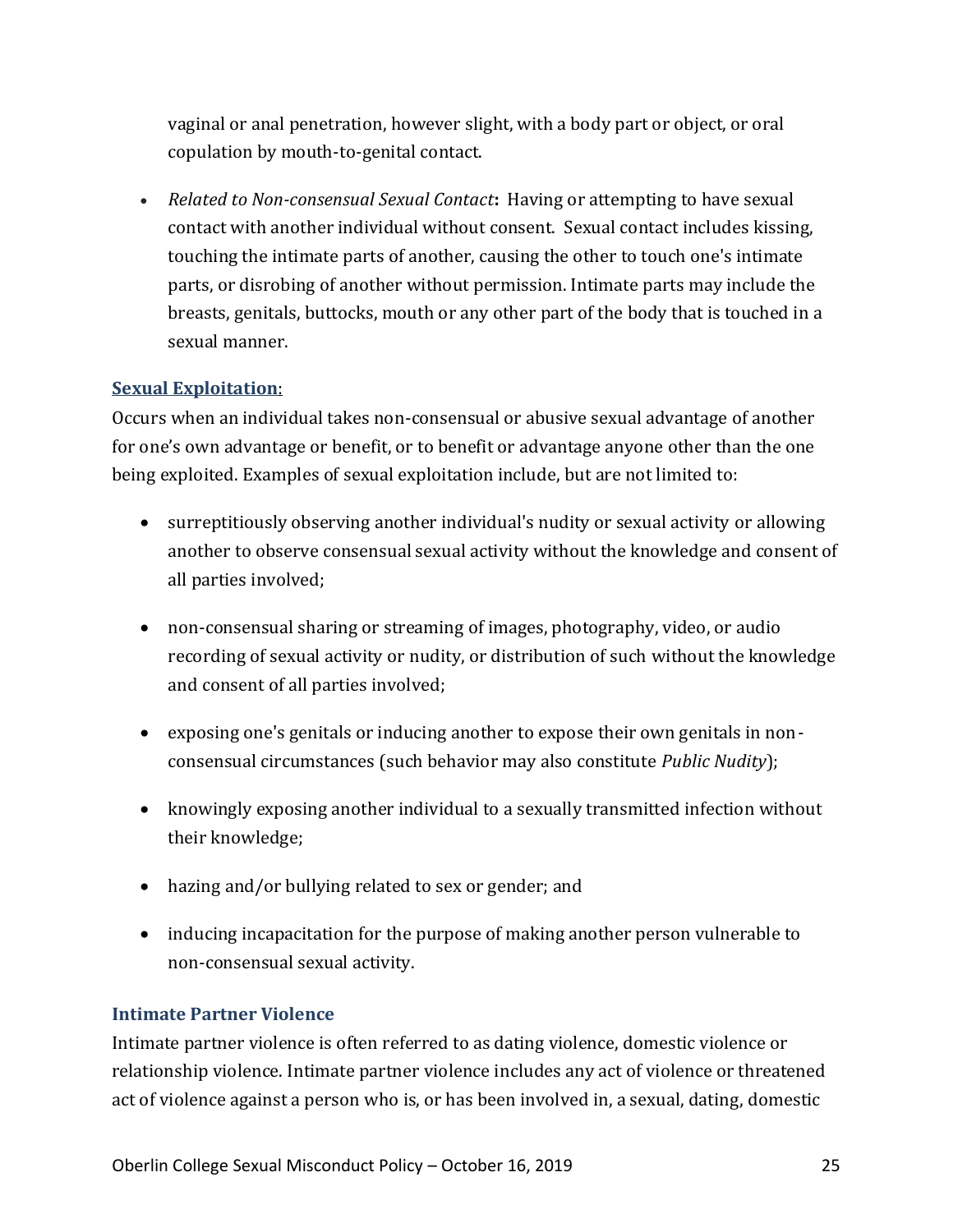or other intimate relationship with the Responding Party. Intimate partner violence can encompass a broad range of behavior including all of the above categories of sexual misconduct. It may involve one act or an ongoing pattern of behavior. Intimate partner violence may take the form of threats, assault, property damage, violence or threat of violence to one's self, one's sexual or romantic partner, or to the family members or friends of the sexual or romantic partner. Intimate partner violence affects individuals of all genders, gender identities, gender expressions, and sexual orientation and all racial, social, and economic backgrounds.

#### **Stalking**

A course of conduct directed at another individual that could be reasonably regarded as likely to alarm, harass, or cause fear of harm or injury to that person or to a third party. A course of conduct consists of at least two acts. The feared harm or injury may be physical, emotional, or psychological, or related to the personal safety, property, education, or employment of that individual. Stalking includes cyber-stalking, a particular form of stalking in which electronic media such as the Internet, social networks, blogs, cell phones, texts, or other similar devices or forms of contact are used to pursue, harass, or to make unwelcome contact with another person in an unsolicited fashion.

#### **Retaliation**

Any adverse action or attempt to retaliate or seek retribution against a Reporting Party, Responding Party, or any individual or group of individuals involved in a report, investigation and/or resolution of an allegation of sexual misconduct or as a result of knowledge about a potential violation of this policy which has not been reported. Retaliation can be committed by any individual or group of individuals. Retaliation can take many forms, including threats, intimidation, pressuring, continued abuse, violence or other forms of harm to others, and in varying modes, including in person and in electronic and online communication. Retaliation can also include adverse employment or educational actions made or taken against an individual because of their good faith participation in the reporting, investigation, and/or resolution of an alleged violation of this policy and/or any conduct that would discourage a reasonable person from engaging in further protected activity.

#### **Public Nudity**

Public nudity occurs when a person exposes one's private parts or engages in sexual conduct or masturbation in any public place or in any place where the person's conduct is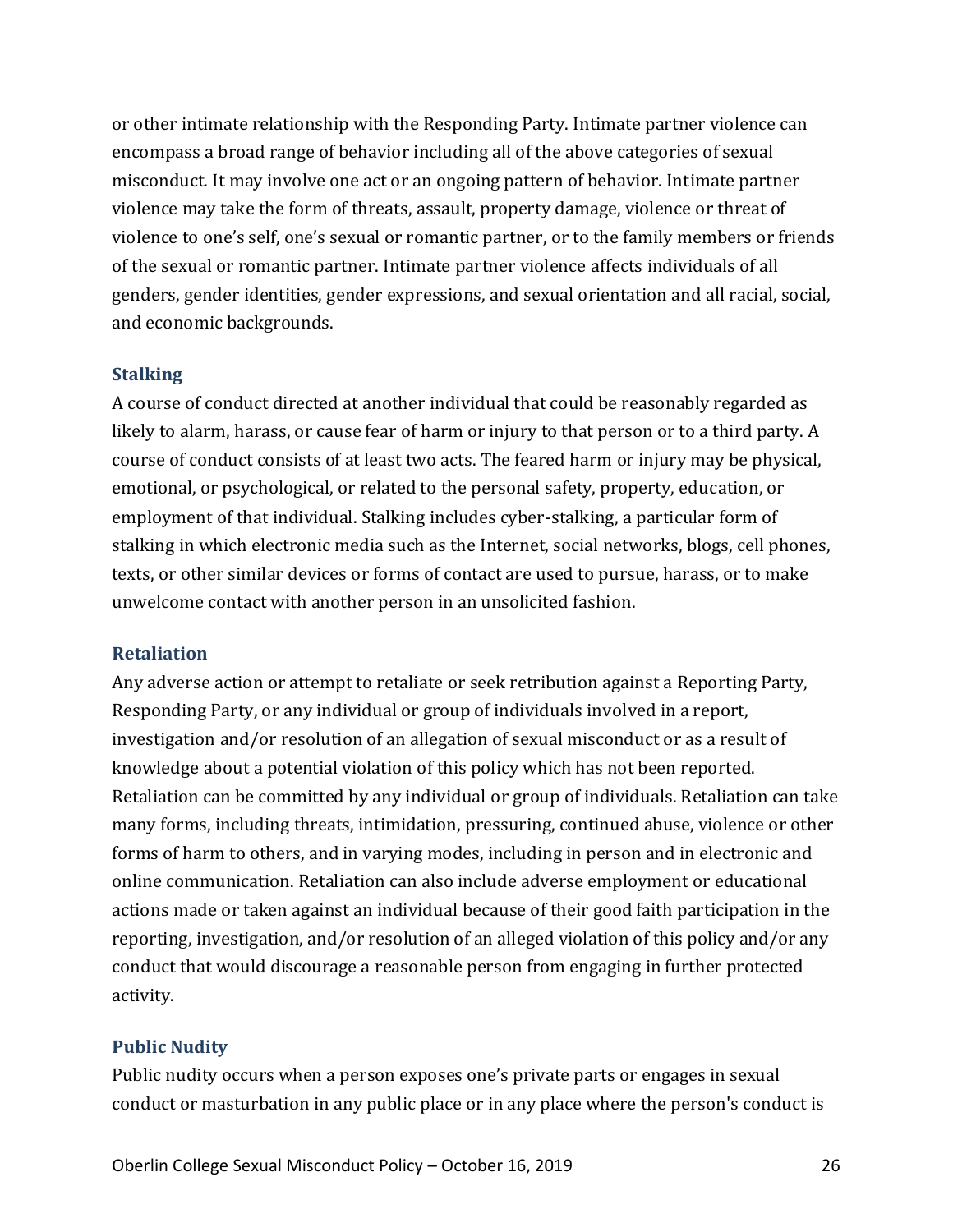likely to be viewed by and affront others who are in the person's physical proximity. This prohibition aligns with Ohio law on public indecency [\(Ohio Revised Code 2907.90\)](http://codes.ohio.gov/orc/2907.09). This policy's prohibition against public nudity should be understood as a strategy to prevent the development of hostile environments. It is not intended to place constraints on academic freedom, which protects intellectual and expressive representations of the body and classroom materials which may include nudity.

#### **Evaluation of spouses, intimate partners, or family members**

Because of the concern with power dynamics as well as the importance of addressing conflicts of interest, Oberlin College prohibits employees from participating in evaluative personnel decisions (including those related to hiring, performance review, compensation, and termination) about other employees with whom they are in a sexual, intimate, and/or familial relationship.

### **Prohibited Relationships by Persons in Authority**

Because of the potential negative impact on individuals as well as the College learning and working community, faculty and staff members are prohibited from engaging in sexual relationships with students to whom they are not married or in formal domestic partnerships, even when both parties believe the conduct is consensual. This prohibition reflects an understanding that power inequalities due to role differences between faculty/staff and students affect the possibilities of effective consent. This prohibition also reflects the College's commitment to respecting the integrity and character of the unique teaching relationship that exists between faculty and students. Sexual relations between persons occupying asymmetrical positions of power, even when both consent, raise suspicions that the person in authority has violated standards of professional conduct and potentially subject the person in authority to charges of sexual harassment based on changes in the perspective of the individuals as to the consensual nature of the relationship. Similarly, these relationships may impact third parties based on perceived or actual favoritism or special treatment based on the relationship. Retaliation against persons who report concerns about consensual relationships is prohibited and constitutes a violation of this policy. In cases where there is a pre-existing relationship between an employee and a student, that employee must disclose the relationship to the Office of Human Resources prior to beginning employment so that appropriate communication and support can occur.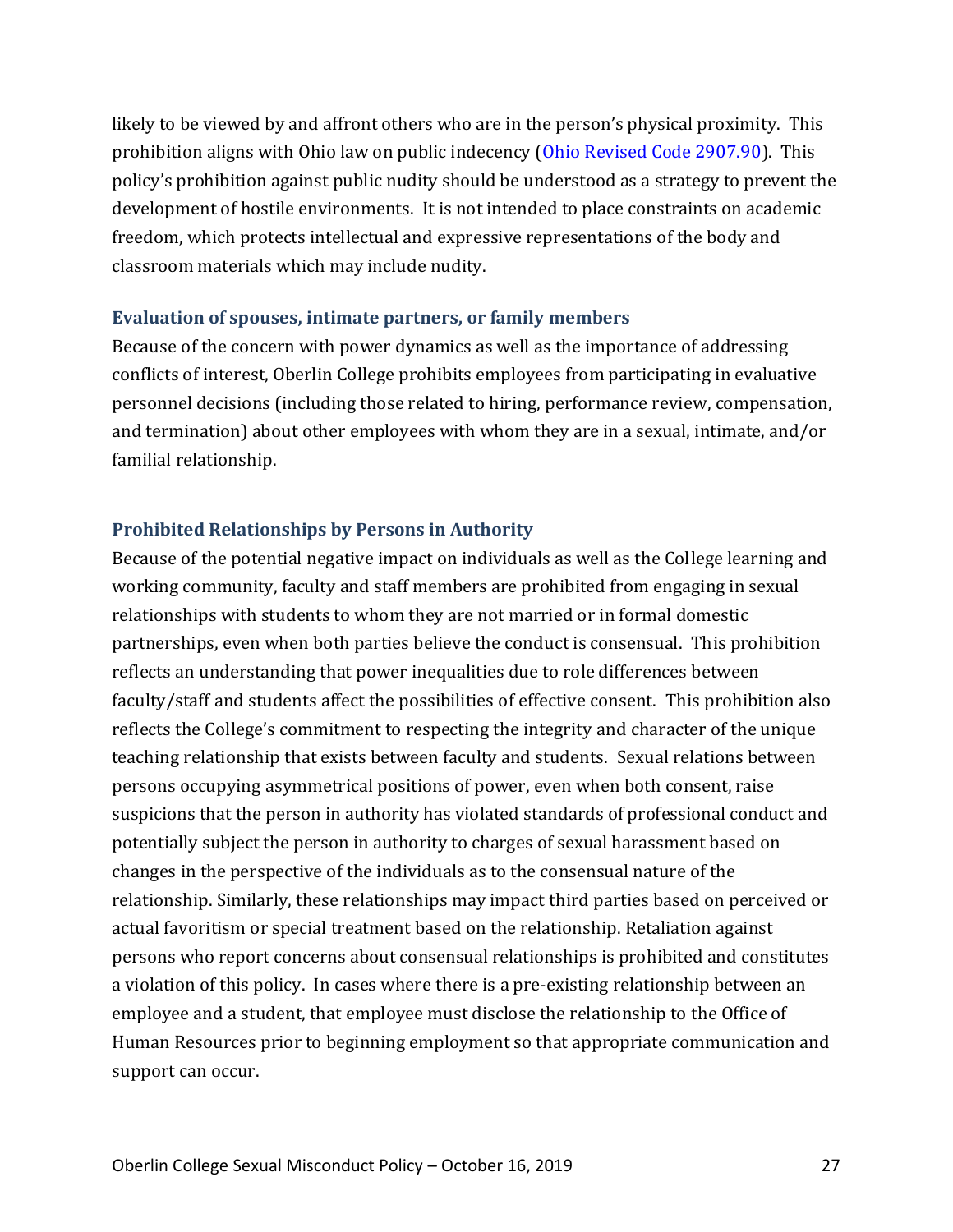# <span id="page-27-0"></span>**Effective Consent , Coercion, and Incapacitation**

Obtaining effective consent of all sexual partners is crucial in order to prevent sexual violence and is required by the Sexual Misconduct Policy. Effective consent must be based on mutually understandable communication that clearly indicates a willingness to engage in sexual activity. It is the responsibility of both parties who engage in sexual activity to ensure that effective consent is obtained for each sexual act and over the entire course of each sexual encounter. The mere fact that there has been prior intimacy or sexual activity does not, by itself, imply consent to future acts. Consent may be withdrawn at any time, and at that time, all sexual activity must cease unless and until additional unambiguous consent is given.

The following are essential elements of effective consent:

- *Informed*: all parties demonstrate a clear and mutual understanding of exactly what they are consenting to.
- *Freely and actively given*: there is no coercion, force, threats, intimidation, or pressure.
- *Mutually understandable:* expressed in words or actions that indicate a clear willingness to participate in each sexual act. Silence does not equal consent.
- *Specific to a given situation*: consent is not indefinite. Even in the context of a current or previous intimate relationship, each party must consent to each instance of sexual contact each time.

Because consent should be positively communicated through words or actions in an ongoing fashion, consent cannot be inferred or assumed based on silence, lack of verbal objection, lack of physical resistance, previous sexual relationships, and/or a current sexual relationship.

### **Barriers to Effective Consent**

Effective consent cannot be obtained through the use of fraud or force (actual or implied), threats, intimidation, or coercion. A lack of perceptible resistance (verbal or physical attempts to communicate a lack of consent) does not constitute evidence that consent was given. Under the following conditions, effective consent is not possible: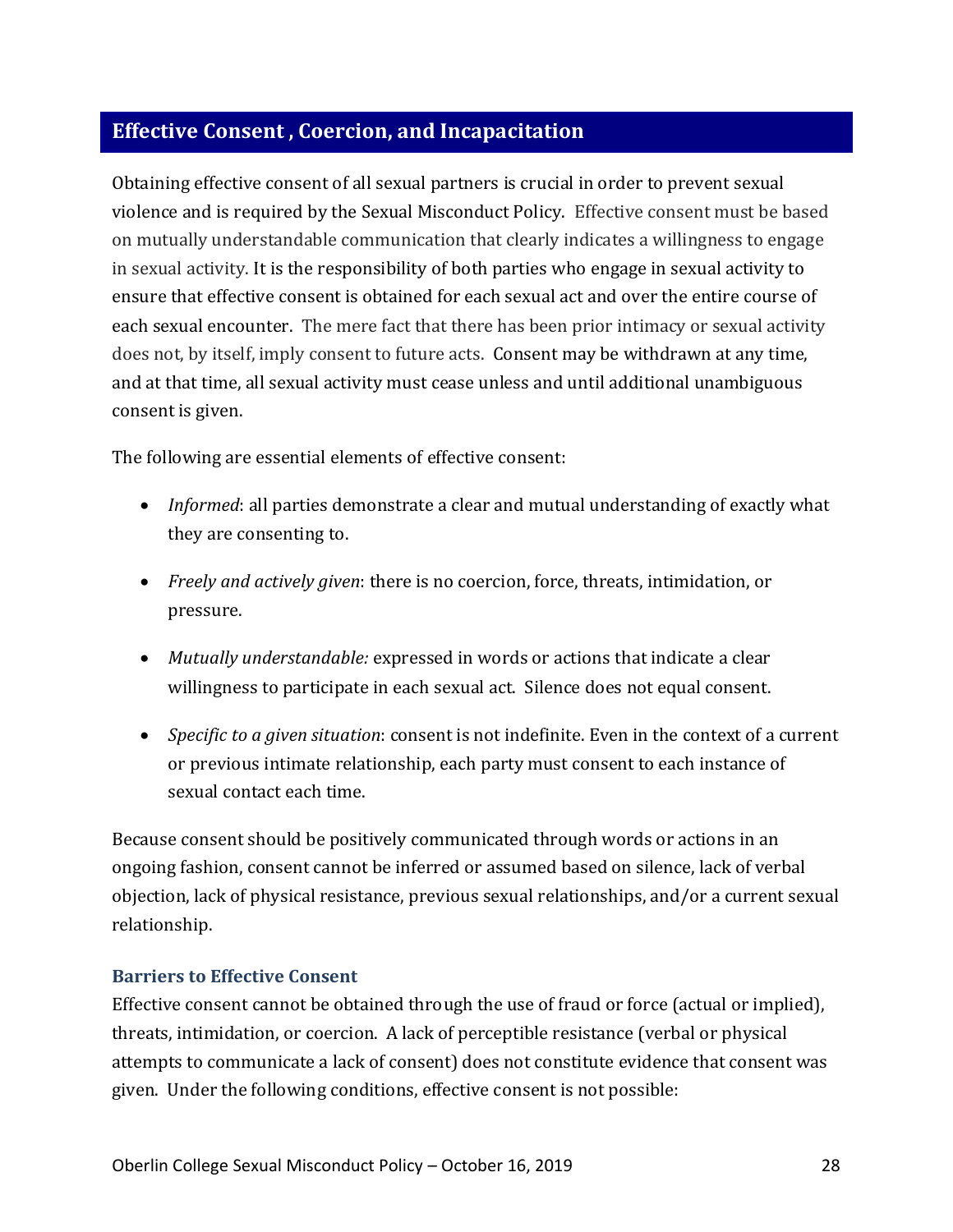- **Age:** In the state of Ohio, consent to sexual activity cannot be given by minors under the age of 16.
- **Force:** Force is the use or threat of physical violence or intimidation to overcome an individual's freedom of will to choose whether or not to participate in sexual activity. For the use of force to be demonstrated, there is no requirement that a Reporting Party resists the sexual advance or request. However, resistance by the Reporting Party will be viewed as a clear demonstration of non-consent.
- **Coercion:** Coercion is the improper use of pressure to compel another individual to initiate or continue sexual activity against their will. Coercion can include a wide range of behaviors, including intimidation, manipulation, threats and blackmail. Examples of coercion include threatening to disclose private information about someone's sexual orientation, gender identity or gender expression and threatening to harm oneself if the other party does not engage in the sexual activity.
- **Incapacitation:** Incapacitation is a state where an individual cannot make an informed and rational decision to engage in sexual activity because they lack conscious knowledge of the nature of the act (e.g., to understand the who, what, when, where, why or how of the sexual interaction) and/or is physically helpless. An individual is incapacitated, and therefore unable to give consent, if they are asleep, unconscious, or otherwise unaware that sexual activity is occurring. The use of alcohol or other drugs does not, in and of itself, negate a person's ability to give consent, but a level of intoxication can be reached, short of losing consciousness, in which a person's judgment is so impaired that they become incapacitated and thus are not capable of giving consent. The impact of alcohol and drugs varies from person to person, and evaluating incapacitation requires an assessment of how the consumption of alcohol and/or drugs impact an individual's:
	- o decision-making ability;
	- o awareness of consequences;
	- o ability to make informed judgments; or
	- o capacity to appreciate the nature and the quality of the act.

Because the use of alcohol and other drugs can have a cumulative effect over time, a person who may not have been incapacitated at the beginning of sexual activity may become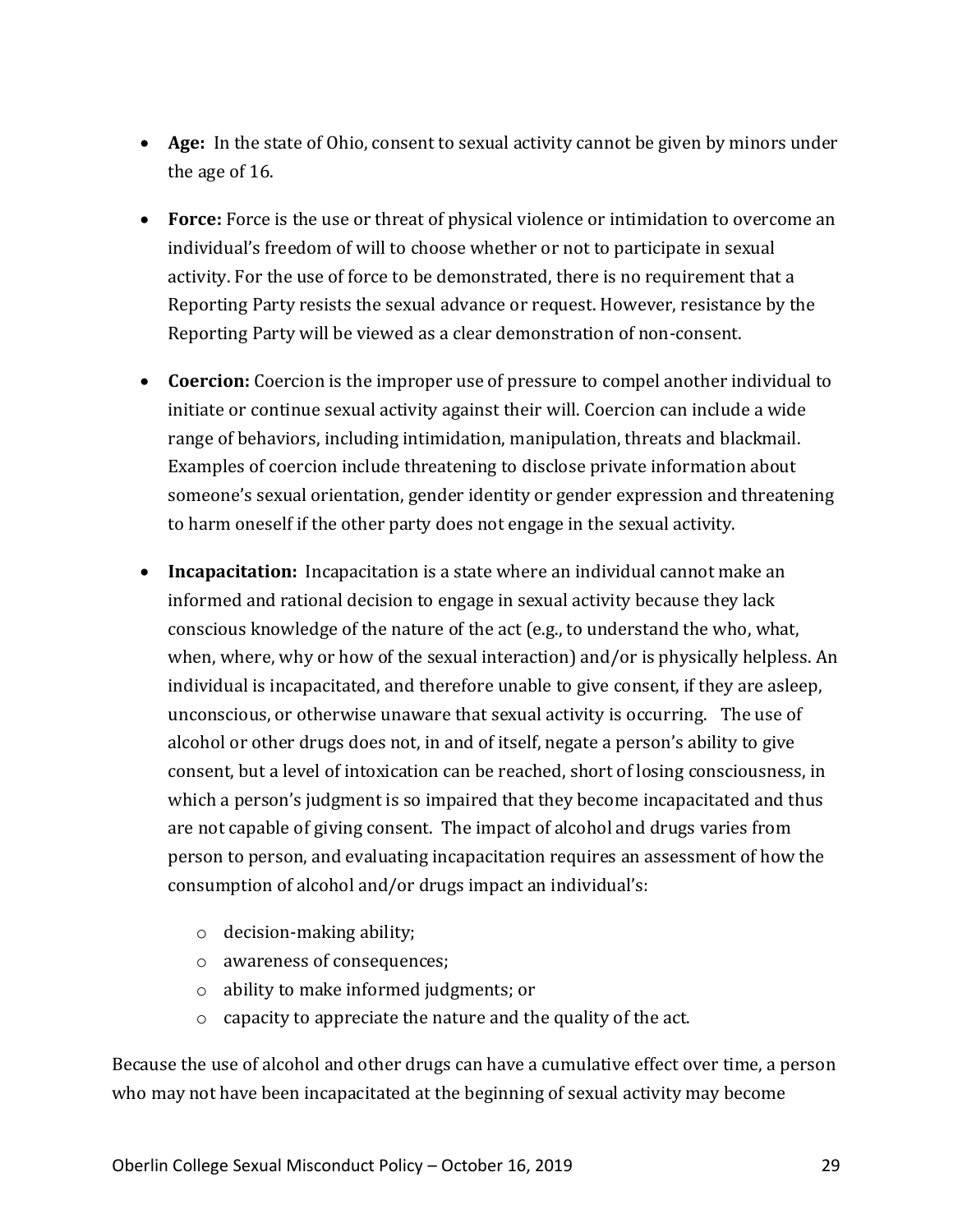incapacitated and therefore unable to give effective consent as the sexual activity continues.

Evaluating incapacitation also requires an assessment of whether a Responding Party, or a sober, reasonable person in the Responding Party's position, knew or should have known, that the Reporting Party was incapacitated. If the person who wants to engage in sexual activity is too intoxicated to judge another's communications about consent, that person has an obligation to cease the activity. A person's responsibility for obtaining consent is not diminished by use of alcohol and/or other drugs. Being intoxicated or impaired by drugs or alcohol is never an excuse for sexual harassment, sexual violence, stalking or intimate partner violence and does not diminish one's responsibility to obtain consent.

# <span id="page-29-0"></span>**3. RESOURCES AND SUPPORT**

The College is committed to treating all members of the community with dignity, care and respect. Any student, staff or faculty member who experiences or is affected by sexual and/or gender-based harassment, discrimination and violence, including sexual violence, stalking, and intimate partner violence, whether as a Reporting Party, a Responding Party, or a third party, will have equal access to support and counseling services through the College. Interim remedies are also available to all parties regardless of what course of action a Reporting Party chooses.

The College recognizes that deciding whether or not to report sexual and/or gender-based harassment, discrimination and violence, including sexual violence, stalking, and intimate partner violence, either to the College or law enforcement, can be difficult. All individuals are encouraged to seek the support of trained professionals on campus and in the local community, regardless of when or where the incident occurred. These professionals can provide guidance in making decisions, information about available resources and procedural options, and assistance to any party in the event that a report and/or resolution under this policy is pursued.

As detailed online at <https://www.oberlin.edu/equity-diversity-inclusion>, there are Confidential Resources which by law cannot share information without the consent of the individual seeking assistance. There are also a variety of College resources that will be discreet and private, but are not considered confidential. These resources will maintain the privacy of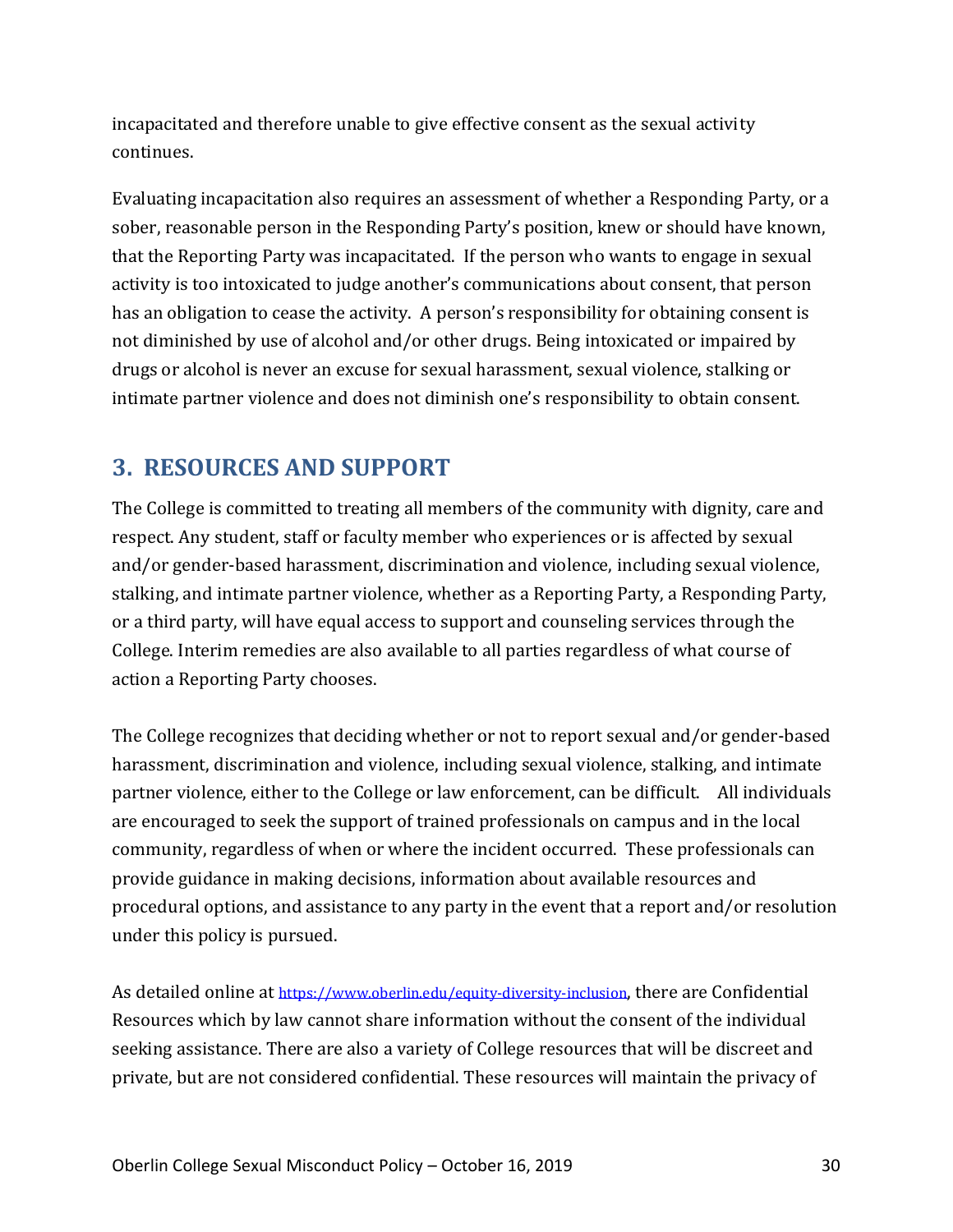an individual's information within the limited circle of those involved in the resolution of a report under this policy.

# <span id="page-30-0"></span>**4. Reporting**

### <span id="page-30-1"></span>**Introduction**

To report a violation of the Sexual Misconduct Policy, contact the Title IX Coordinator or other designated administrator below. These administrators are specifically trained in the dynamics of sexual and/or gender-based harassment, discrimination and violence, including sexual violence, stalking, and intimate partner violence, and Oberlin College's Sexual Misconduct Policy. A report can be made in person, by telephone, by email, or online using an intake form (available on the website of the Office of Equity Concerns). A report can also be made anonymously.

Oberlin College encourages timely reporting of sexual misconduct. Prompt reporting helps ensure the preservation of evidence and timely investigation. The College does not, however, limit the time frame for reporting, and will respond to a report regardless of when or where the incident occurred.

When the College becomes aware of a report of sexual misconduct, it is committed to offering prompt, effective, and sensitive assistance to a Reporting Party (student or employee) and to protecting the community from harm. The College recognizes its legal obligation to take immediate and effective steps in response to an allegation of sexual misconduct, including an initial Title IX assessment of the allegation, instituting interim measures to protect the Reporting Party, and, based on the outcome of informal or formal resolution, taking action to end any sexual misconduct, prevent its recurrence, and address its effects on the Reporting Party or any other member of the college community. The College is committed to providing a fair, equitable, and timely process to all parties.

The College strives to empower a Reporting Party by allowing as much personal control over various steps of the sexual misconduct response process as the circumstances of the reported misconduct and legal and policy requirements allow. Choosing to make a report, and deciding how to proceed after making the report, can be a process that unfolds over time. Oberlin College strongly encourages anyone who has experienced sexual misconduct to report it for their own protection and support as well as for the safety of the College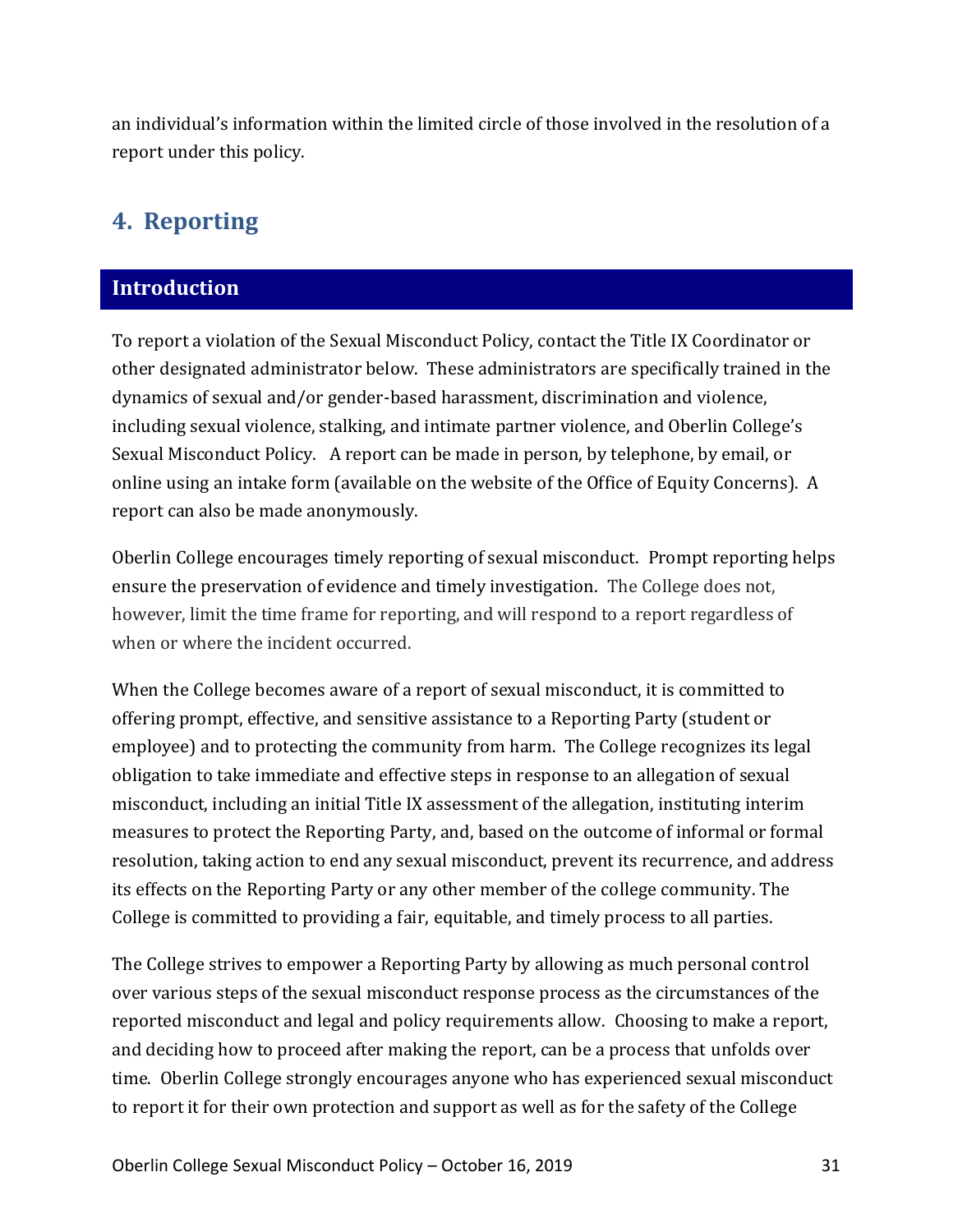community. At the time a report is made, a person does not have to decide whether or not to request any particular course of action, nor does a person need to know how to label what happened. The College provides support that can assist each individual in making these important decisions, and to the extent legally possible, will respect an individual's autonomy in deciding how to proceed. At all times, the College will balance respect for the stated preferences of the Reporting Party with its obligation to protect individual and campus safety.

Pursuing Oberlin College's process does not mean a Reporting Party waives the right to a criminal or other legal process and vice versa. To the contrary, the College encourages a Reporting Party to explore all options, including resolving a report through both Oberlin's processes and external law enforcement. Individuals who report a violation of the Oberlin College Sexual Misconduct policy will be informed about the process of reporting sexual misconduct to law enforcement. The College will assist parties who are reporting sexual misconduct to make contact with community agencies that provide advocates to people who are seeking civil protection orders. The College will honor any such order of protection or similar lawful order issued by a criminal or civil court. Participation in a College investigation or adjudication process does not supersede any rights or obligations of participating parties in any other legal processes.

On receiving a report, the Title IX Coordinator will reach out to the Reporting Party in order to provide a written explanation of the individual's rights and options and offer to meet with the person to further discuss these options.

### <span id="page-31-0"></span>**Emergency Reporting Options**

In case of a safety or health emergency, the following resources can provide or connect you to emergency services:

- **Emergency Services 911 (24 hours)**
- **Oberlin Police Department** (440) 774-1061
- **Safety and Security** (440) 775-8911 (24 hours)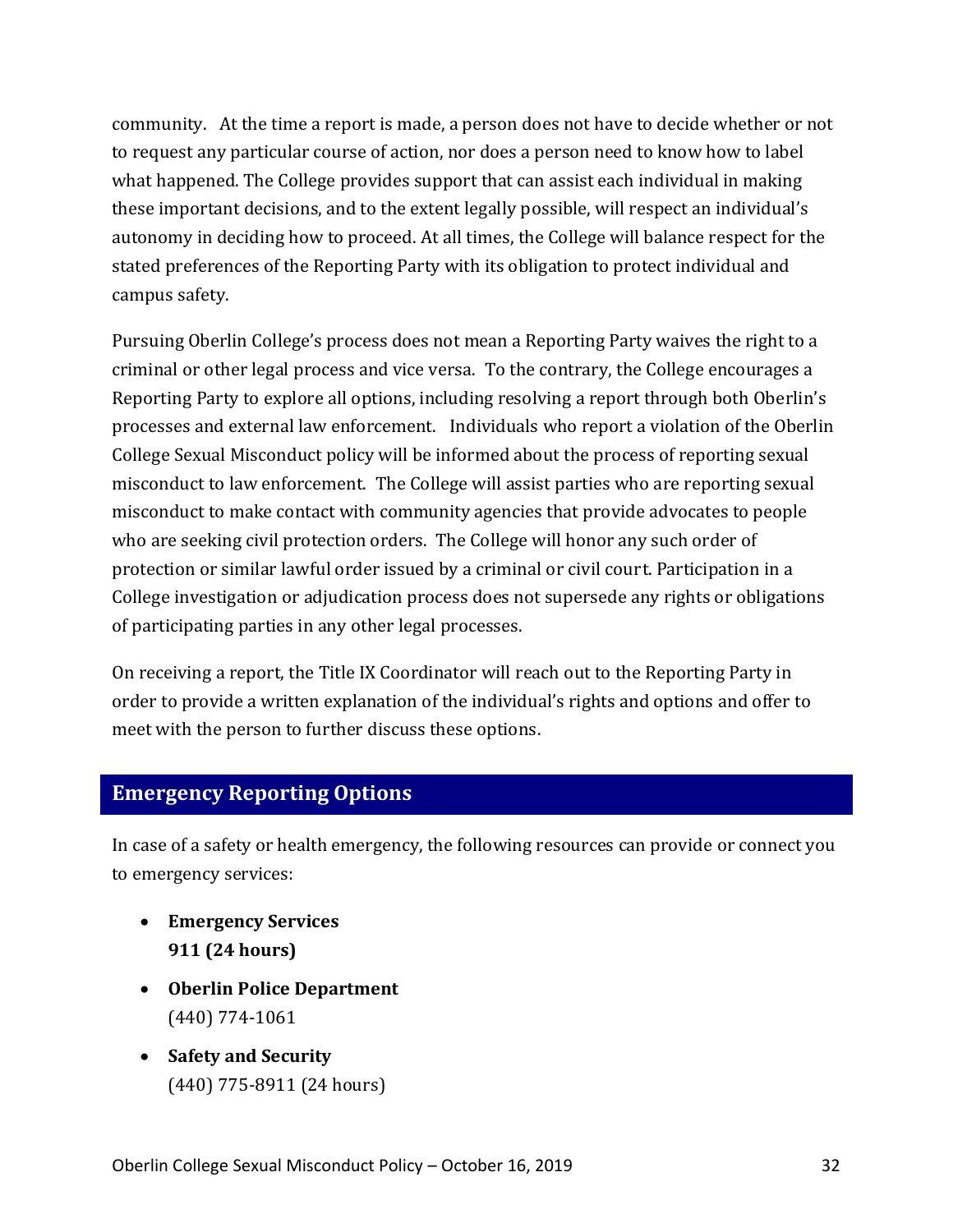Safety and Security will seek to honor any request for the gender of an officer who receives a report, staffing permitting.

- **Lorain County Rape Crisis/Nord Sexual Assault Care Unit** (800) 888-6161 (24 hours)
- **Genesis House**

(440)244-1853

```
or
```
(440)323-3400

Genesis House provides a comprehensive range of family-focused services for Lorain County Victims of Domestic Violence. Such services provide the tools to maximize their opportunity to survive, obtain physical and mental well-being and independence, and minimize the trauma involved in coping with family violence.

• **Lorain County Mental Health Crisis Hotline**

(800) 888-6161 (24 hours)

# <span id="page-32-0"></span>**Campus Reporting Options**

All of the following offices and individuals are prepared to receive reports of sexual and/or gender-based harassment, discrimination and violence, including sexual violence, stalking, and intimate partner violence. On weekends and after business hours on weekdays, Safety and Security is available to help members of the community access reporting options and support resources such as the Dean on Call.

Each of these administrators are Responsible Employees, which means that they are required to share the known details of the report with the Title IX Coordinator in order to connect the Reporting Party to information and support through the central review process.

### • **Title IX Coordinator**

Rebecca Mosely, Title IX Coordinator 440-775-8555

Available during weekday working hours to coordinate a fair and equitable response to reports of sexual misconduct.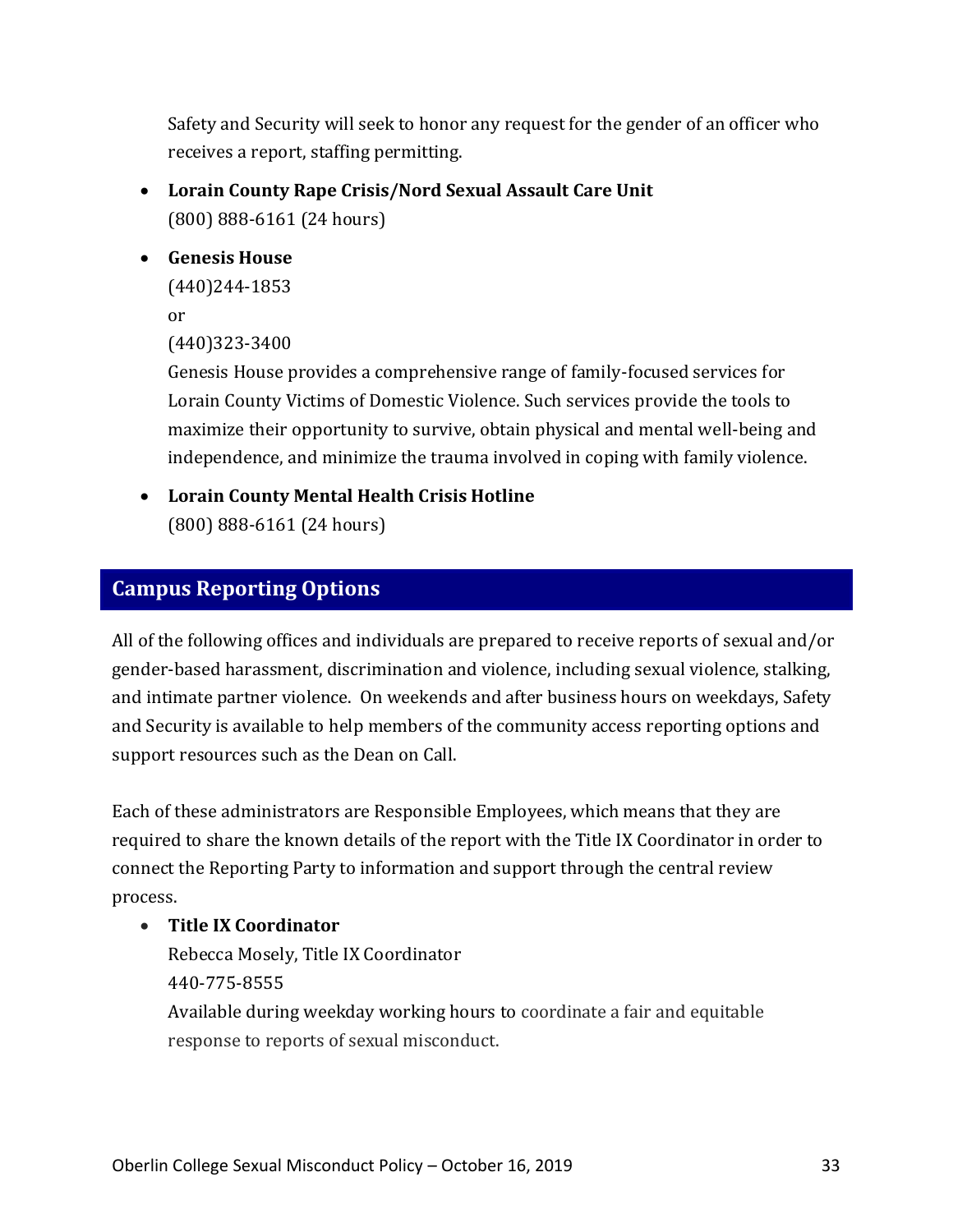### • **Safety and Security**

(440) 775 – 8911 (emergency); (440) 775-8444 (non-emergency) Available as a first option to report an incident of sexual. Also provides an escort service on campus to any student and can reach the on call staff at any time. Available 24 hours a day, 7 days a week.

### • **Office of the Dean of Students**

(440) 775-8462 The Office of the Dean of Students is open during weekday working hours.

### • **Human Resources**

(440) 775-8430

The Office of Human Resources is available during weekday working hours to provide assistance to employees on a range of issues.

# <span id="page-33-0"></span>**Anonymous Reporting Options**

Any individual may make an anonymous report concerning an act of sexual and/or genderbased harassment, discrimination and violence, including sexual violence, stalking, and intimate partner violence. An individual may report the incident without disclosing their name, identifying the Responding Party or requesting any action. Depending on the extent of information available about the incident or the individuals involved, however, the College's ability to respond to an anonymous report may be limited. Currently, an anonymous report can be made by submitting a written document through campus mail to the Rebecca Mosely, Title IX Coordinator, Carnegie 204.

The Title IX Coordinator will receive the anonymous report and will determine any appropriate steps, including individual or community remedies as appropriate, and in consultation with the Director of Safety and Security, compliance with all Clery Act and Campus SaVE Act obligations.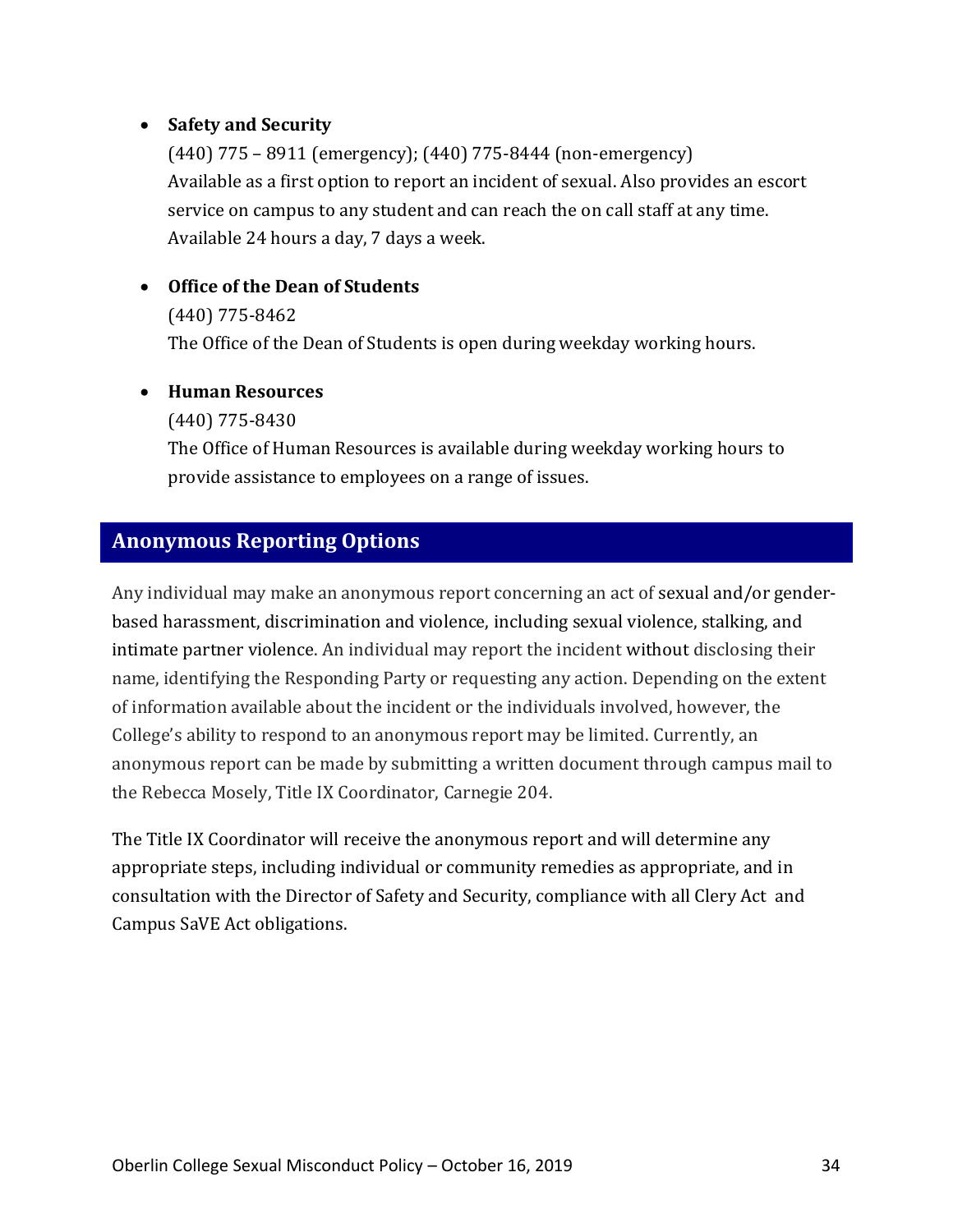# <span id="page-34-0"></span>**Off Campus Reporting Options**

Conduct that may be criminal in nature can be reported to local law enforcement.

- **[Oberlin Police Department](http://oberlinpd.com/)** Non-emergency: 440-774-1601 Emergency: 911
- **Lorain County Prosecutor** (440) 329-5389

Conduct that may implicate civil rights can be reported to external regulatory agencies.

- **[Office for Civil Rights,](http://www2.ed.gov/about/offices/list/ocr/index.html) [Cleveland Office](http://www2.ed.gov/about/offices/list/ocr/addresses.html)**
	- **(216) 522 – 4970**

OCR.Cleveland@ed.gov

The OCR serves students and employees facing discrimination and promotes systemic solutions to civil rights problems. An important responsibility is resolving reports of harassment, discrimination and retaliation.

• **U.S. Equal Employment Opportunity Commission, Cleveland Field Office** (800) 669 – 4000

The U.S. Equal Employment Opportunity Commission (EEOC) is responsible for enforcing federal laws that make it illegal to discriminate against a job applicant or an employee because of the person's race, color, religion, sex (including pregnancy), national origin, age (40 or older), disability or genetic information.

# <span id="page-34-1"></span>**Reporting Considerations**

### **Timeliness and Location of Incidents**

Reporting Parties and third-party witnesses are encouraged to report sexual and/or gender-based harassment, discrimination and violence, including sexual violence, stalking, and intimate partner violence, as soon as possible in order to maximize the College's ability to respond promptly and effectively. Timely reporting enables the College to provide greater options for support, investigation and adjudication, especially as relates to crisis counseling, the preservation of evidence, and security and law enforcement responses. The College does not, however, limit the time frame for reporting.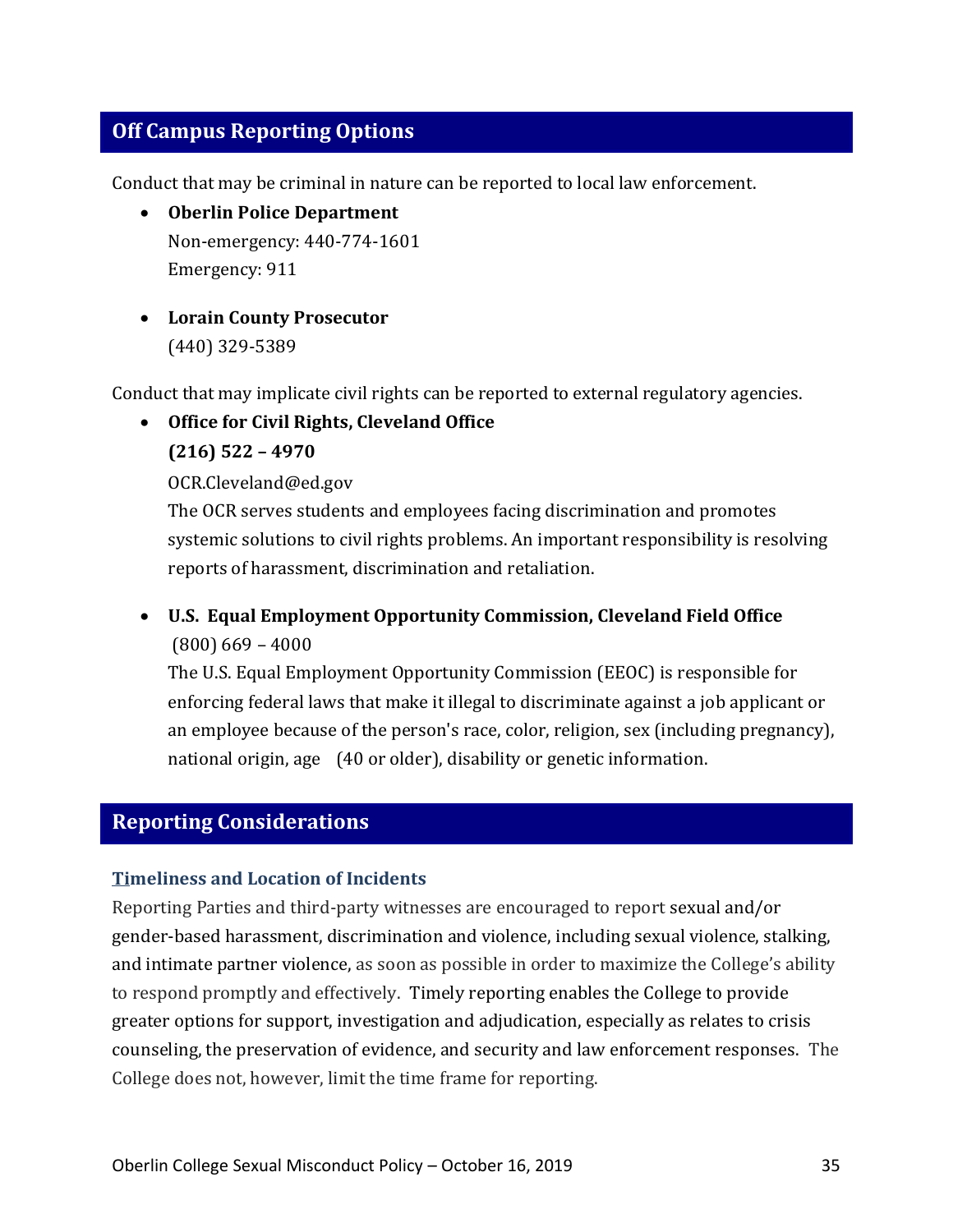The College encourages reporting, regardless of when or where the incident occurred, and regardless of whether the Responding Party is a student or employee of Oberlin College. In every report, the College will support the Reporting Party and provide information and assistance. If the Responding Party is not a member of the Oberlin community, or is no longer a student or employee, the College will still seek to meet its Title IX obligations by taking steps to end the harassment, prevent its recurrence, and address its effects. While the College's ability to take disciplinary action may be limited given the participants' current standing, the College will assist a Reporting Party in identifying any external reporting options, including law enforcement.

An incident does not have to occur on campus to be reported to the College. Off-campus conduct is subject to this policy if the conduct occurred in the context of an education program or activity of the College or had continuing adverse effects on campus or in an offcampus education program or activity.

If an individual experiences sexual and/or gender harassment online, in a public space like a street, or in a private space like a house party and doesn't know who is responsible for the conduct, that person is still encouraged to report their experience to the Title IX Coordinator to ensure they are offered appropriate support. These reports also enable the College to keep track of any patterns related to such events and thus identify effective interventions, such as increased lighting, online bystander training, or other education and prevention campaigns.

### **Amnesty for Alcohol or Other Drug Use**

Oberlin College will most effectively be able to prevent, stop, and address the effects of sexual and/or gender-based harassment, discrimination and violence, including sexual violence, stalking, and intimate partner violence, when as many people who experience such conduct and those who witness it share what they know. To encourage reporting and honest participation in an investigation, an individual who reports sexual misconduct, either as a Reporting Party or a third-party witness, and an individual who is a Responding Party, will not be subject to disciplinary action by the College for their personal consumption of alcohol or drugs at or near the time of the incident, provided that any such violations did not and do not place the health or safety of any other person at risk. The College may, however, initiate an educational discussion or pursue other educational remedies regarding alcohol or other drugs.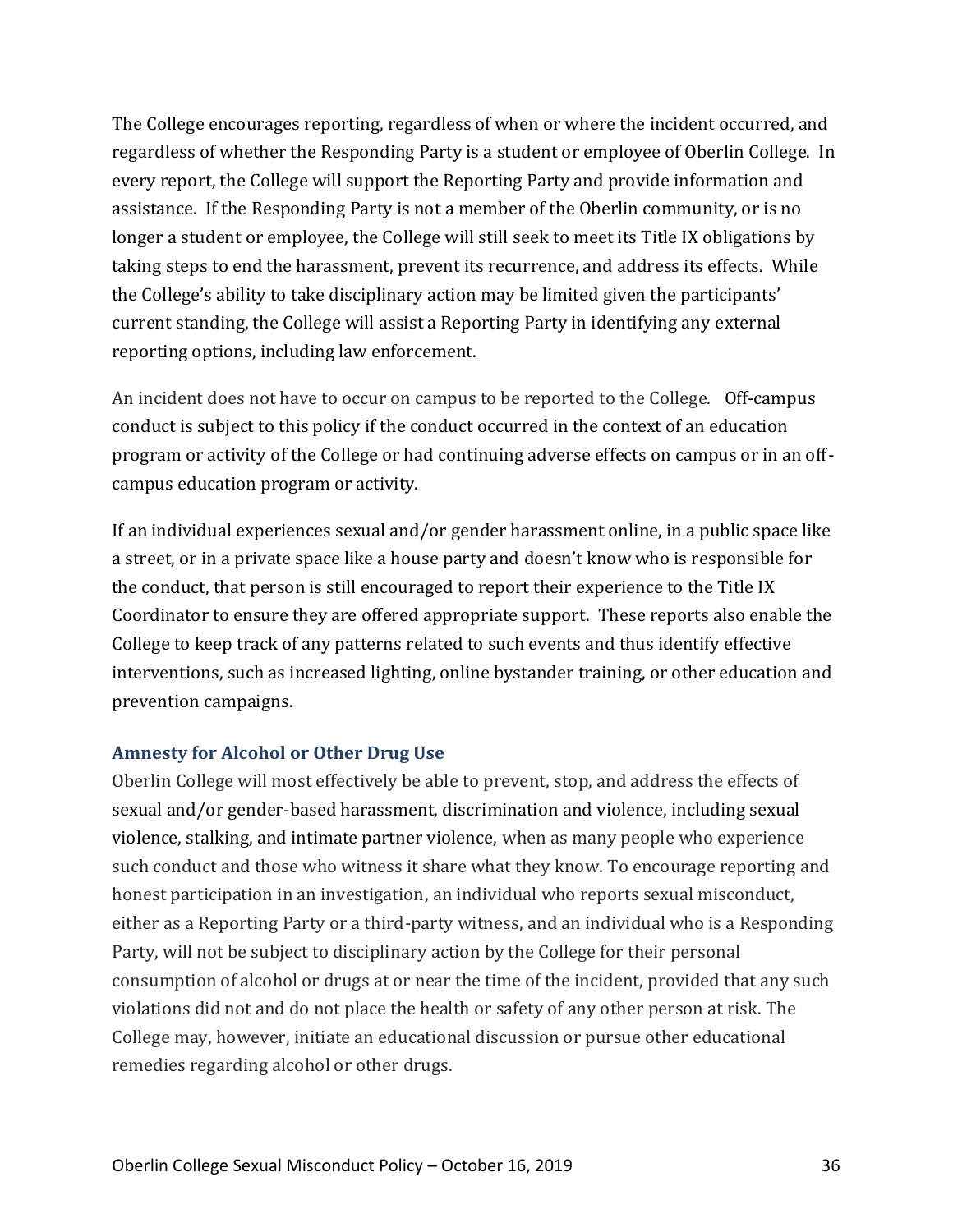### **Coordination with Law Enforcement**

The College will inform a Reporting Party about the option to pursue criminal action for incidents of sexual misconduct that may also be crimes under Ohio law. If requested, the College will assist a Reporting Party in making a criminal report and cooperate with law enforcement agencies to the extent permitted by law. Either party may also choose to seek professional legal advice if they are navigating both College and legal processes.

The College's policy, definitions and burden of proof may differ from Ohio criminal law. In some respects, College policies offer greater protection than state law. A Reporting Party may seek recourse under this policy and/or pursue criminal action. Neither law enforcement's determination whether or not to prosecute a Responding Party, nor the outcome of any criminal prosecution, are determinative of whether a violation of this policy has occurred. Proceedings under this policy may be carried out prior to, simultaneously with, or following civil or criminal proceedings off campus.

At the request of law enforcement, the College may agree to defer its Title IX fact gathering until after the evidence gathering stage of a criminal investigation. The College will nevertheless communicate with the Reporting Party regarding Title IX rights, procedural options and the implementation of interim measures to assure safety and well-being. The College will promptly resume its Title IX fact gathering as soon as it is informed that law enforcement has completed its initial investigation. The College may not, by federal law, wait to address reports of sexual misconduct until any external legal processes are resolved.

# <span id="page-36-0"></span>**5. Interim Measures**

# <span id="page-36-1"></span>**Overview**

Upon receipt of a report of sexual and/or gender-based harassment, discrimination and violence, including sexual violence, stalking, and intimate partner violence, the College will impose reasonable and appropriate interim measures designed to protect the parties and the integrity of any investigation. In imposing these measures, the College will make reasonable efforts to communicate with the parties to ensure that all safety, emotional and physical well-being concerns are being addressed. Interim measures are available, as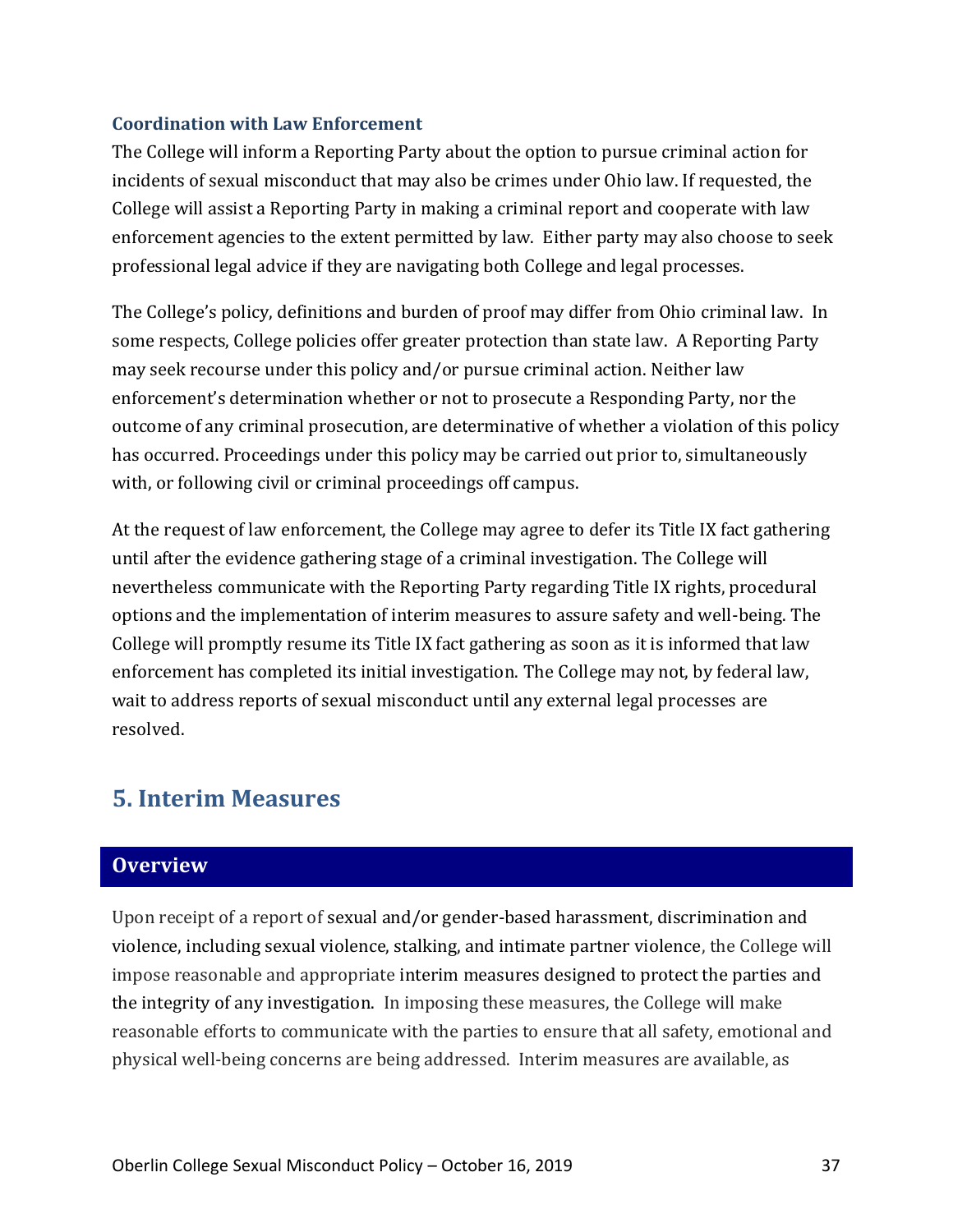appropriate, regardless of whether a Reporting Party seeks an investigation or formal resolution.

Interim measures, in and of themselves, are not a resolution to a report. They are temporary actions taken by the College to foster a more stable and safe environment during a period of ongoing exploration of options, investigation and/or adjudication. Interim measures are initiated based on information gathered during a report and are not intended to be permanent resolutions; hence, they may be amended or removed as additional information is gathered.

Interim measures may be requested by the parties or imposed by the College on its own initiative. For example, a Reporting Party or a Responding Party may request a no contact notice or other protection, or the College may choose to impose interim measures at its discretion to ensure the safety of all parties, the broader College community and/or the integrity of the process.

All individuals are encouraged to report concerns about the failure of another individual to abide by any restrictions imposed by an interim measure. The College will take immediate and responsive action to enforce a previously implemented measure. Failure of the parties to comply with interim measures may result in disciplinary action, even if the initial report of sexual misconduct is later not proven.

The College supports the right of students and employees to seek a protection order from a civil or criminal court. The College honors any existing protection orders provided to Safety and Security by members of the College community.

# <span id="page-37-0"></span>**Range of Measures**

Interim measures will be implemented at the discretion of the College. Potential measures, which may be applied to the Reporting Party and/or the Responding Party, include:

- Access to counseling services and assistance in setting up an initial appointment, both on and off campus
- Providing medical services
- Imposition of a campus no contact order
- Imposition of a no trespass order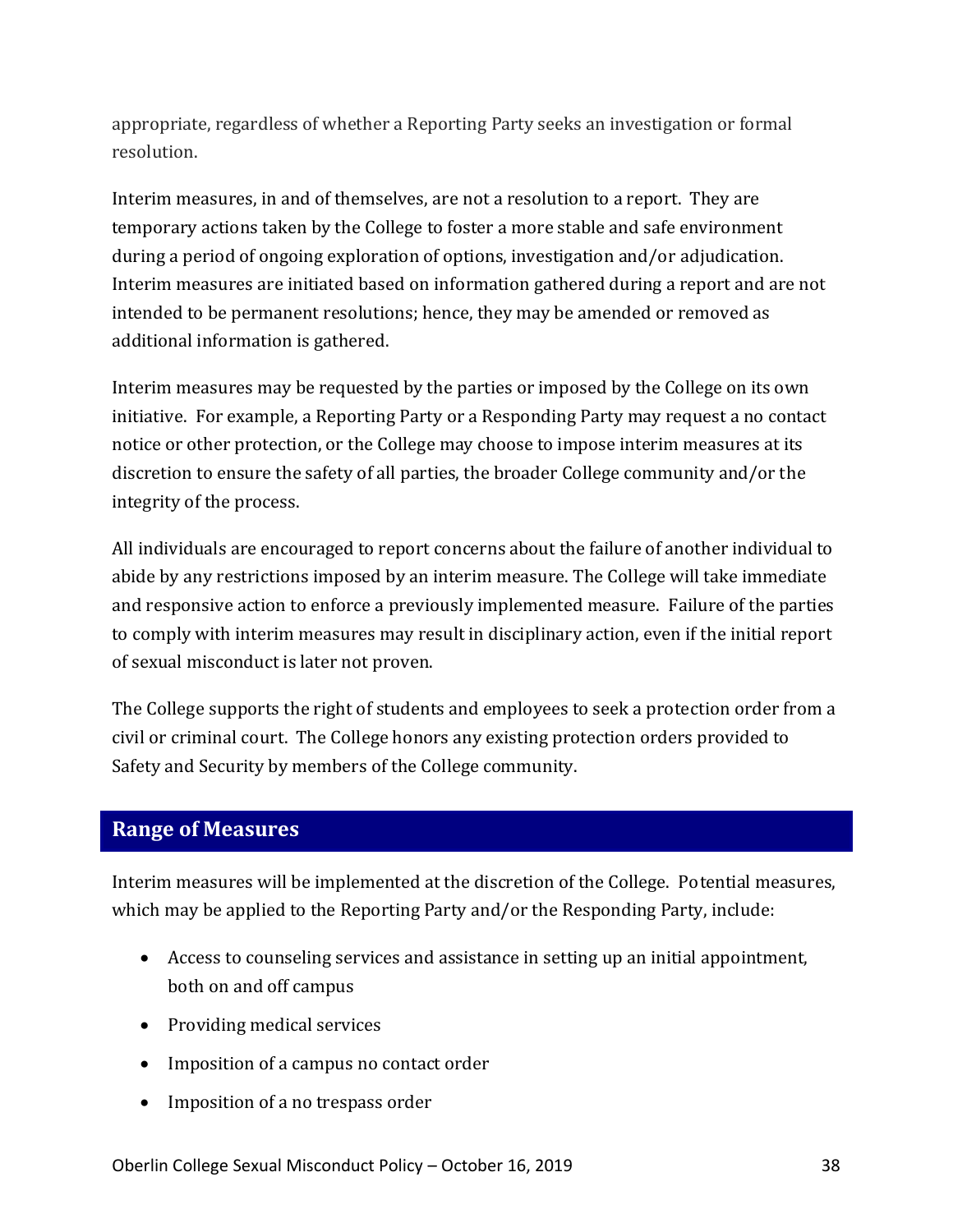- Security assistance (examples might include security escorts, increased patrol; accompanying a student during an interview with OPD; transports to hospital or Nord, etc.)
- Transportation assistance
- Academic accommodations (with agreement of the appropriate faculty, who will not be informed of the specific reason for the request with permission of the student):
- Rescheduling of exams and assignments
- Providing alternative course completion options
- Change in class schedule or other academic accommodations, without penalty to the party
- Providing academic support services, such as tutoring
- Change in work schedule or job assignment
- Residence modifications:
- Change in on-campus housing
- Arranging to dissolve a housing contract and pro-rating a refund in accordance with campus housing policies
- Receive requests for assistance from College support staff in completing housing relocation
- Limit an individual or organization's access to certain College facilities or activities pending resolution of the matter
- Voluntary leave of absence
- Interim suspension or College-imposed leave
- Any other remedy that can be tailored to the involved individuals to achieve the goals of this policy.

# <span id="page-38-0"></span>**Interim Suspension or Leave**

Where the report of sexual and/or gender-based harassment, discrimination and violence, including sexual violence, stalking, and intimate partner violence, poses a substantial and immediate threat of harm to the safety or well-being of an individual, members of the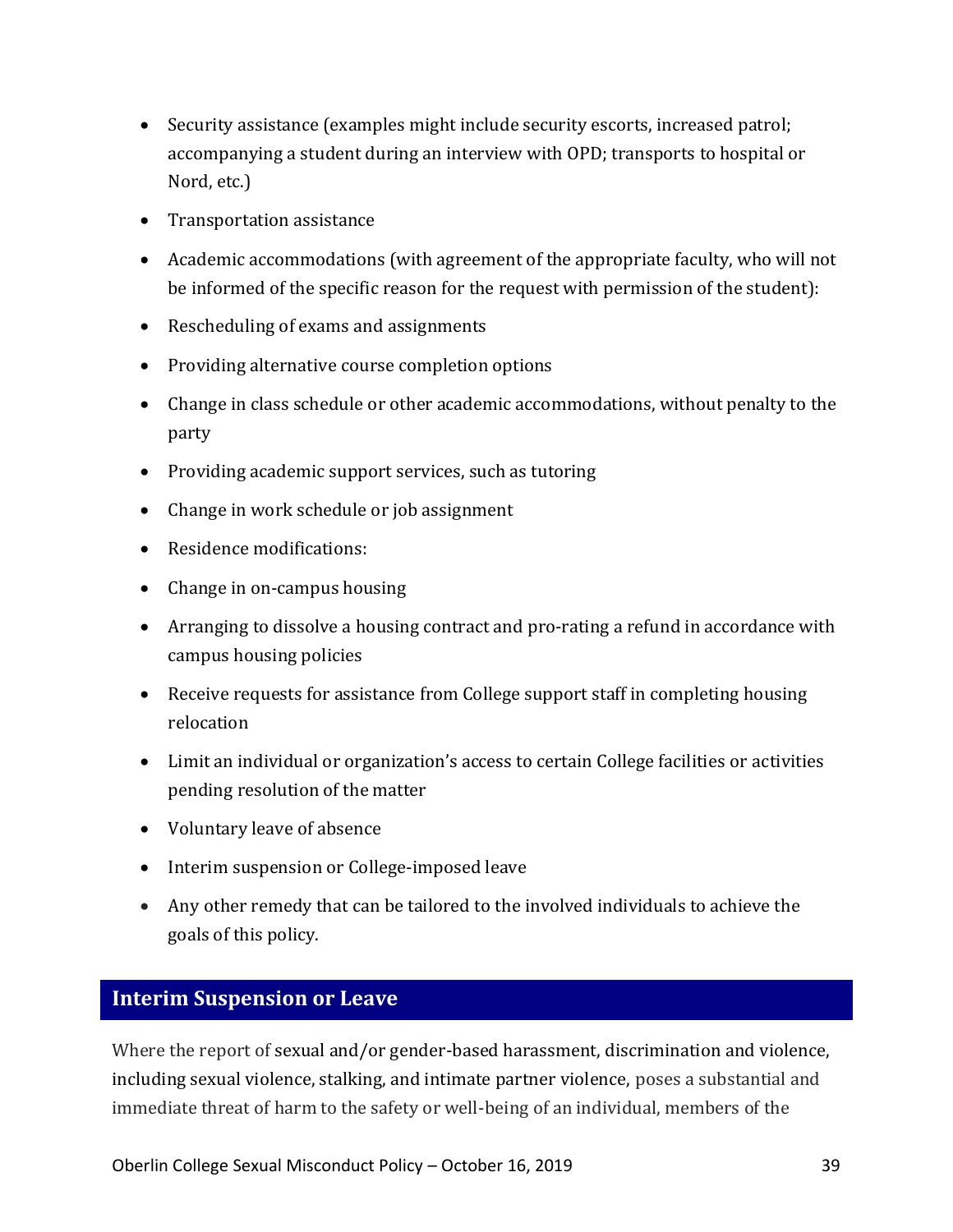campus community, or the performance of normal College functions, the College may place a student or student organization on interim suspension. Employees may be placed on administrative leave or suspended depending on their employment classification.

Pending resolution of the report, the individual or organization may be denied access to campus, campus facilities and/or all other College activities or privileges for which the student or employee might otherwise be eligible, as the College determines appropriate. When interim suspension or leave is imposed, the College will make reasonable efforts to complete the investigation and resolution within an expedited time frame.

# <span id="page-39-0"></span>*6. Title IX Review, Investigation, and Resolution*

# <span id="page-39-1"></span>**Overview**

Upon receipt of a report, the College's Title IX Team will conduct an initial Title IX assessment. The goal of this assessment is to provide an integrated and coordinated response to reports of sexual and/or gender-based harassment, discrimination and violence, including sexual violence, stalking, and intimate partner violence. The assessment will consider the nature of the report, the safety of the individual and of the campus community, and the Reporting Party's expressed preference for resolution in determining the appropriate course of action to eliminate the conduct at issue, prevent its recurrence and address its effects.

At the conclusion of the assessment, the Title IX Team may refer the report for informal resolution, which includes the identification of remedies to stop the sexual misconduct, address its effects, and prevent its recurrence. Informal resolution does not involve disciplinary action against a Responding Party. Alternatively, the Title IX Team may refer the matter for formal resolution. Formal resolution begins with an investigation. The goal of the investigation is to gather all relevant facts and determine if there is sufficient information to refer the report to an adjudication or grievance process in order to determine responsibility and impose disciplinary action if appropriate.

The initial steps for any resolution of a report of sexual and/or gender-based harassment, discrimination and violence, including sexual violence, stalking, and intimate partner violence, against a student, staff member, or faculty member will involve the same stages: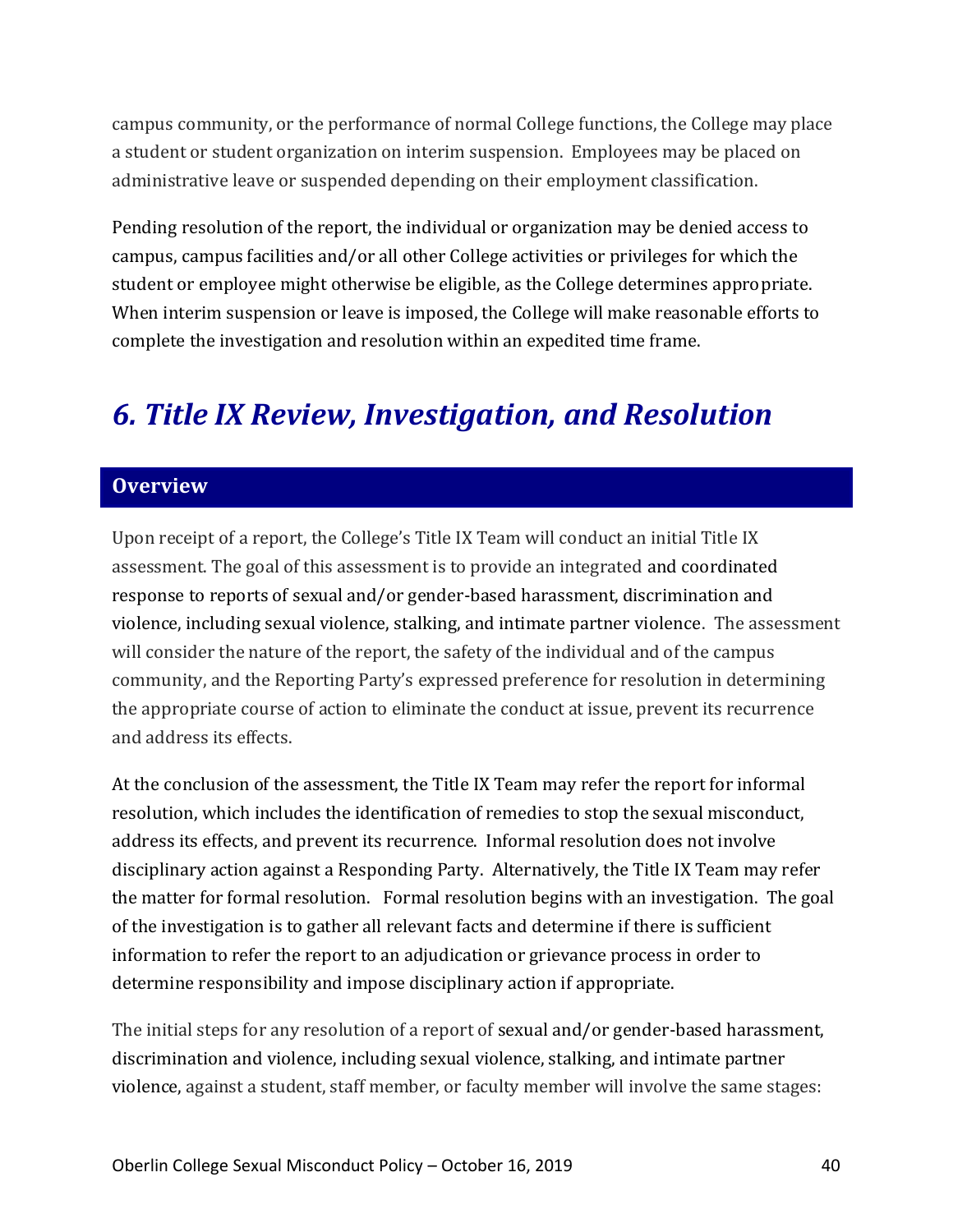an initial assessment, investigation, and the determination to pursue either informal or formal resolution. Informal resolution options are the same for reports against a student, staff or faculty member. Similarly, the investigative process is the same for all three. For formal resolution, the hearing procedures will differ somewhat based on who the responding party is in regards to the decision making individual or group, however the general procedures will remain the same. The decision makers in each of these cases reflect the differing nature of each constituent's relationship to the College, but all contain similar hallmarks of prompt and equitable process.

The Title IX Coordinator will document each report or request for assistance in resolving a case involving charges of sexual misconduct, whether formal or informal, and will review and retain copies of all reports generated as a result of any investigation. These records will be kept confidential to the extent permitted by law.

# <span id="page-40-0"></span>**The Role of the Title IX Team**

The Title IX Team, led by the Title IX Coordinator, assists in the review, investigation and resolution of reports. At a minimum, this group includes the Title IX Coordinator, Title IX Deputy Coordinators, Share Coordinator and the Director of Safety and Security and/or designee. Depending on the roles of the parties involved in a report, a designee from the appropriate divisional dean (Dean of Students, Dean of the College or Dean of the Conservatory) or the Manager of Employee and Labor Relations may join the group. In all cases, the Title IX Team will be limited to a small number of individuals who need to be informed in order to provide effective and equitable review and timely resolution of reports while protecting the privacy of parties as fully as possible. Regular members of the Title IX Team receive annual training in strategies to protect parties who experience sexual misconduct or other forms of sex- and/or gender-related harassment and discrimination and to promote individual and institutional accountability.

Although a report may be made to any Responsible Employee, all reports received by Responsible Employees will be referred to the Title IX Coordinator to ensure consistent application of the policy to all individuals and to allow the College to respond promptly and equitably to eliminate the sexual misconduct, prevent its recurrence, and address its effects. The Title IX Team helps to meet these goals by overseeing the resolution of all reports under this policy. The Title IX Team will also ensure that all students and employees, whether Reporting Parties or Responding Parties, have appropriate guidance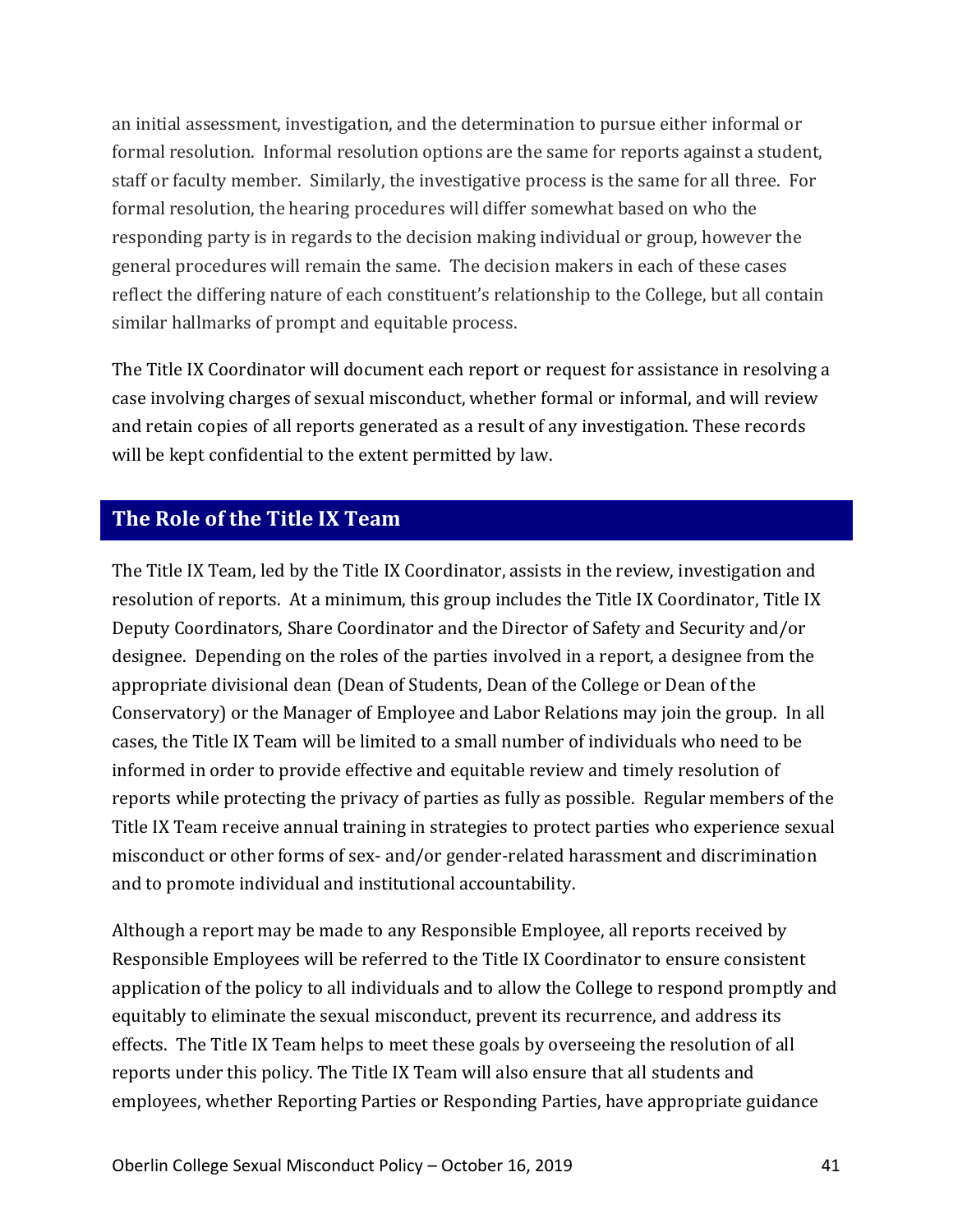throughout the investigation and resolution of the report. The Title IX Team also reviews and implements interim remedies to provide protection and security while a resolution is being reached.

### <span id="page-41-0"></span>**Advisors, Support Persons and Attorneys**

All parties are entitled to advice and support during the process. In addition, the parties may consult the Title IX Coordinator, who does not participate directly in formal resolution. Attorneys may not participate in the proceedings outside of the role of advisor as described below.

### **Advisor**

In any hearing, the Reporting Party and Responding Party may choose to be assisted by an advisor of their choice. The parties may select their own advisor, or may select an advisor from a list of campus community members who have undergone Title IX training to guide a party through the pre-hearing and hearing process. An outside advisor will be required to meet with the Hearing Coordinator or the Title IX Coordinator in advance of any participation in the proceedings to be informed about College expectations regarding confidentiality of the process. The advisor may accompany the party to any College investigative, administrative meeting, or hearing. The advisor may not speak on the behalf of their advisee. All communication regarding the process must come from the advisee to the college other than general questions regarding how the process and/or policy works. The advisor may not address the panel during the hearing, or otherwise delay, disrupt, or interfere with any meeting or proceeding. Attorneys serving as advisors must adhere to the expectations of the role as described in this policy.

### **Support Person**

A Reporting Party and Responding Party may also choose to be assisted by an emotional support person of their choice. To serve as a support person, the individual will be required to meet with the Hearing Coordinator or the Title IX Coordinator in advance of any participation in the proceedings to be informed about College expectations regarding confidentiality of the process.

The support person cannot be a witness in the proceedings. The support person is a silent and non-participating presence who is there solely to observe and provide moral support during the hearing itself. This person is not to address the Hearing Panel, except to ask for a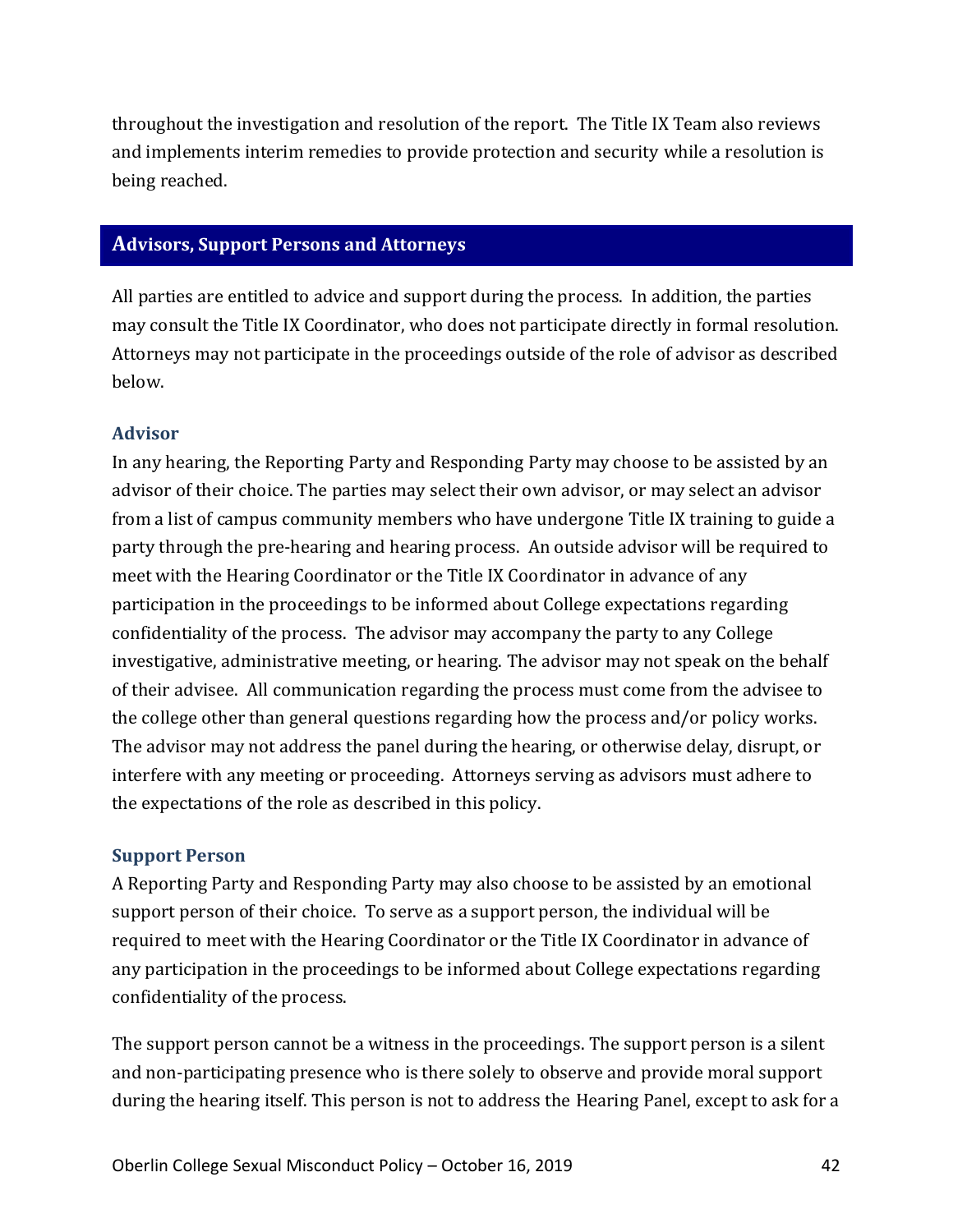short recess if one of the parties requires some time to compose themself or collect their thoughts. The support person may not delay, disrupt, or interfere with any meeting or proceeding. The Hearing Coordinator has the right at all times to determine what constitutes appropriate behavior on the part of a support person and whether the person may remain at the proceedings. While the support person may be present to hear testimony, no written materials are to be shared with support persons.

Absent extenuating circumstances, witnesses and others involved in an investigation or hearing are not entitled to have a support person present.

### **Role of the Attorney/Outside Agreements**

The College prohibits outside attorneys, or family members acting as attorneys, from participating in proceedings under this policy in any manner other than the role of advisor outlined above. As noted, parties have a right to an advisor of their choice, and may choose an attorney to fill this role at their own expense. The College will not recognize or enforce agreements between the parties outside of these procedures.

### <span id="page-42-0"></span>**Initial Title IX Assessment**

In every report of sexual and/or gender-based harassment, discrimination and violence, including sexual violence, stalking, and intimate partner violence, the College will make an immediate assessment of any risk of harm to individuals or to the campus community and will take steps necessary to address those risks. These steps may include interim protective measures to provide for the safety of the individual and the campus community.

The initial review will proceed to the point where a reasonable assessment of the safety of the individual and of the campus community can be made. Thereafter, an investigation may be initiated depending on a variety of factors, such as the Reporting Party's wish to pursue formal or informal resolution, the risk posed to any individual or the campus community, and the nature of the allegation.

The first step of the assessment will usually be a preliminary meeting between the Reporting Party and the Title IX Coordinator or a member of the Title IX Team. The purpose of the preliminary meeting is to gain a basic understanding of the nature and circumstances of the report; it is not intended to be a full scale interview. At this meeting,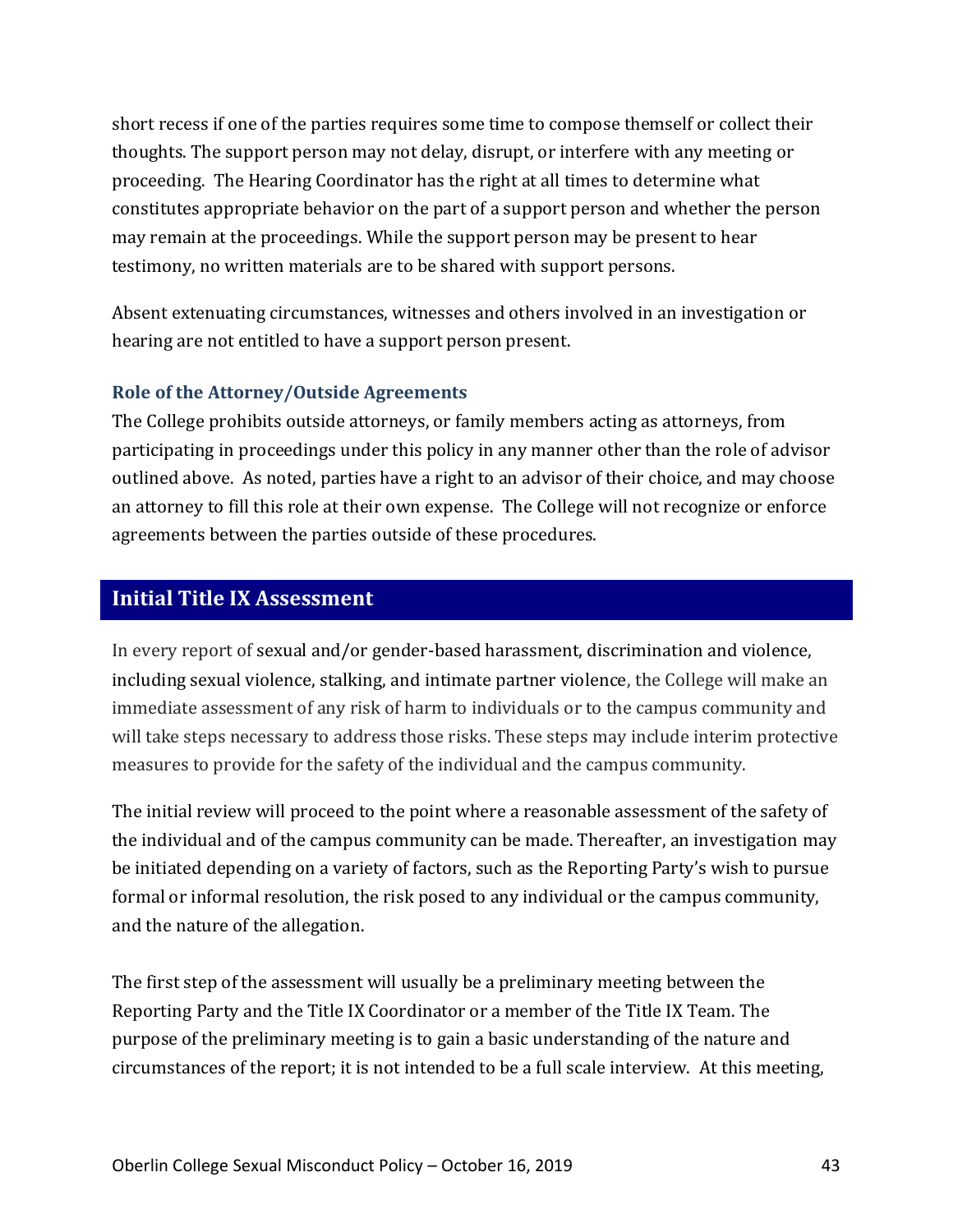the Reporting Party will be provided with information about support and advocacy resources, interim remedies and options for resolution.

At the conclusion of the Title IX assessment, the Title IX Team will determine the appropriate manner of resolution and, if appropriate, refer the report either for informal resolution or for further investigation and, if the appropriate threshold is met, formal resolution.

The determination as to how to proceed will be communicated to the Reporting Party in writing. Depending on the circumstances and requested resolution, the Responding Party may or may not be notified of the report or resolution. A Responding Party will always be notified when the College seeks action that would directly impact a Responding Party, such as protective measures that restrict their movement on campus, the initiation of an investigation, or the decision to involve the Responding Party in informal resolution. If the Title IX Team recommends formal resolution, an Investigator will be assigned to facilitate the formal resolution process. The Investigator will be trained in campus policy and the dynamics of sexual and/or gender-based harassment, discrimination and violence, including sexual violence, stalking, and intimate partner violence. The Investigator in collaboration with the Title IX Coordinator or designee will have the responsibility to ensure that procedures are timely and impartial and that all parties are informed appropriately at each step of the process.

# <span id="page-43-0"></span>**Informal Resolution**

Informal resolution eliminates a potential hostile environment by identifying and implementing remedies to stop sexual misconduct, address its effects, and prevent its recurrence. Because it does not involve a formal adjudication process, it does not result in disciplinary action against the Responding Party.

Where the Title IX assessment concludes that informal resolution may be appropriate, the College will take immediate and corrective action through individual and community remedies designed to maximize the Reporting Party's access to all employment, educational, and extracurricular opportunities and benefits at the College and to eliminate a potential hostile environment.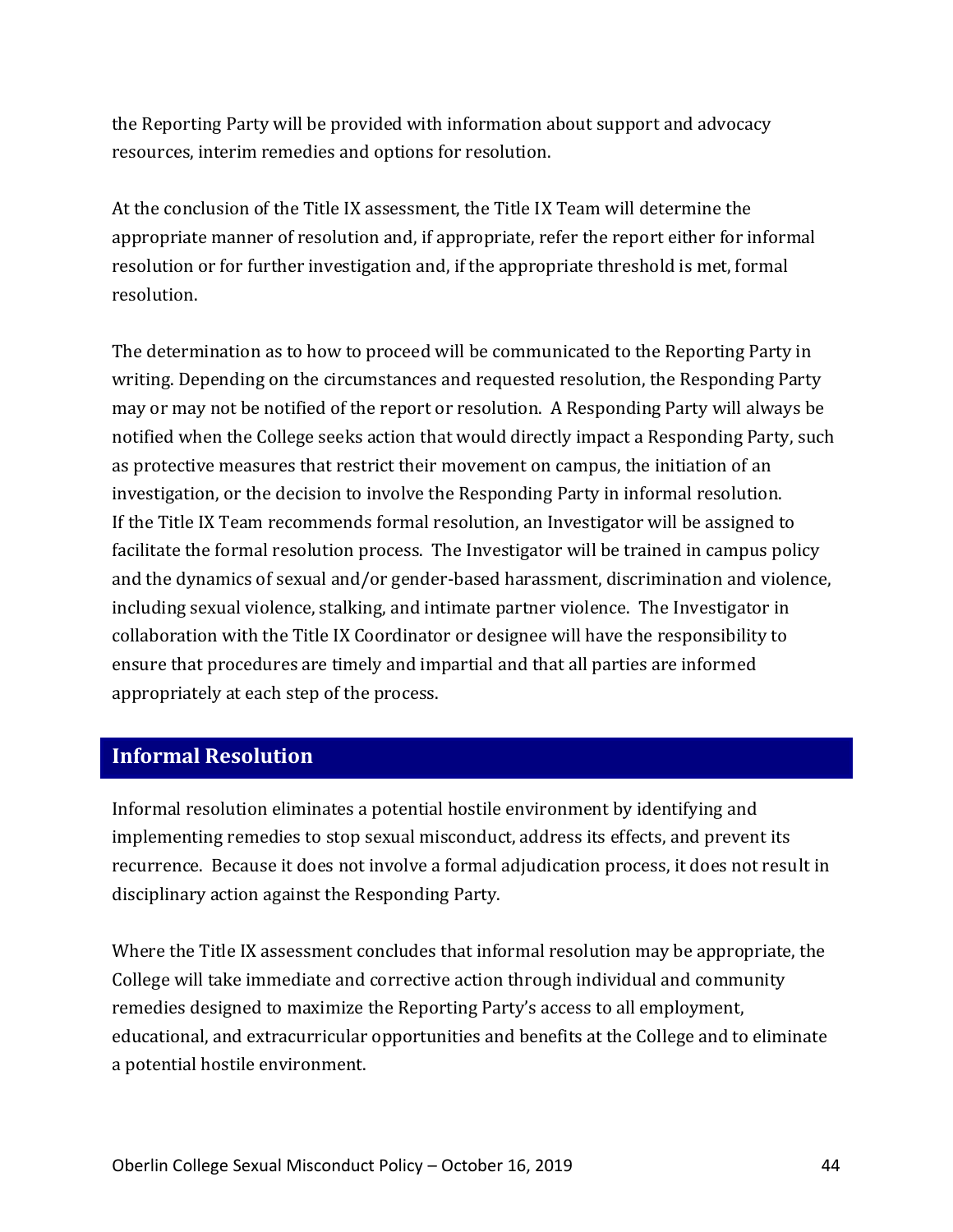In addition to the range of interim measures previously described, the College may also:

- Provide targeted and/or broad-based training and educational programming for relevant individuals and groups;
- Provide increased monitoring, supervision or security at locations or activities where the misconduct occurred;
- Facilitate a meeting with the Responding Party with the agreement of both parties, with both parties present or through indirect action by the Title IX Coordinator; and,
- Any other remedy that can be tailored to the involved individuals to achieve the goals of this policy.

The College will not compel a Reporting Party to engage in mediation, to directly confront the Responding Party, or to participate in any particular form of informal resolution. Mediation or restorative justice practices may not be appropriate forms of resolution in all cases, and will only be used when both the college and the parties mutually agree that these processes are appropriate ways to resolve the report. Depending on the form of informal resolution used, it may be possible to maintain anonymity of Reporting Parties and witnesses.

The decision to pursue informal resolution will be made when the College has sufficient information about the nature and scope of the conduct, which may occur at any time. Participation in informal resolution is voluntary for all parties, and a Reporting Party can request to end informal resolution at any time. At that time, the report may be referred for formal resolution. Factors that will shape the Title IX Team's recommendation will include the nature of the report, the Reporting Party's stated preference, and relevant evidence about patterns of conduct.

The Title IX Coordinator will maintain records of all reports and conduct referred for informal resolution. Informal resolution will typically be initiated within 30 business days of the initial report.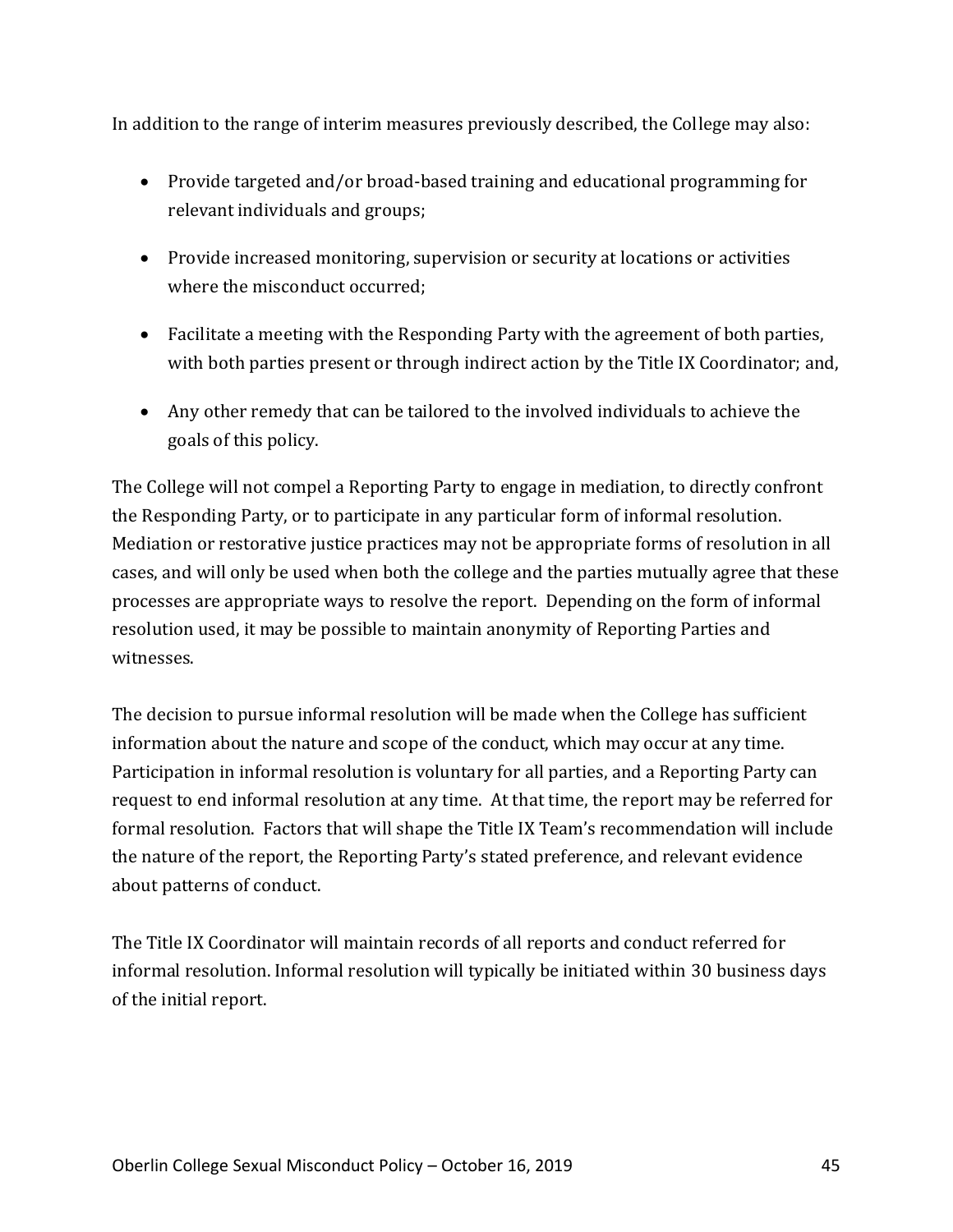# <span id="page-45-0"></span>**Investigation**

Based on the findings of the initial Title IX assessment, the College may initiate a prompt, thorough and impartial investigation. The Title IX Coordinator, in consultation with the Title IX Team, will oversee the investigation. Information gathered during the investigation will be used to evaluate the appropriate course of action, provide for the safety of the individual and the campus community, and offer remedies as necessary to address the effects of the conduct cited in the report. An investigation is also required if the Title IX Team believes that disciplinary action may be appropriate.

The investigation is designed to provide a fair and reliable gathering of the facts. All individuals involved in the investigation, including the Reporting Party, the Responding Party, and any third-party witnesses, will be treated with appropriate sensitivity and respect. Throughout the investigation and resolution processes, both parties will receive timely notice of any meeting at which their attendance may be requested or required. Consistent with the need for a full assessment of the facts, the investigation will safeguard the privacy of the individuals involved. Parties with documented disabilities have the right to request accommodations necessary to be able to fully participate in the investigation and resolution of reports.

The College will designate an investigator who has specific training and experience investigating allegations of sexual and/or gender-based harassment, discrimination and violence, including sexual violence, stalking, and intimate partner violence. The investigator may be an employee of the College or an external investigator engaged to assist the College in its fact gathering. Any investigator chosen to conduct the investigation must be impartial and free of any conflict of interest.

The investigator will gather information from the Reporting Party, the Responding Party, and any other individuals who may have information relevant to the determination. The investigator will also gather any available physical evidence, including documents, communications between the parties, and other electronic records as appropriate. The investigator may consider prior allegations of, or findings of responsibility for, similar conduct by the Responding Party. The Reporting Party and Responding Party will have an equal opportunity to be heard, to submit evidence, and to identify witnesses who may have relevant information.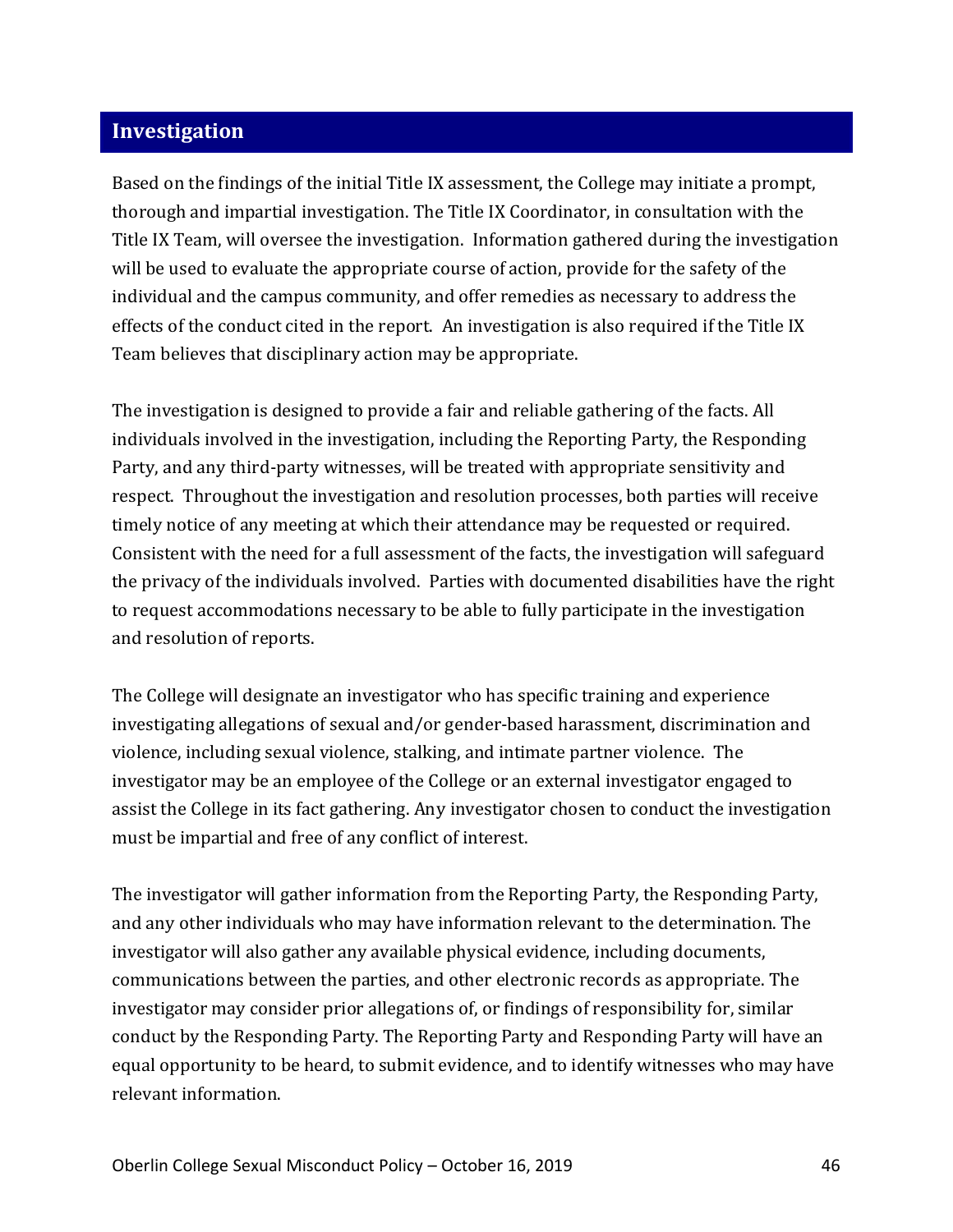The investigation will be completed expeditiously, usually within 30 business days, although the complexity of a report may require a longer time frame. The time frame may be extended for good cause to ensure the integrity and completeness of the investigation, to accommodate the availability of witnesses, to address College breaks or vacations, or other legitimate reasons. Any extension of the timeframes, and the reason for the extension, will be shared with the parties in writing.

### Threshold Determinations and Request for Review from Insufficient Threshold

At the conclusion of the investigation, the investigator will prepare a written report synthesizing the facts for review by the Title IX Coordinator and a Hearing Coordinator. The investigator is not charged with reaching a determination as to responsibility, which is a function reserved for the Conduct Conference or the Hearing Panel/Administrator.

Upon receipt of the investigative report, the Hearing Coordinator, in consultation with the Title IX Coordinator, and as appropriate, the Title IX Team, will review the report and make a threshold determination as to whether there is sufficient factual information upon which a Hearing Administrator or Body could find a violation of this policy. This threshold determination does not involve making a determination of responsibility, nor does it involve assessing the credibility of the parties. If the threshold has been established, the Hearing Coordinator will issue a notification letter to the Responding Party and the Reporting Party and refer the report for the appropriate resolution procedures. If the Hearing Coordinator, in consultation with the Title IX Coordinator, determines that this threshold has not been reached (that is, that there is not sufficient evidence which could support a policy violation), the Reporting Party and Responding Party will be notified in writing. The Reporting Party will have the opportunity to seek review by the appropriate divisional head or the Manager of Employee and Labor Relations (or their designee) by submitting a written request for review within 5 business days of receipt of the notification. Where a designee is chosen, the identity of this individual will be shared with both parties.

If a request for review is filed, the Responding Party will be notified and have the opportunity to respond within 5 business days. The divisional head or the Manager of Employee and Labor Relations (or their designee) may affirm the threshold finding, reverse the finding or remand the matter for additional investigation as warranted. The divisional head or the Manager of Employee and Labor Relations (or their designee) will render a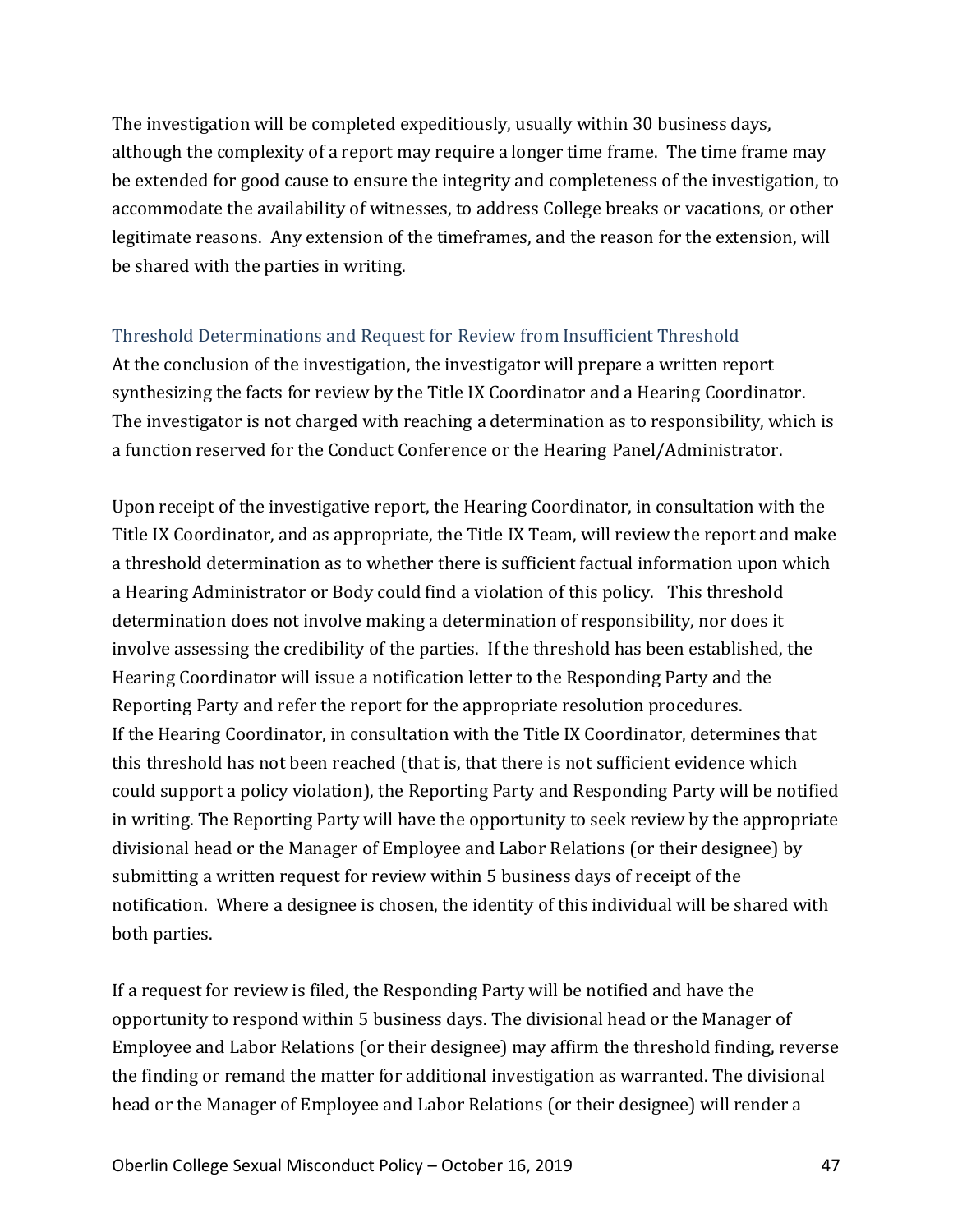decision in writing, to both parties, within 10 business days of receipt of the request for review and the response to such request. The decision of the divisional dean or the Manager of Employee and Labor Relations (or their designee) affirming the threshold finding that there is insufficient information to proceed is final.

The Title IX Team always has the discretion to determine if additional measures are necessary to achieve resolution or provide support for the parties. In a report where the investigation does not move forward to formal resolution, informal resolution may be an appropriate course of action.

### <span id="page-47-0"></span>**Formal Resolution**

Disciplinary action against a Responding Party may only be taken through Formal Resolution procedures. Because the relationship of students, staff, and faculty to the College differ in nature, the individual(s) who will conduct the hearing process will also differ. Each of the procedures, however, is guided by the same principles of fundamental fairness and respect for all parties, which require notice, an equitable opportunity to be heard, and an equitable opportunity to respond to a report under this policy.

The specific procedures for Formal Resolution will vary based upon the role of the Responding Party:

- For a **report against a student**, disciplinary action may be taken by the Dean of Students or designee if the student accepts responsibility for the conduct, or after a Formal investigation when a hearing panel comprised of three trained staff members reaches a finding of responsibility and recommends appropriate sanctions.
- For **a report against a staff member**, disciplinary action may be taken at the conclusion of the review by the appropriate divisional head or their designee or Manager of Employee and Labor Relations, in consultation with the Title IX Coordinator.
- For **a report against a faculty member**, disciplinary action may be taken at the conclusion of a review by a panel composed of members of the General Faculty Professional Conduct Review Committee. The panel will recommend sanctions to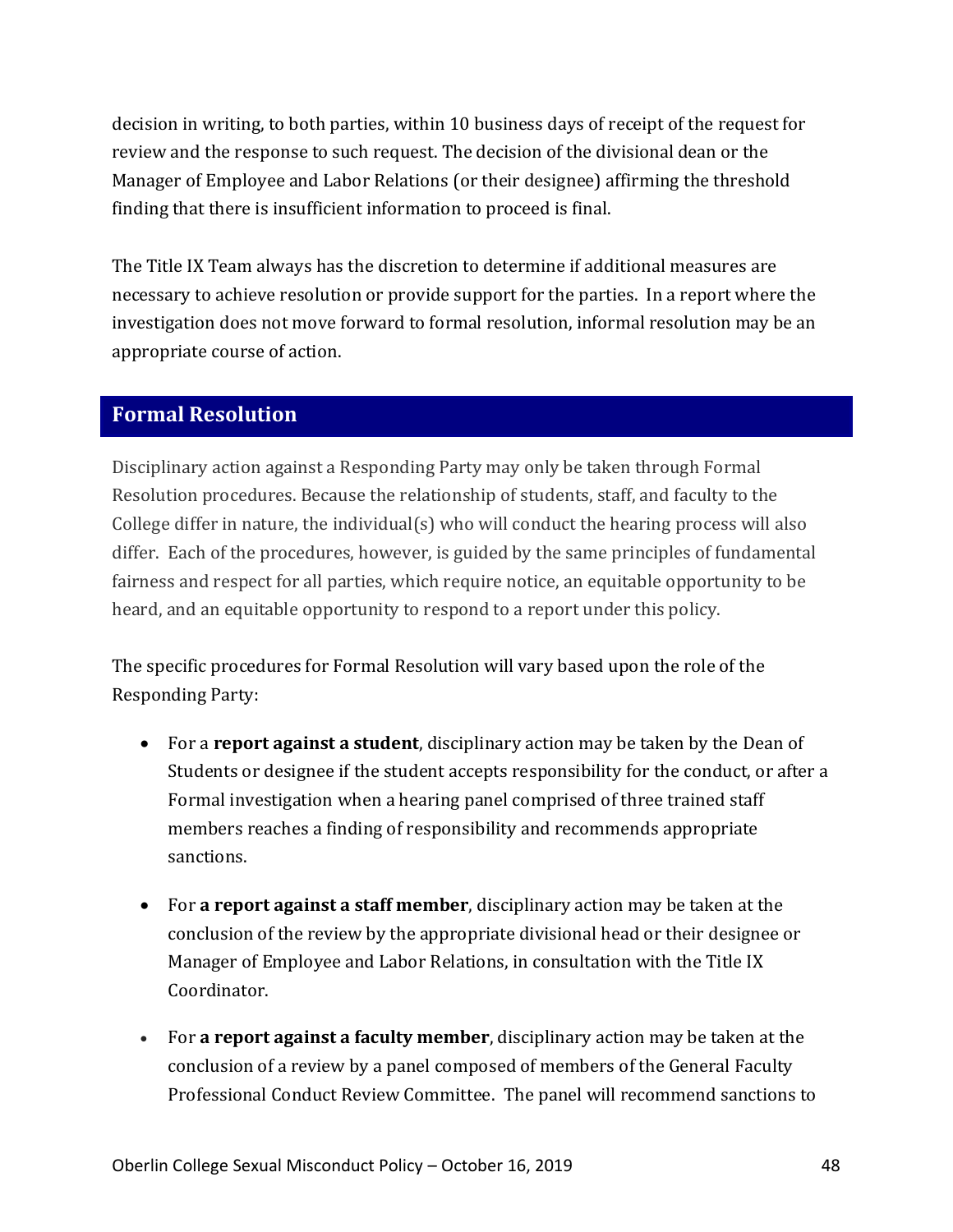the appropriate academic dean or designee if the investigation results in a finding of responsibility.

#### **Time Frame for Resolution**

The College seeks to resolve all reports within 60 business days of the initial report. All time frames expressed in this policy are meant to be guidelines rather than rigid requirements. Extenuating circumstances may arise that require the extension of time frames, including extension beyond 60 business days. Extenuating circumstances may include the complexity and scope of the allegations, the number of witnesses involved, the availability of the parties or witnesses, the effect of a concurrent criminal investigation, any intervening school break or vacation, or other unforeseen circumstances. In the event that the investigation and resolution exceed this time frame, the College will notify all parties of the reason(s) for the delay and the expected adjustment in time frames. Best efforts will be made to complete the process in a timely manner by balancing principles of thoroughness and fundamental fairness with promptness.

### **The College as Reporting Party**

On some occasions, Oberlin College will assume the function of the Reporting Party. This approach may be taken in instances of multiple reports about a single Responding Party, when a Reporting Party chooses not to participate in the hearing process, or other occasions when the College has sufficient evidence to reach a threshold determination that a report should be referred to formal resolution. In these instances, the Title IX Coordinator will appoint an administrator as the institutional representative to serve as the Reporting Party.

### <span id="page-48-0"></span>**Support for Parties after Formal Resolution**

The Title IX Coordinator is available to provide support and to identify campus and external resources to assist all parties and witnesses once a resolution has been reached. The goal of such support is to address any personal needs and to facilitate the participation of all individuals in the campus community in whatever ways are appropriate given any sanctions that may have been imposed.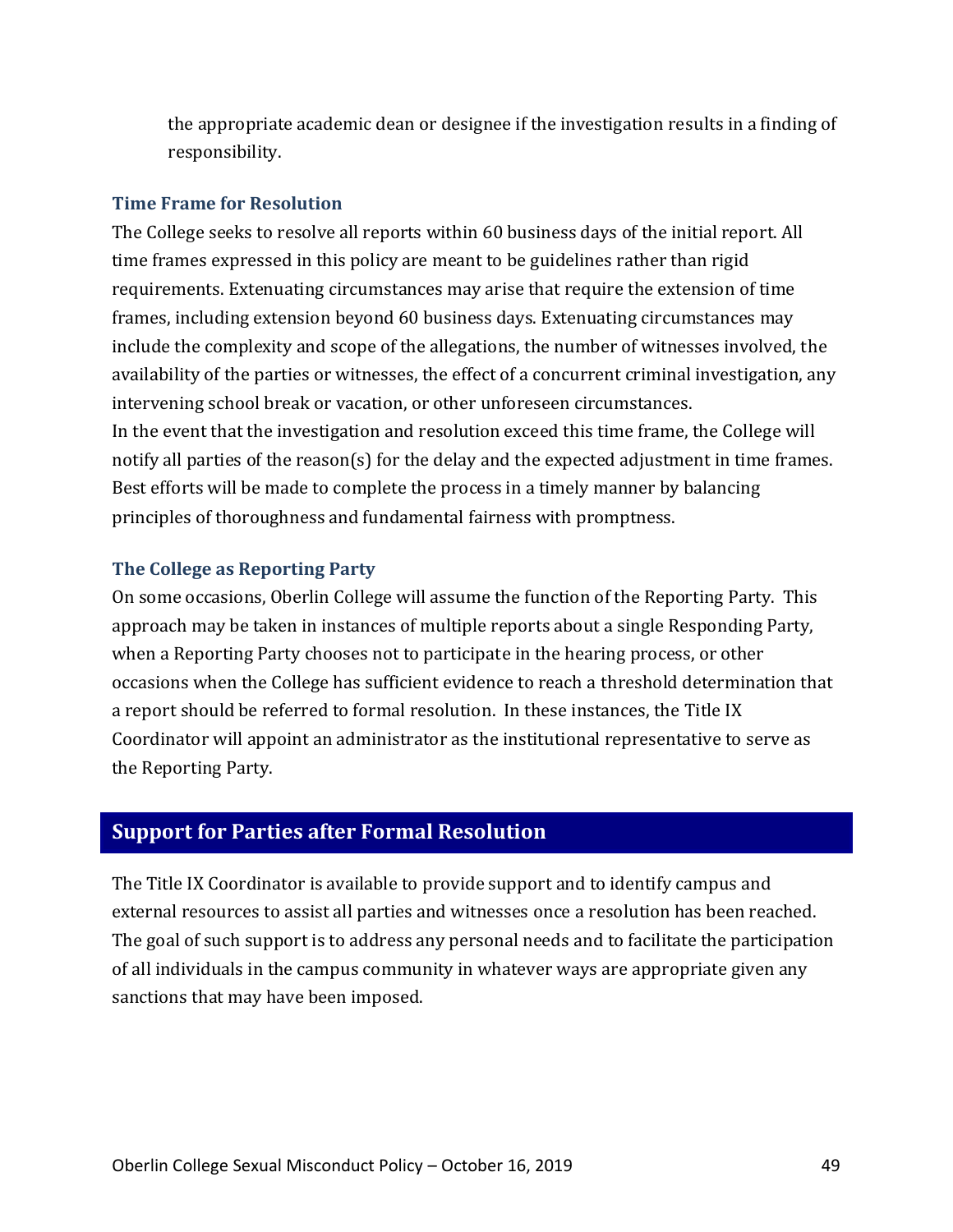# <span id="page-49-0"></span>**7. Procedures for Formal Resolution of Reports**

# <span id="page-49-1"></span>**Overview**

Formal resolution of a report under the Sexual Misconduct Policy will occur either through an investigation resulting in a finding about responsibility as described previously. If a violation of the policy is found, sanctioning will be completed as previously described.

If resolution involves a Conduct Conference (for students only), the Hearing Coordinator will meet with the Reporting Party and Responding Party to determine responsibility and render a decision as to what sanctions, if applicable, should be implemented. If resolution involves a Hearing Panel, the Hearing Coordinator will be responsible for facilitating the formal resolution process, including the appointment of the appropriate hearing bodies/administrator to conduct the hearing. These appointments will take into account the need for a timely process and any conflicts of interest. In addition, when hearing panels are utilized, the hearing coordinator will make an attempt to ensure that the panel represents a diverse set of campus and professional expertise.

Any parties who conduct investigations, make sanctioning determinations, or hear appeals must participate in annual training on non-discrimination; the dynamics of sexual and/or gender-based harassment, discrimination and violence, including sexual violence, stalking, and intimate partner violence; the factors relevant to a determination of credibility; the appropriate manner in which to receive and evaluate sensitive information; the manner of deliberation; evaluation of consent and incapacitation; the application of the preponderance of the evidence standard; sanctioning and the College's policies and procedures. The training will be coordinated by the Title IX Coordinator in conjunction with campus and external partners.

The investigators, appeals officers, and sanctioning officers are supported by the Hearing Coordinator and Title IX Coordinator, who are present at Hearing Panel meetings, but are not voting members of the hearing body. The Hearing Coordinator and Title IX Coordinator will meet with all involved parties prior to the hearing, be present during the hearing to serve as a resource for the Hearing Panel and the parties on issues of policy and procedure, and to ensure that policy and procedure are appropriately followed throughout the hearing.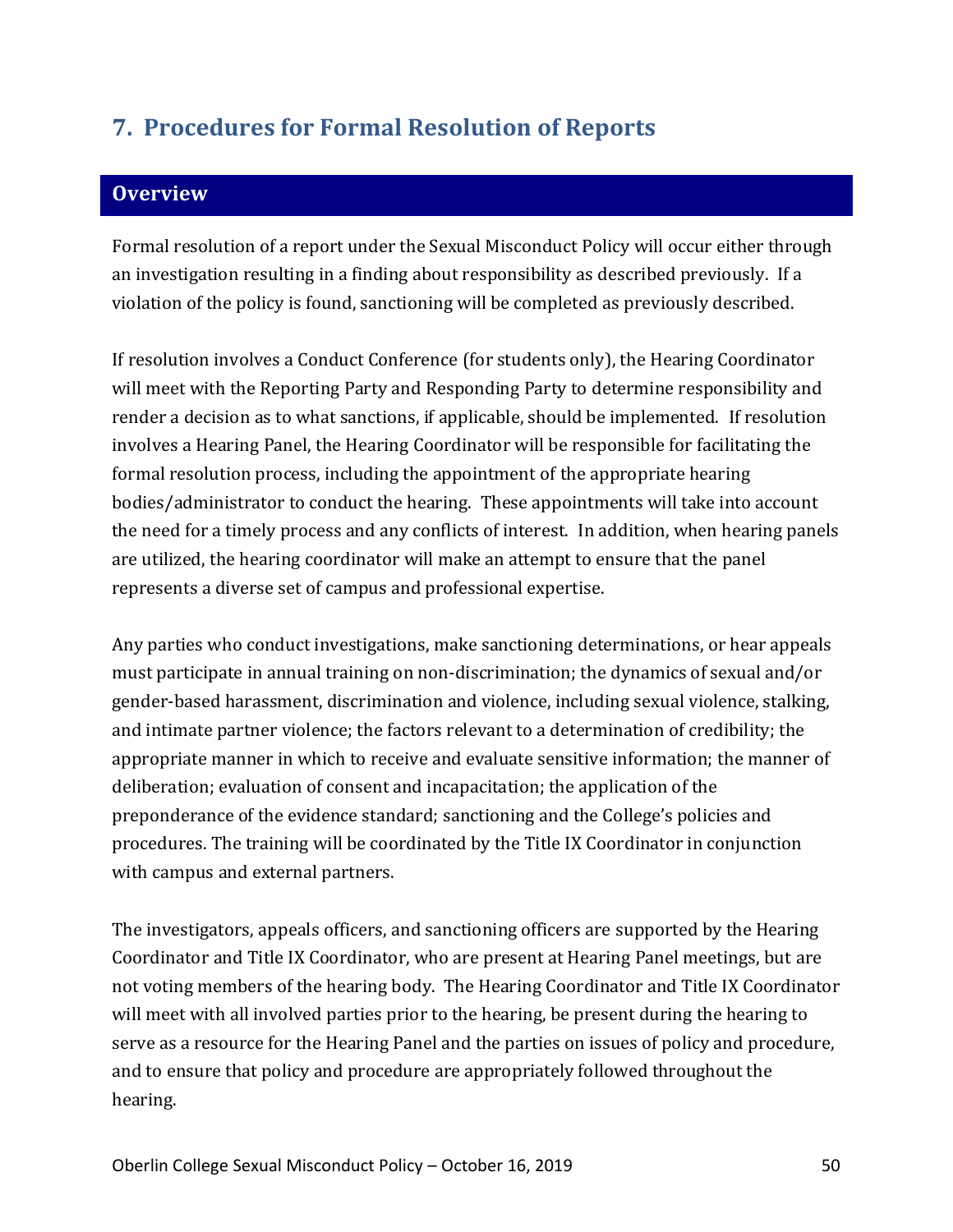In most cases, it should be possible to convene a Hearing Panel; however if the hearing must be heard at or after the end of the semester or academic year or during Winter Term and/or a full Hearing Panel cannot reasonably be convened, those cases may be heard by the Dean of Students (or designee) or the College may substitute an alternate method of adjudication at its discretion.

### <span id="page-50-0"></span>**Conduct Conference**

A Reporting Party or Responding Party may request resolution through an administrative Conduct Conference, in which the Hearing Coordinator will meet with the Reporting Party and Responding Party to determine responsibility and, if applicable, render a decision as to what sanctions should be implemented. Both parties and the Hearing Coordinator must agree that the matter is appropriate for resolution by a Conduct Conference. Depending upon the nature and severity of the allegations, the Hearing Coordinator may decline to handle the matter administratively and refer the case to a Hearing Panel.

A Conduct Conference is appropriate when the Responding Party is a student, has admitted to the misconduct, and there is no discernible dispute in the relevant facts of the investigation report.

All parties must have notice, the opportunity to review the investigative report in advance, and the opportunity to present any additional relevant information to the Hearing Coordinator prior to conducting a Conduct Conference. Based on the outcome of the Conduct Conference, the Hearing Coordinator will issue an appropriate sanction. The Hearing Coordinator may also recommend remedies for the Reporting Party and remedies for the Oberlin community. On the conclusion of the Conduct Conference, the Title IX Coordinator is responsible for reviewing, adjusting, and implementing these remedies in order to eliminate the hostile environment and prevent its recurrence.

Both a Reporting Party and Responding Party may appeal the determination of the Hearing Coordinator as provided in the Appeal section below.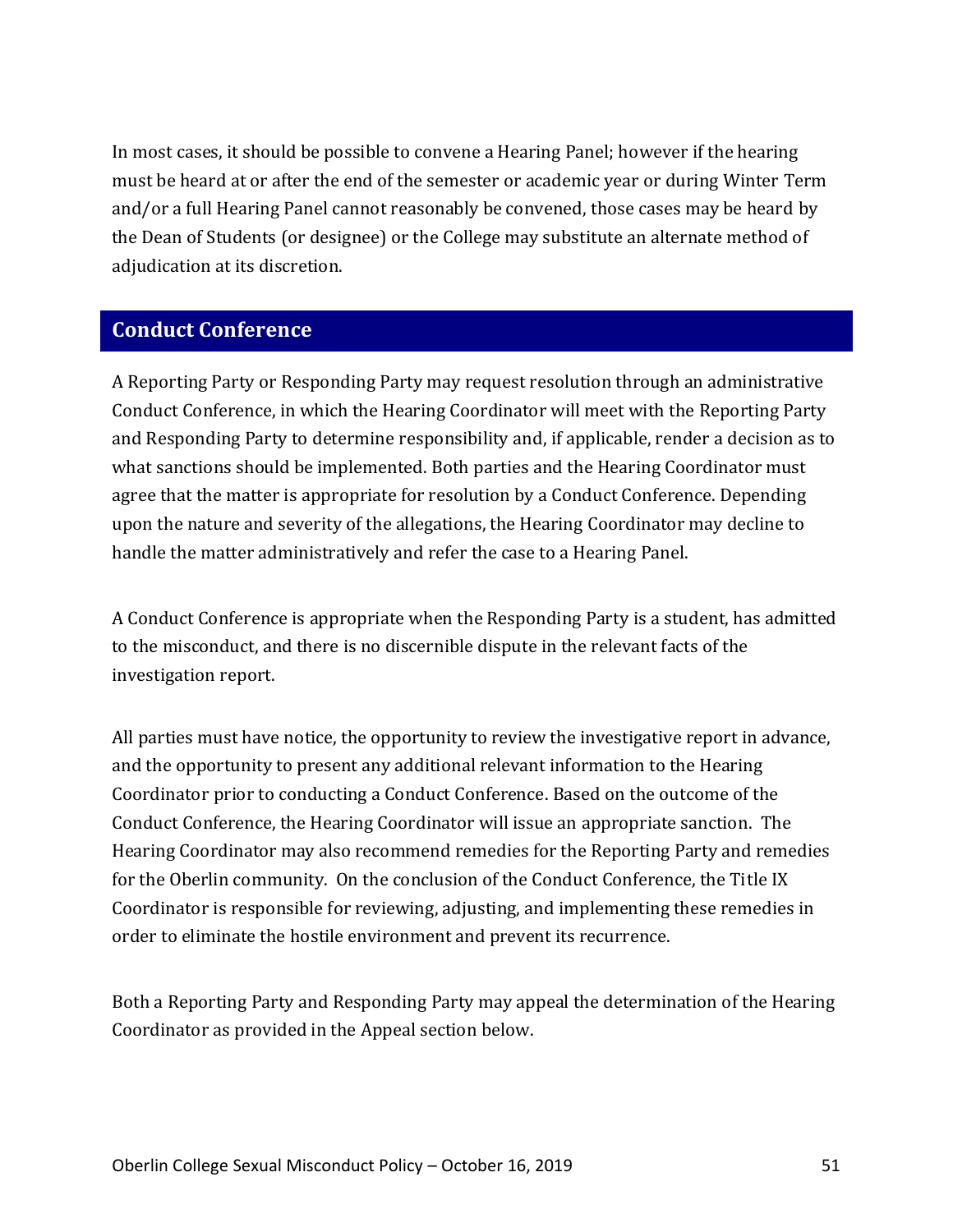# <span id="page-51-0"></span>**Pre-Hearing Procedures**

The pre-hearing process, described below, is crucial to ensuring a fair and equitable process. The Hearing Coordinator is responsible for managing the pre-hearing process. The timelines described below are designed to ensure that the parties have adequate notice to review information and submit related requests to the Hearing Coordinator, as well as to allow the Hearing Coordinator sufficient notice to arrange witnesses or address related concerns. In consultation with the Title IX Coordinator, the Hearing Coordinator may make appropriate adjustments to the timeframes provided to achieve these goals as well as ensure a timely and equitable process. The Hearing Coordinator will have the authority to designate reasonable time frames with respect to the notice provisions regarding witnesses, prior sexual history and/or pattern evidence.

### **1. Notice of Charges**

Following the threshold determination that there is sufficient information to move forward with a hearing, the Hearing Coordinator will send a Notification Letter to both the Reporting Party and the Responding Party. The Notification Letter provides each party with a brief summary of the conduct at issue and the specific policy violation(s) that are alleged to have taken place.

### **2. Acceptance of Responsibility**

If a Responding Party wishes to accept responsibility for the charges, they may request an administrative conference with the Hearing Coordinator. In this instance, the Responding Party will provide a written acceptance of the facts of the allegation. The Hearing Coordinator will then convene a Hearing Panel/Administrator (referred to as the Hearing Body from here forward). The Hearing Body's role will be solely to determine appropriate sanctions. The investigative report will serve as the primary evidence in making this determination. The Reporting Party, the Responding Party, and the Hearing Body retain the right to call witnesses in order to assess sanctions and will follow the time frames and procedures described in this description of pre-hearing procedures.

### **3. Pre-Hearing Meeting with Reporting Party and Responding Party**

Following the Notification Letter, the Hearing Coordinator will contact the Reporting Party and Responding Party to schedule separate meetings with each party. At this pre-hearing meeting, each party will receive an explanation of the hearing process and have the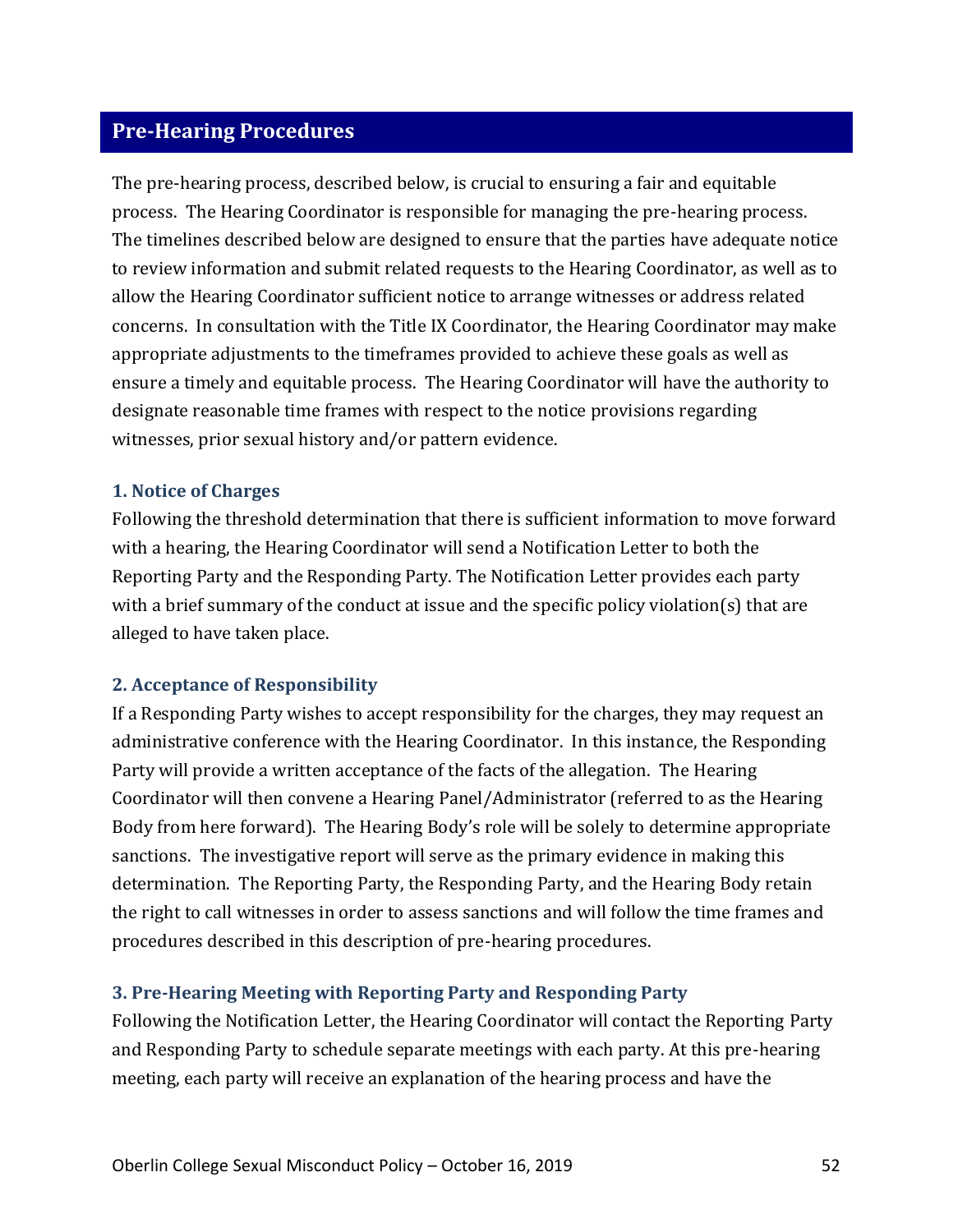opportunity to ask any questions. The Advisor is encouraged to accompany the Reporting Party or Responding Party to this initial meeting.

### **4. Notice of Hearing**

Once each party has met with the Hearing Coordinator, a Notice of Hearing is sent to the Reporting Party and the Responding Party. The Notice provides the parties with the date, time, and place of the hearing, as well as the names of the individual panelists on the Hearing Panel or the Hearing Administrator. In general, the hearing will be scheduled within 10 business days of the date of the Notice of Hearing. This time frame may be extended for good cause, with written notice to the parties of the extension and the reason for the extension.

### **5. Composition of the Hearing Panel**

The Reporting Party and the Responding Party may each submit a written request to the Hearing Coordinator that a member of the Hearing Panel be removed. The request must clearly state the grounds to support a claim of bias, conflict of interest or an inability to be fair and impartial. This challenge must be raised within 2 business days of receipt of the Notice of Hearing. Panels for the student process will be chosen based on availability of the panelists and will attempt to include members who embody a diverse set of perspectives and identities. Panels for processes involving the Professional Conduct Review Committee will be selected semi-randomly. In general the Hearing Coordinator will attempt to make a faculty panel that includes at least one faculty member from the Conservatory and one from the College of Arts and Sciences. ). If there are insufficient eligible members of the General Faculty Professional Conduct Review Committee available, the Hearing Coordinator and Title IX Coordinator will identify appropriately trained faculty alternates to serve on the review panel. The Hearing Coordinator will attempt to make sure that there is gender diversity on all panels.

### **6. Pre-Hearing Review of Documents.**

Both parties will be afforded similar and timely access to any documents and information used at a hearing. The Reporting Party and the Responding Party will each have the opportunity to review all investigative documents, subject to the privacy limitations imposed by state and federal law, at least 10 business days prior to the hearing. The investigative documents will include the investigation report, any witness statements or interviews, statements from or interviews with both parties, and any other documentary information that will be presented to the Hearing Panel. Review of these documents will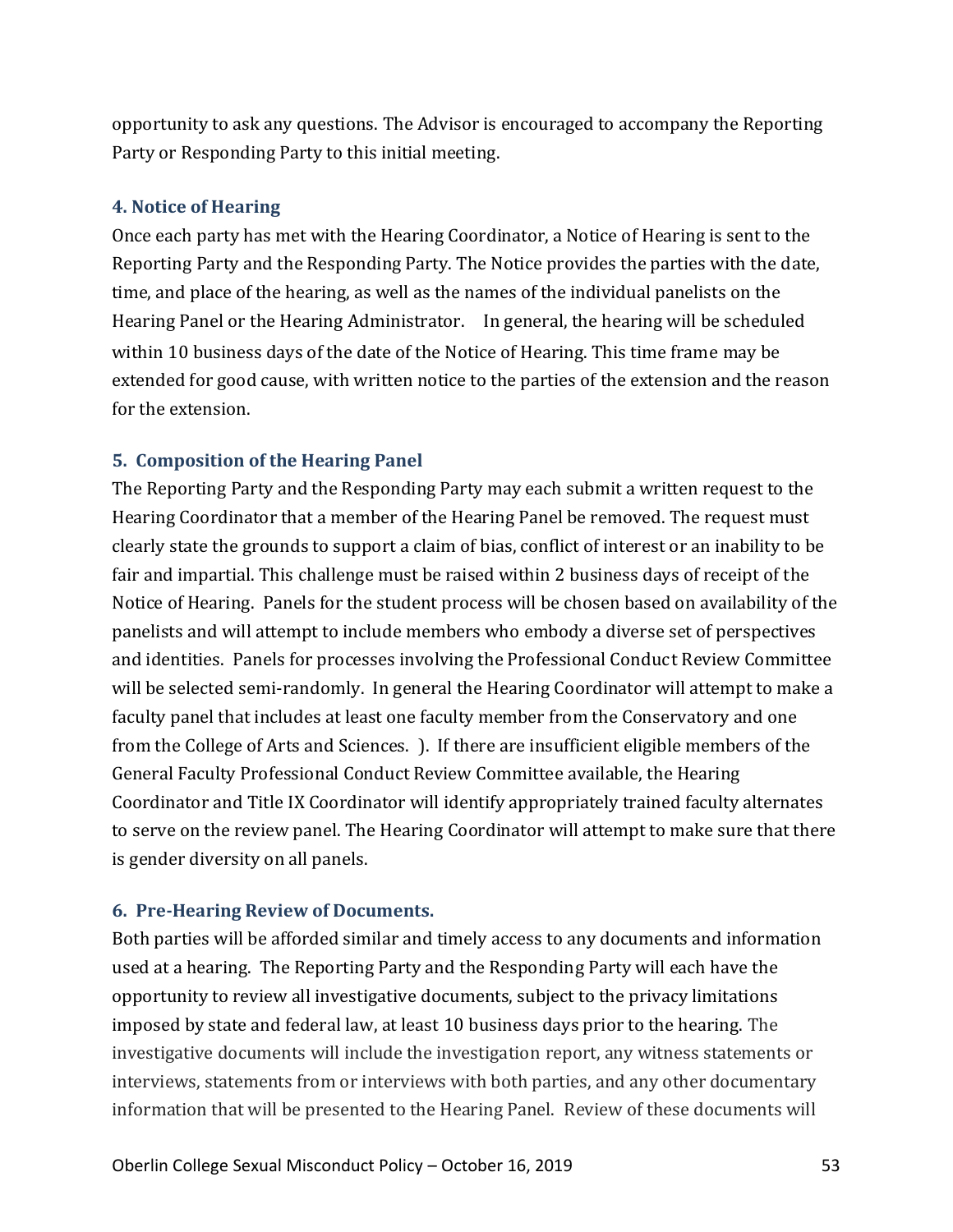take place at a secure and private location on campus, with access facilitated by the Hearing Coordinator or Safety and Security.

The Hearing Panel must review all pertinent information regarding the incident in question prior to the date of the Hearing Panel.

Information and/or witnesses not provided as part of the investigation may not be introduced at the Hearing Panel without permission of the Hearing Coordinator.

### **7. Relevance**

The Hearing Coordinator will review the investigative report, any witness statements and any other documentary evidence to determine whether the proffered information contained therein is relevant and material to the determination of responsibility given the nature of the allegation. In general, the Hearing Coordinator may redact information that is irrelevant, more prejudicial than probative, or immaterial. The Hearing Coordinator may also redact statements of personal opinion, rather than direct observations or reasonable inferences from the facts, and statements as to general reputation for any character trait, including honesty.

### **8. Witnesses**

The Reporting Party, Responding Party, and the Hearing Panel all have the right to present witnesses. Witnesses must have observed the conduct in question or have information relevant to the incident and cannot be called solely to speak about an individual's character. In general, neither party will be permitted to call as a witness anyone who was not interviewed by the investigator as part of the College's investigation. If either party wishes to call witnesses, whether or not they were previously interviewed as part of the College's investigation, the following must be submitted to the Hearing Coordinator via email or in hardcopy format:

- The names of any witnesses that either party intends to call;
- A written statement and/or description of what each witness observed, if not already provided during investigation;
- A summary of why the witness' presence is relevant to making a decision about responsibility at the hearing; and,
- The reason why the witness was not interviewed by the investigator, if applicable.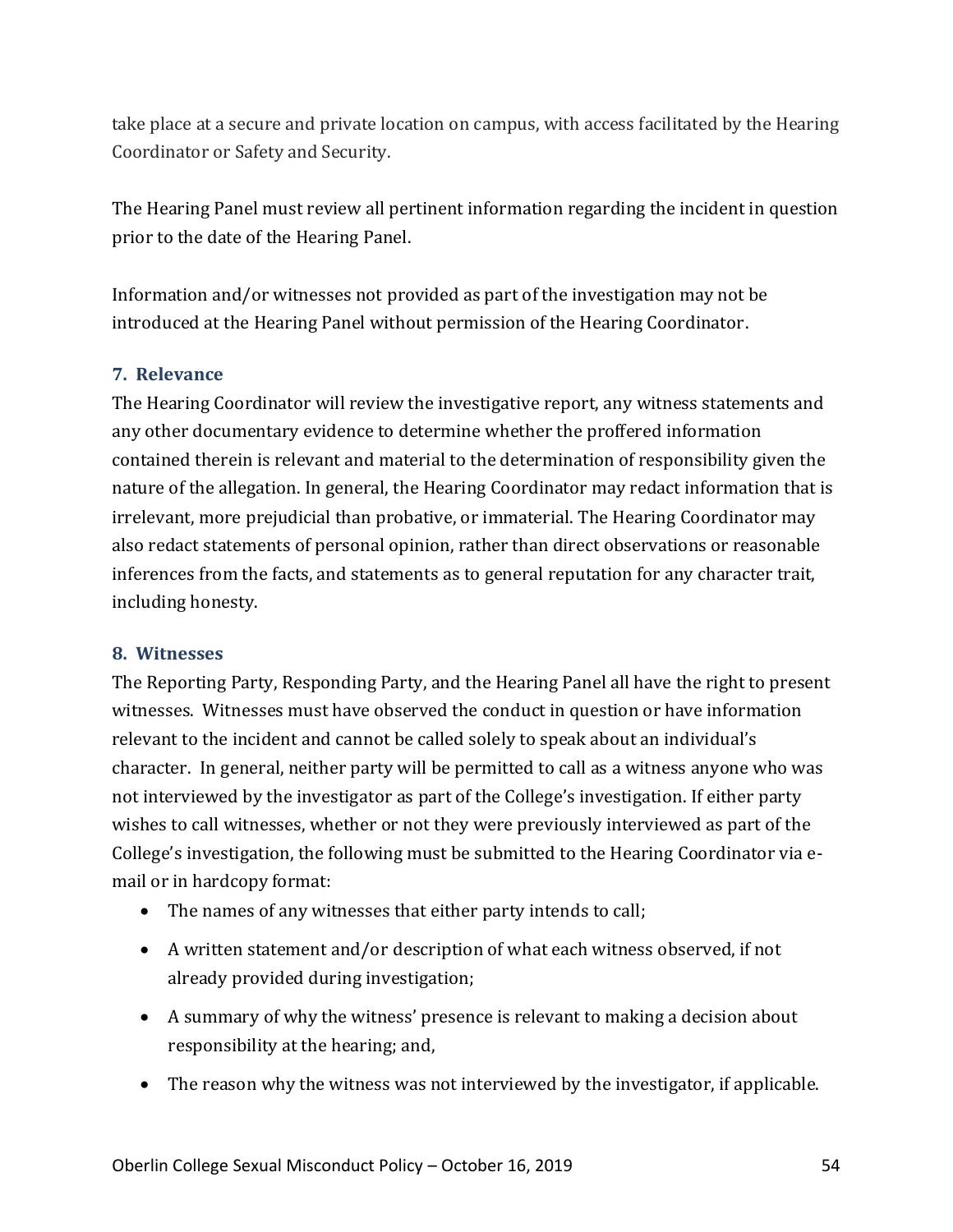The Hearing Coordinator will determine if any proffered witness has relevant information and if there is sufficient justification for permitting a witness who was not interviewed by the investigator. The Hearing Coordinator may also require the investigator to interview the newly proffered witness.

If witnesses are approved to be present, the Reporting Party and the Responding Party are provided with a list of witnesses and any relevant documents related to their appearance at the hearing in advance of the hearing date, with the understanding that the Reporting Party and Responding Party will have the opportunity to submit additional witness information to the Hearing Coordinator in advance of the hearing date after reviewing any additional investigative documents.

### **9. Prior Sexual History and/or Pattern Evidence**

Prior Sexual History of a Reporting Party: In general, a Reporting Party's prior sexual history, character or reputation is not relevant and will not be admitted as evidence at a hearing. Where there is a current or ongoing relationship between the Reporting Party and the Responding Party, and the Responding Party alleges consent, the prior sexual history between the parties may be relevant to assess the manner and nature of communications between the parties. As noted in other sections of this policy, however, the mere fact of a current or previous dating or sexual relationship, by itself, is not sufficient to constitute consent. Any prior sexual history of the Reporting Party with other individuals is not relevant and will not be permitted. In addition, prior sexual history may be considered under very limited circumstances to explain injury or demonstrate motive or intent.

Pattern Evidence *by a Responding Party:* Where there is evidence of a pattern of conduct similar in nature by the Responding Party, either prior to or subsequent to the conduct in question, regardless of whether there has been a finding of responsibility, this information may be deemed relevant and probative to the panel's determination of responsibility and/or assigning of a sanction in cases where the pattern of behavior itself is what would cause the violation (i.e. in cases where one needs to prove persistent or pervasive behavior). In all other cases, behavior that would create a stand-alone violation of policy may only be used in the sanctioning phase of a hearing if the responding party was previously found responsible for violating college policy. The determination of relevance will be based on an assessment of whether the previous incident was substantially similar to the conduct cited in the report and indicates a pattern of behavior and substantial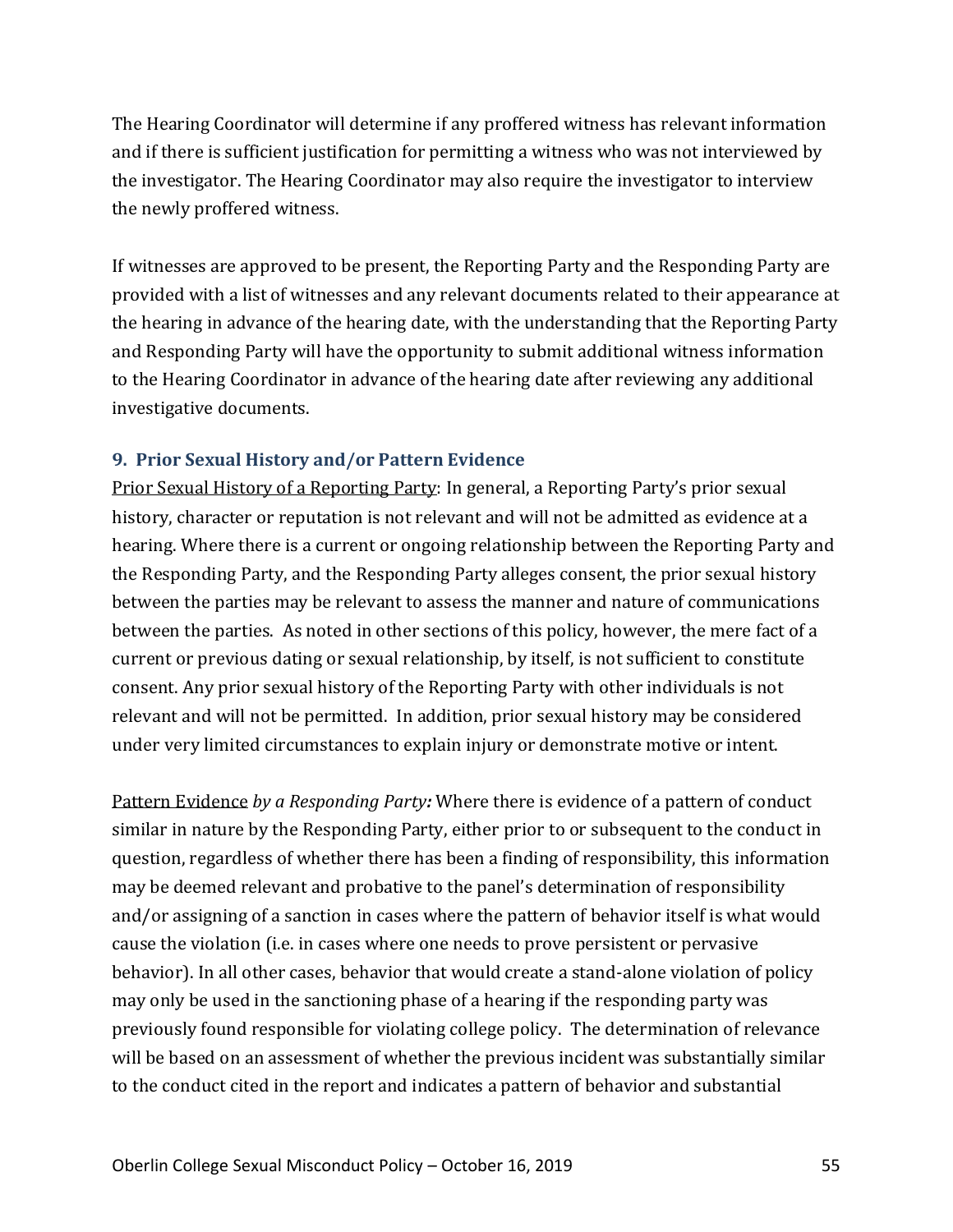conformity with that pattern by the Responding Party. Pattern evidence may also be relevant to prove intent, state of mind, absence of mistake or identity. Where there is a prior finding of responsibility for a similar act of sexual misconduct, the finding may not be considered in making a determination as to responsibility but will be considered in the assigning of a sanction.

The Hearing Coordinator, in consultation with the Title IX Coordinator, may choose to introduce this information, with appropriate notice to the parties. Alternatively, a party may request in writing that information under this section be admitted. A request to admit such information must be submitted to the Hearing Coordinator. The Hearing Coordinator, in consultation with the Title IX Coordinator, will assess the relevance of this information and determine if it is appropriate for inclusion at the hearing.

To aid in an advance determination of relevance of prior sexual history and/or pattern evidence, the following must be submitted before the hearing to the Hearing Coordinator via e-mail or in hardcopy format:

- A written statement and/or description of the proposed information, if not already provided during investigation; and
- A summary of why this information is relevant to making a decision of responsibility at the hearing.

If this information is approved as appropriate for presentation at the hearing, the Reporting Party and Responding Party will be provided with a brief description of the approved information before the hearing.

### **10. Request to Reschedule Hearing**

Either party can request to have a hearing rescheduled. Absent extenuating circumstances, requests to reschedule must be submitted to the Hearing Coordinator with an explanation for the request at least 3 business days prior to the hearing. The Hearing Coordinator in consultation with the Title IX Coordinator will review the request and determine whether a delay in the hearing is warranted, and will notify all parties of their decision.

### **11. Consolidation of Hearings**

At the discretion of the Hearing Coordinator, in consultation with the Title IX Coordinator, multiple reports may be consolidated against a Responding Party in one hearing, if the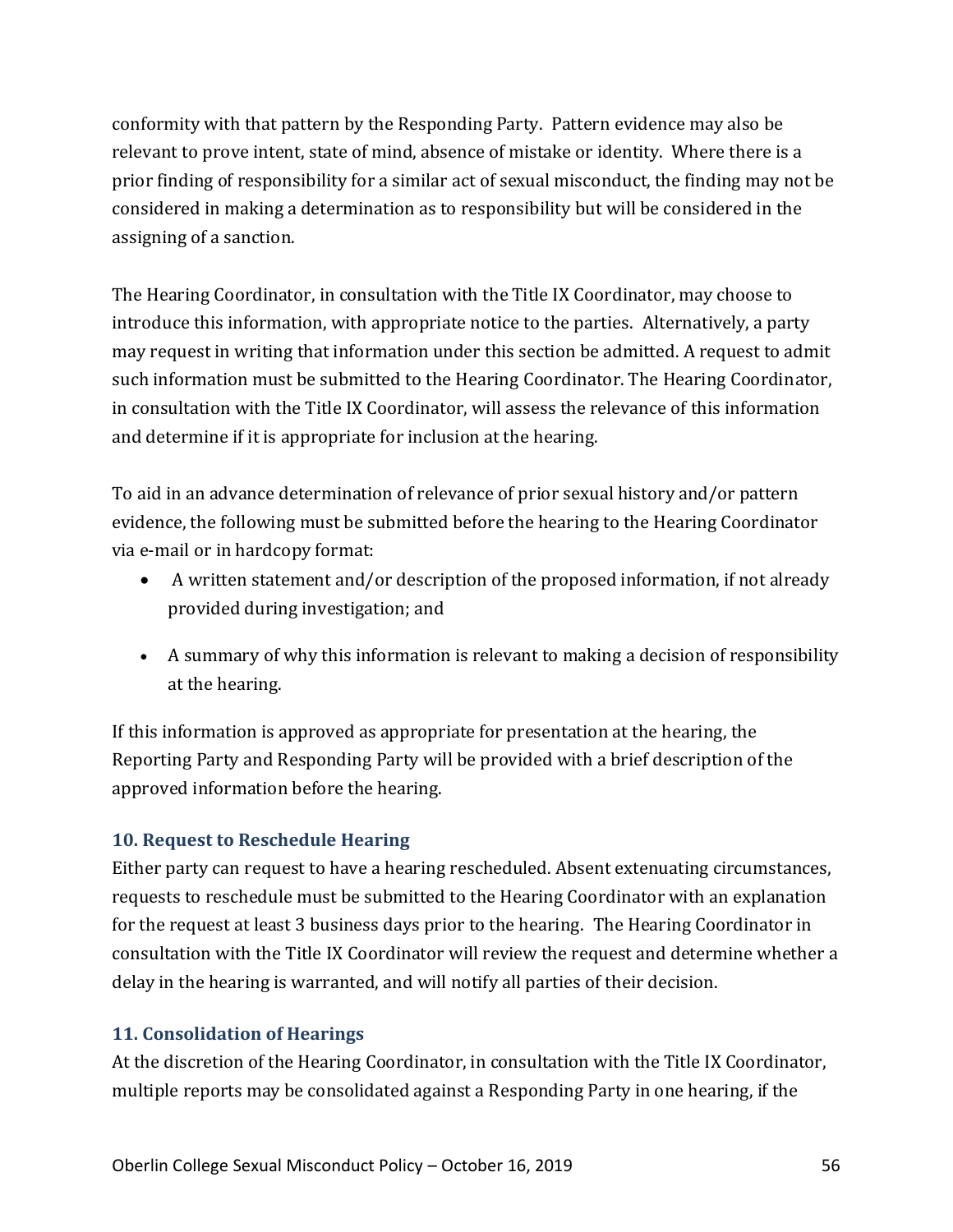evidence related to each incident would be relevant and probative in reaching a determination on the other incident. Matters may be consolidated where they involve multiple Reporting Parties, multiple Responding Parties, or related conduct that would regularly have been heard under the Code of Student Conduct.

# <span id="page-56-0"></span>**Hearing Procedures**

The Hearing Coordinator is responsible for the administration of all procedures related to the panel hearing.

### **1. Attendance at Hearing**

If a party does not attend a hearing for any non-emergency or non-compelling reason, the hearing may be held in their absence at the discretion of the Hearing Coordinator. The College will not require a Reporting Party to participate in or attend a hearing, although the College's ability to present evidence may be limited in the instance that a Reporting Party chooses not to participate in the hearing.

If a Responding Party who is a student withdraws from the College prior to the conclusion of an investigation or formal resolution under this policy, the Responding Party's academic transcript will be marked Withdrawal Pending Disciplinary Action. If a Responding Party who is a student chooses not to participate, the College will move forward with the resolution of the report and imposition of sanction, if any, in absentia. If the report is finally resolved while the Responding Party is absent, the Responding Party's academic transcript will be marked with the final outcome in accordance with regular practice under this policy.

A Reporting Party or Responding Party may also request alternative testimony options that would not require physical proximity to the other party. Options include placing a privacy screen in the hearing room or allowing the Reporting Party or Responding Party to speak outside the physical presence of the other by using appropriate technology to facilitate participation. The Hearing Coordinator must review any proposed alternative in advance of the hearing to ensure that it is consistent with the goals of a fair and equitable process. While these options are intended to help make the Reporting Party or Responding Party more comfortable, they are not intended to work to the disadvantage of the other party.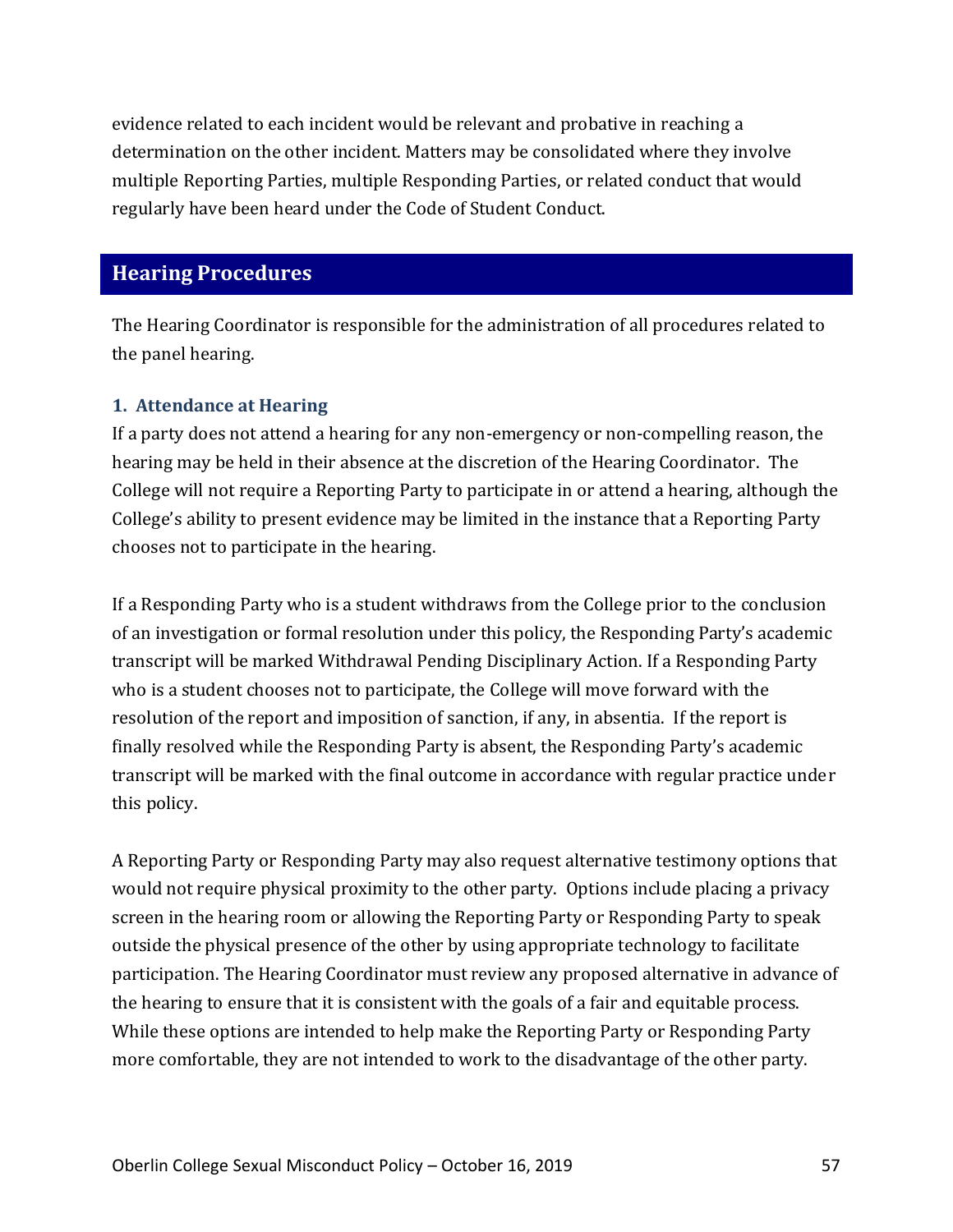Thus, when one party requests alternative testimony options, the other party may participate in a similar manner.

### **2. Participants in Hearing Procedures**

The Hearing Panel is a closed hearing and is not open to the public. The individuals who may appear before the Hearing Panel are: the Reporting Party; the Responding Party; any individuals serving as an approved advisor or support person; any individuals appearing as witnesses; and any relevant administrators necessary to facilitate the hearing.

### **3. Safeguarding of Privacy**

All parties involved in a hearing are required to keep the information learned in preparation for the hearing and at the hearing private. No copies of documents provided are to be made or shared with any third parties. All copies provided must be returned to the College at the conclusion of the hearing and any appeals. Any breach of this duty is subject to further disciplinary action by the College. The College expectation of privacy during the hearing process should not be understood to limit any legal rights of the parties during or after resolution. The College may not, by federal law, prohibit the Reporting Party from disclosing the final outcome of a formal process (after any appeals are concluded). All other conditions for disclosure of hearing records and outcomes are governed by FERPA and any other applicable privacy laws.

### **4. Hearing Panel Protocol**

The hearing is intended to provide a fair and ample opportunity for each party to present relevant information and witnesses. The Hearing Body will make factual findings, determine whether College policy was violated, and recommend appropriate sanctions and remedies. The hearing is not comparable to a criminal trial; it is not designed to be adversarial in nature. The Hearing Body is the mechanism by which the College assesses whether College policy has been violated, and as appropriate, takes formal disciplinary action regarding a violation of College policy.

The Hearing Panel will choose one member of the panel to serve as chair, and in cases where there is a single Hearing Administrator that person will fill this role. A hearing will be called to order by the chair. The chair will explain the hearing process and will provide an opportunity to all parties to ask procedural questions prior to initial statements and the presentation of information.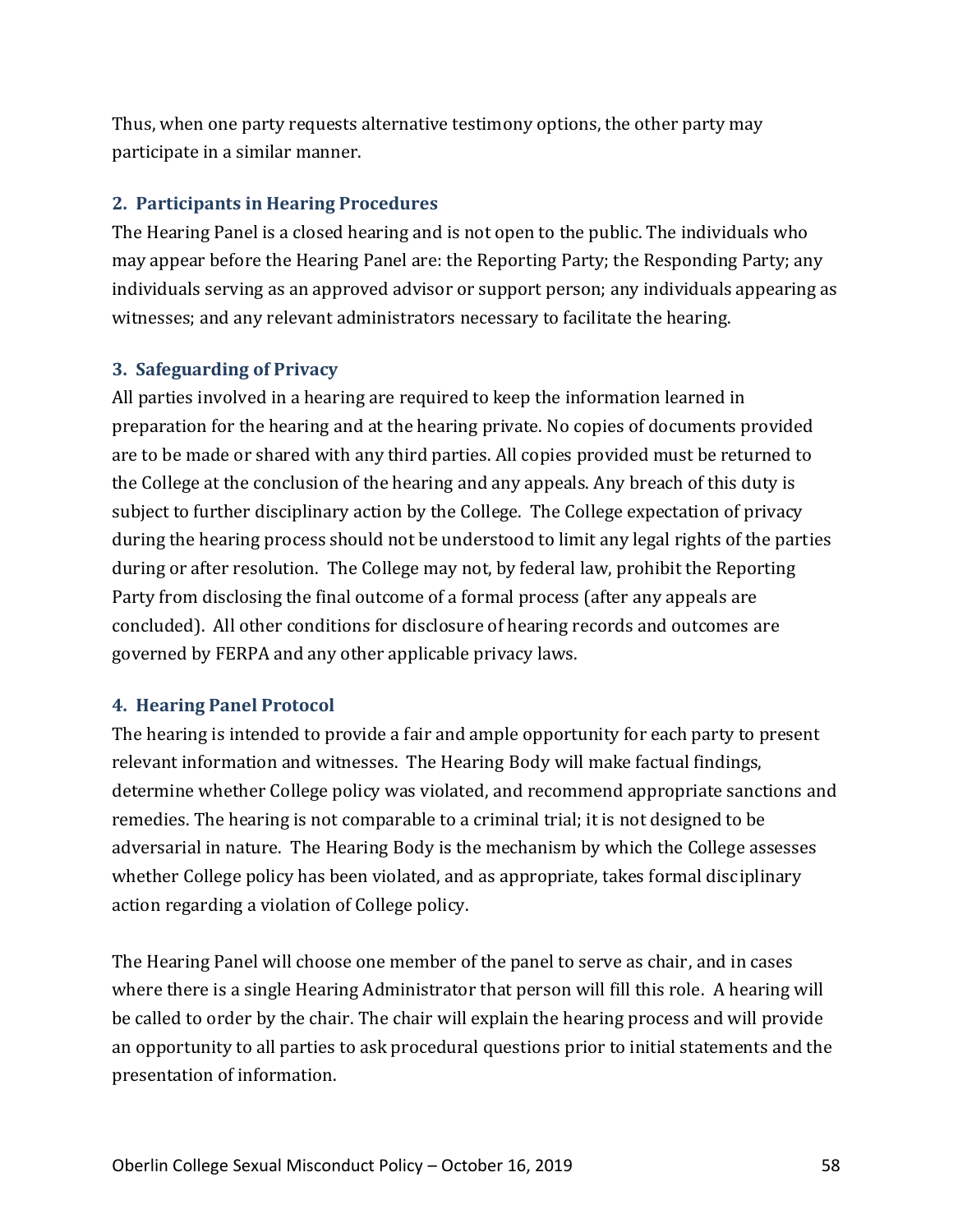The investigator will provide a brief statement summarizing the investigation. The statement should focus on the areas of agreement and disagreement in order to assist the Hearing Body in prioritizing areas of inquiry. The Hearing Body, Reporting Party, or Responding Party may make brief inquiries of the investigator at this juncture, as there will be additional opportunity to ask questions of the investigator after the Hearing Body has heard from the Reporting Party, the Responding Party, and any witnesses.

The Reporting Party has the option to supplement the information provided to the Body with a brief statement. This is not intended to be a retelling of the event. The Hearing Body may pose questions to the Reporting Party, including questions submitted in writing to the Hearing Body by the Responding Party. The Responding Party will not be permitted to question the Reporting Party directly. In the event that the College serves as the Reporting Party, the designated institutional representative will have the same opportunity to make a statement.

After the Reporting Party is finished, the Responding Party has the option to make a brief statement. The Hearing Body may pose questions to the Responding Party, including questions submitted in writing to the Hearing Body by the Reporting Party. The Reporting Party will not be permitted to question the Responding Party directly.

The Body may hear from witnesses on behalf of the Reporting Party and the Responding Party. Each witness will be questioned by the Hearing Body, and, as appropriate, the Reporting Party and the Responding Party may submit questions in writing to be asked by the panel.

The Hearing Body, the Reporting Party, and Responding Party may then question the investigator. The investigator is not permitted to offer an opinion on the credibility of any individual or as to the ultimate issue.

At the conclusion of the presentation of all witnesses, the Reporting Party and Responding Party will have the option to address briefly any outstanding issues of fact.

### **5. Questioning of Witnesses**

It is the responsibility of the Hearing Body to assure that the information necessary to make an informed decision is presented. The Body members may play an active role in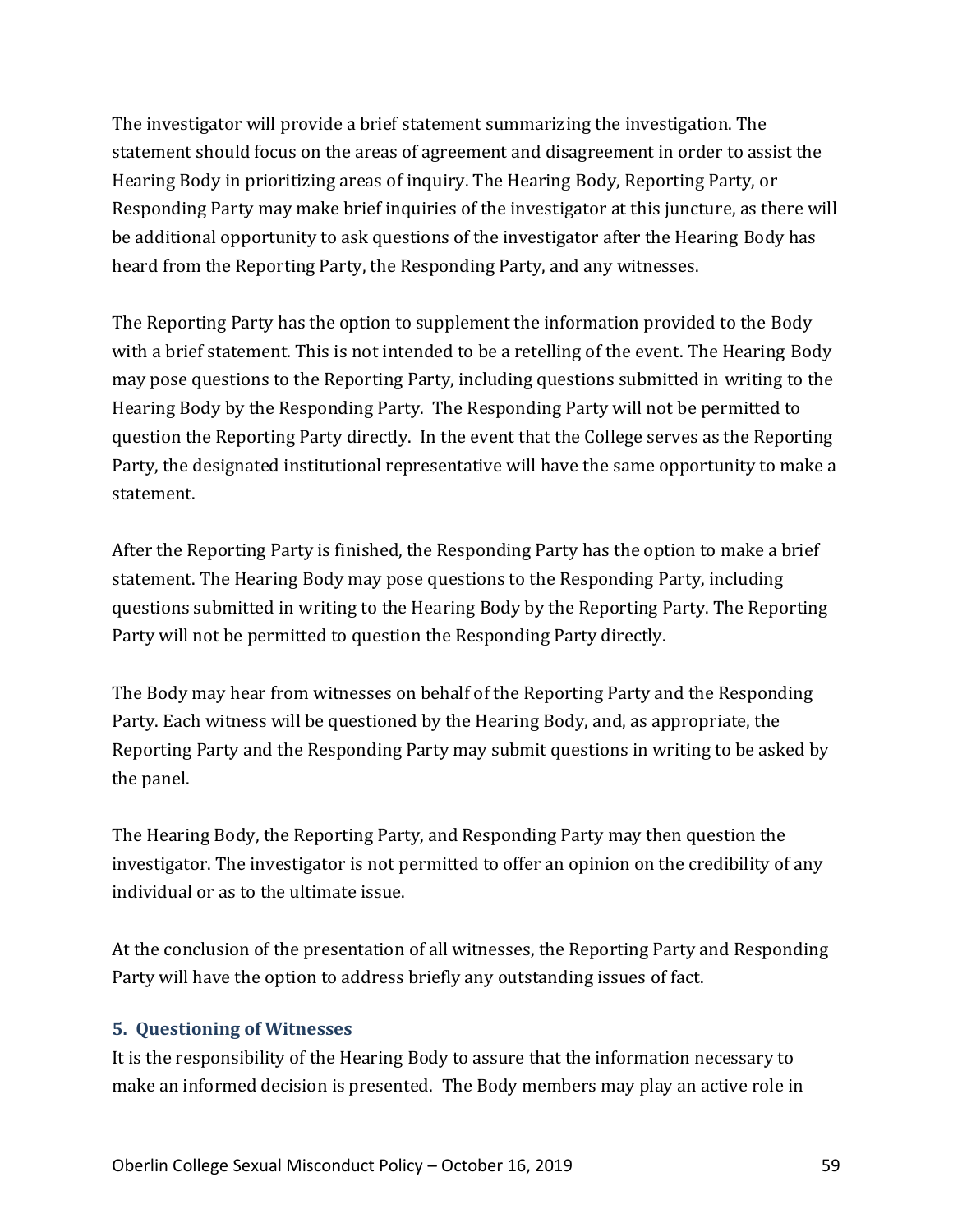questioning both parties and witnesses involved in the case. At times, the Body members may need to ask difficult or sensitive questions in order to understand areas of factual dispute or gain a full understanding of the context.

The Reporting and Responding parties are encouraged to prepare a written list of questions in advance. The parties may also submit questions in writing to the chair throughout the course of the hearing. The chair, in consultation with the Body, will determine the appropriateness and relevance of the questions.

Parties and other individuals who offer information at a hearing are expected to respond honestly, and to the best of their knowledge. The Hearing Body reserves the right to recall any party or witness for further questions and to seek additional information necessary to make a decision.

### **6. Deliberation**

After all of the information has been presented, all parties will be dismissed and the hearing will be formally concluded.

The Hearing Body will conduct their deliberations in private. The Body must complete their deliberations within 2 business days. The Hearing Coordinator and Title IX Coordinator can remain for deliberations, but cannot participate in the deliberations or vote.

The Hearing Body will determine a Responding Party's responsibility by a preponderance of the evidence. Under this standard, individuals are presumed not to have engaged in the conduct reported unless a preponderance of the evidence supports a finding that sexual misconduct occurred. This means that the Hearing Body will decide whether it is "more likely than not," based upon all of the relevant information, that the Responding Party is responsible for the alleged violation. The Hearing Body must reach a decision on responsibility by majority vote. The votes of individual Body members will not be shared with the parties.

If the Body finds the Responding Party responsible, the Body will then recommend appropriate sanctions to the Hearing Coordinator. The Hearing Coordinator, in consultation with the Title IX Coordinator, will review the recommendations for fairness and consistency and the designated administrator will impose an appropriate sanction.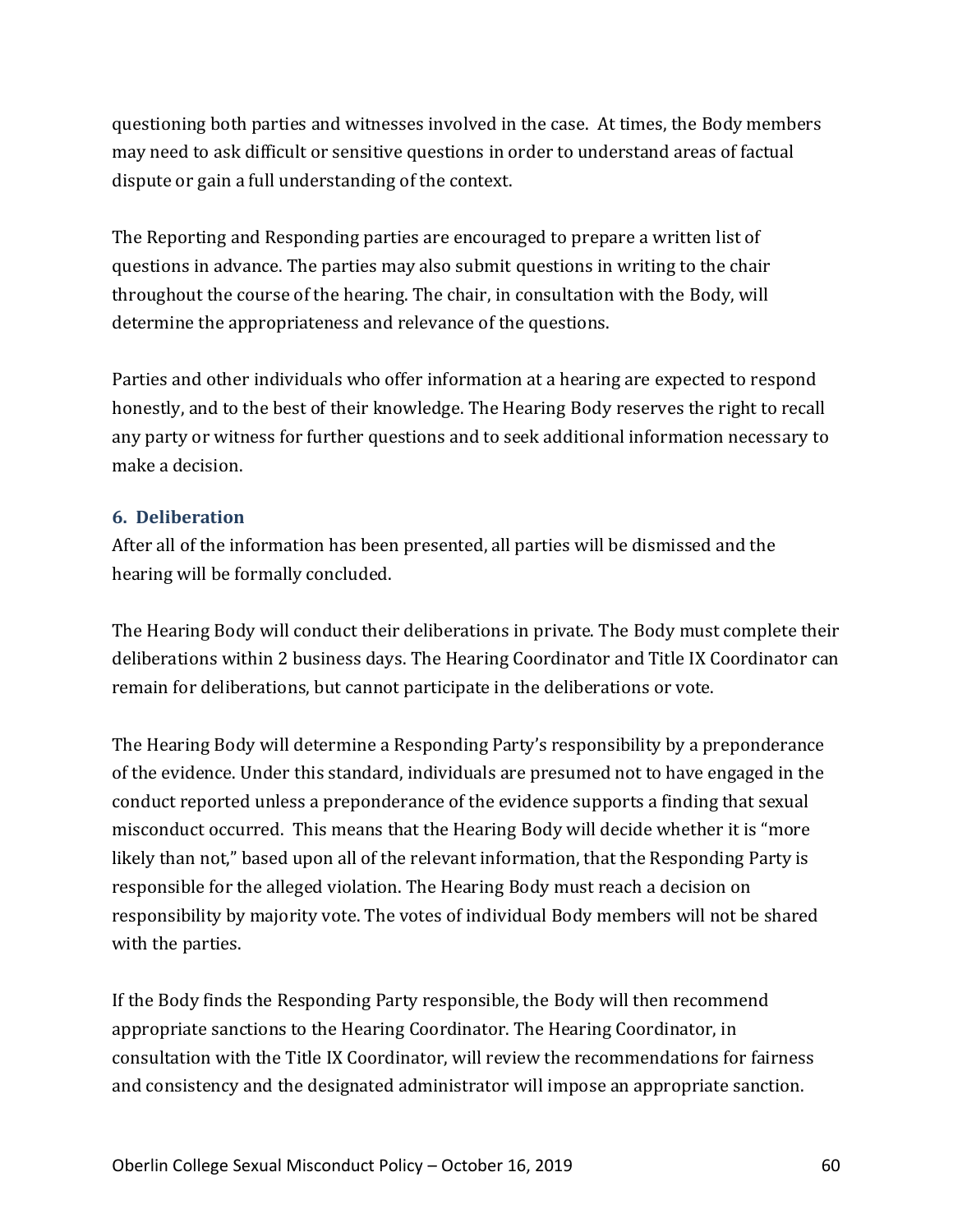The findings of the Hearing Body will be documented in writing by the Hearing Body chair. The findings will detail the findings of fact and the basis/rationale for the decision of the Hearing Body, making reference to the evidence that led to the finding. This report will be submitted by the Hearing Body chair to the Hearing Coordinator at the time of the decision.

### <span id="page-60-0"></span>**Sanctions**

A Hearing Body that finds a Responding Party responsible for a violation of this policy will recommend appropriate sanctions that may include, but are not limited to, those set forth below. Sanctions may be issued individually, or a combination of sanctions may be imposed. The Reporting Party and Responding Party will each have the opportunity to present a written statement about impact and/or request sanctions to the Hearing Coordinator in advance of the hearing. The Hearing Body will review these statements only if the Responding Party has been found responsible for one or more violation.

In general:

- Any person who is determined to have committed non-consensual sexual intercourse may receive a sanction ranging from suspension to expulsion/termination. As a general expectation, suspensions should last at least until the Reporting Party has graduated (or otherwise separated) from the College.
- Any person who is determined to have committed non-consensual sexual contact or any other prohibited form of conduct may receive a sanction ranging from a warning to expulsion/termination.

The Hearing Body may deviate from the range of recommended sanctions, based upon a full consideration of the following factors:

- the impact of the conduct on the Reporting Party;
- the impact of the conduct on the community, its members, or College property;
- the nature and violence of the conduct at issue;
- prior misconduct by the Responding Party, including the Responding Party's prior discipline or criminal history, both at the College or elsewhere, if known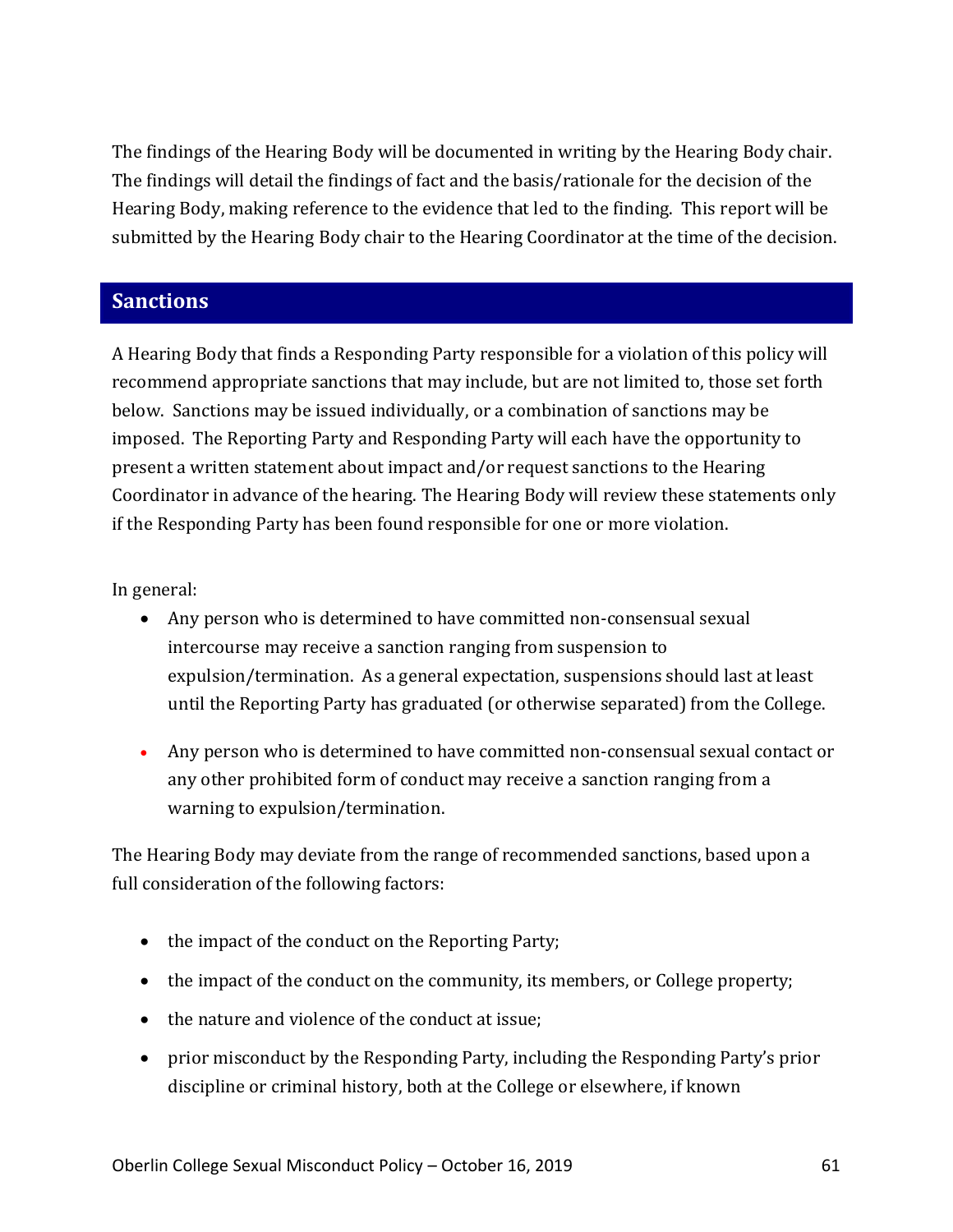- whether the Responding Party has accepted responsibility for their actions;
- how the College has sanctioned similar incidents in the past, based upon information about such similar incidents that the Hearing Coordinator will provide upon request;
- maintenance of a safe and respectful environment conducive to learning;
- protection of the College community; and,
- any other mitigating, aggravating or compelling circumstances in order to reach a just and appropriate resolution in each case.

The Hearing Body may also consider educational strategies that, taking into account the impact on the Reporting Party and the safety of the community as a whole, allows a Responding Party to learn about the origins of their behavior, their responsibility for this behavior, and how they can change this behavior. Such strategies may be suggested in addition to, but not in place of, the recommended sanctions.

The Hearing Body will make a recommendation about the appropriate sanction. The Hearing Coordinator and Title IX Coordinator will review the Body's recommendations and take reasonable steps to foster consistency for similar violations and circumstances. The Hearing Coordinator or Designated Administrator will then affirm or modify the recommended sanction.

Sanctions that may be imposed under this policy include, but are not limited to, the following:

- **Warning:** Notice, in writing, that continuation or repetition of prohibited conduct may be cause for additional disciplinary action.
- **Disciplinary Probation:** A written reprimand for violating College policy. This status specifies a period of time during which the party's or organization's good standing with the College may be in jeopardy. The party is officially warned that continuation or repetition of prohibited conduct during this period may be cause for additional conduct action including probation, suspension, or expulsion from the College.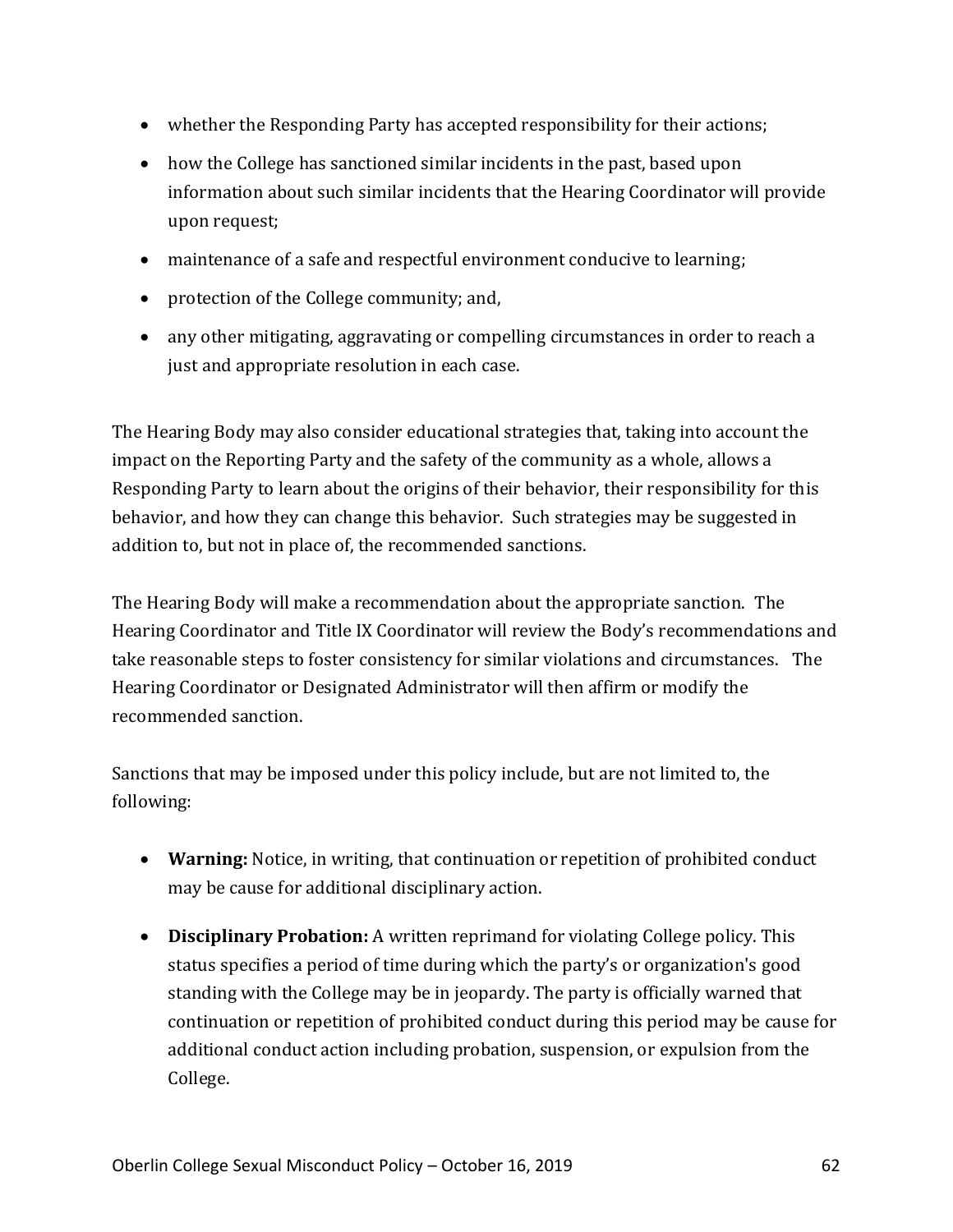- **Training:** A requirement that the Responding Party receive specific training within a designated time period and at their own expense to prevent further misconduct or discrimination or harassment. Failure to submit documentation of completion of the training within the specified time period may lead to further disciplinary action.
- **Limits on Participation:** Exclusion from participation in privileged activities for a specified period of time. For students, privileged activities may include, but are not limited to, elected or appointed student offices, student research, athletics, some student employment, and study abroad. Additional restrictions or conditions may also be imposed. Violations of the terms of disciplinary probation or any other College policy violations may result in further disciplinary action.
- **Restitution:** Repayment to an affected party, including the College, for damages resulting from a violation of this policy. To enforce this sanction, the College reserves the right to withhold its transcripts and degrees or to deny a student participation in graduation ceremonies and privileged events.
- **Removal from Campus Housing**: Students may be removed from College housing and/or barred from applying for campus housing due to disciplinary violations of this policy.
- **Suspension:** Exclusion from College premises, attending classes, and other privileges or activities for a specified period of time, as set forth in the suspension notice. Notice of this action will remain in the student conduct file or employee file and will be permanently recorded on a student's academic transcript unless specified otherwise in the suspension notice.
- **Expulsion:** Permanent termination of student status and exclusion from College premises, privileges, and activities. This action will remain in the student conduct file and will be permanently recorded on the student's academic transcript.
- **Termination**: Permanent separation of the faculty or staff member from the College.
- **Withholding Degree:** The College may withhold awarding a degree otherwise earned until the completion of the process set forth in this policy, including the completion of all sanctions imposed, if any.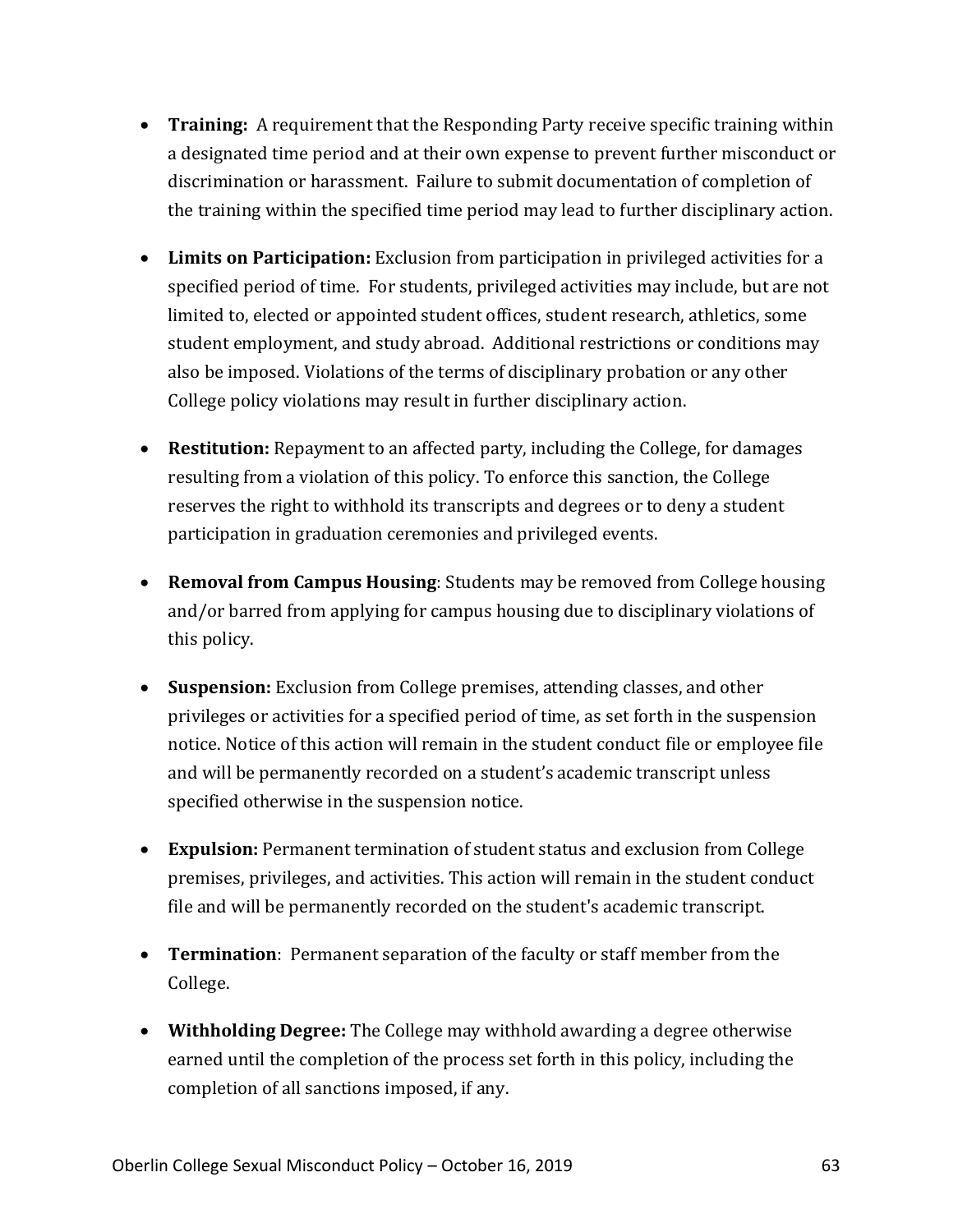• **Revocation of Admission and/or Degree:** Admission to, or a degree awarded by, the College may be revoked for fraud, misrepresentation in obtaining the degree or violation of College policies, the Student Code of Conduct or for other serious violations committed by a student prior to enrollment or graduation.

Other sanctions may be imposed instead of, or in addition to, those specified here. Service, education or research projects may also be assigned. More than one of the sanctions listed above may be imposed for any single violation.

The Hearing Body may also recommend remedies for the Reporting Party and remedies for the Oberlin community. On the conclusion of the hearing, the Title IX Coordinator is responsible for reviewing, adjusting, and implementing these remedies in order to eliminate the hostile environment and prevent its recurrence.

# <span id="page-63-0"></span>**Outcome Letter**

The outcome of the Hearing Body will be communicated to the Reporting Party and Responding Party simultaneously and in writing, usually within 4 business days from the date the hearing is concluded. The notification of each party should occur at or near the same time.

The letter to each party will include the outcome and the rationale for the outcome. It will also set forth each party's appeal rights, including the time frame for submitting an appeal. Any change in the outcome before it becomes final will also be communicated to the parties in writing.

In addition, the Responding Party will be fully informed of any sanctions.

For reports involving sexual violence, the Reporting Party will be fully informed of any sanctions. For all other reports under this policy, the Reporting Party will be informed of only those sanctions that directly relate to the Reporting Party, consistent with FERPA and other applicable law.

Sanctions imposed are implemented immediately unless the Dean of Students (or their designee) stays implementation in extraordinary circumstances, pending the outcome of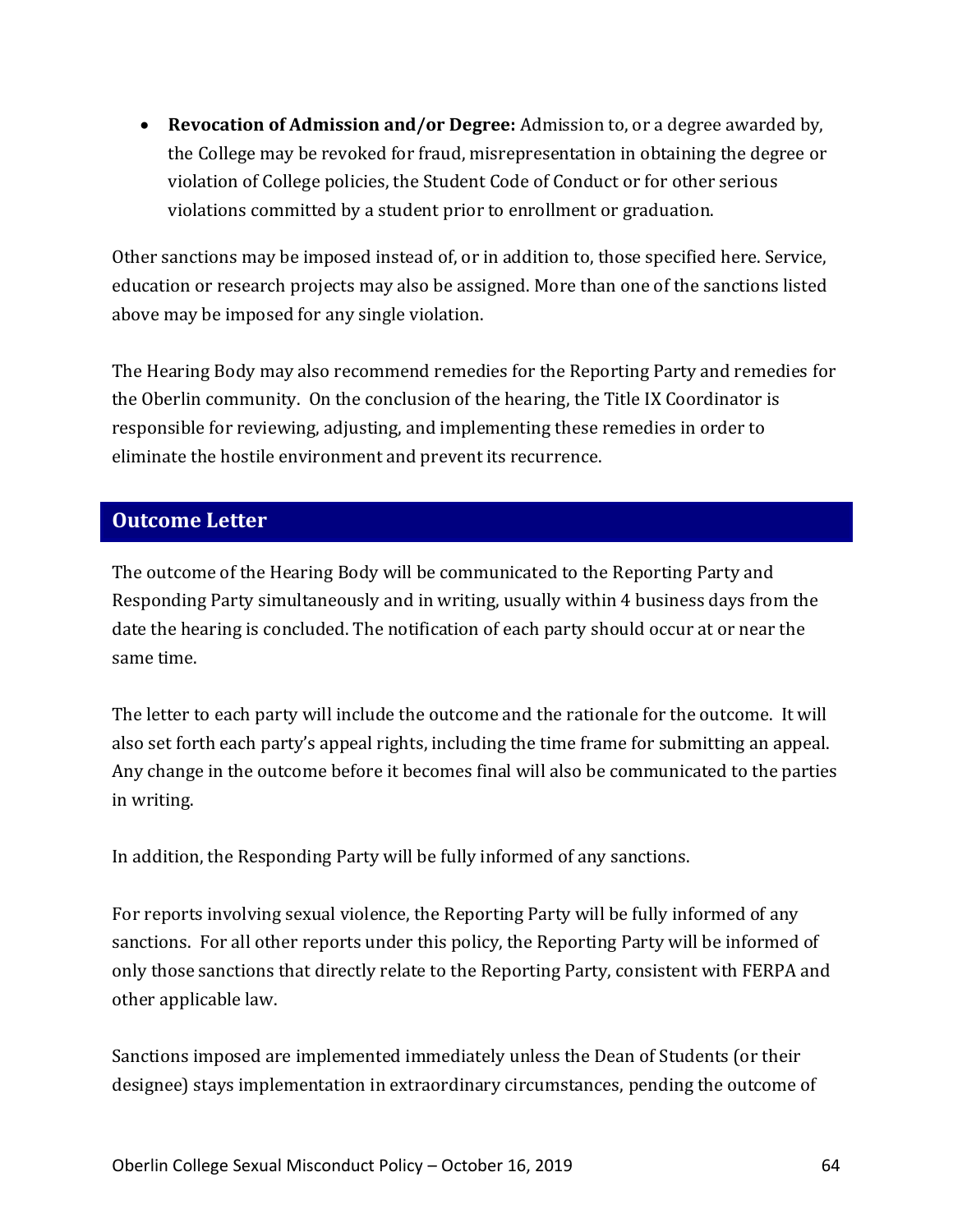the appeal. For students, pending graduation, study abroad, internships/externships, or other events do not typically constitute extraordinary circumstances

The College reserves the right to notify parents/guardians of dependent students regarding any health or safety risk, change in student status or conduct situation, particularly alcohol and other drug violations. The College may also notify parents/guardians of non-dependent students who are under age 21 of alcohol and/or drug policy violations. Where a student is not dependent, the College will contact parents/guardians to inform them of situations in which there is a significant and articulable health and/or safety risk. The College also reserves the right to designate which College officials have a need to know about individual conduct reports pursuant to FERPA requirements.

# <span id="page-64-0"></span>**Appeals Process**

Either party may appeal the final outcome in writing to their Division Head (or their designee) or for students to the Dean of Students (or their designee), who will serve as the Appeals Officer. The appeal must be filed in writing within five business days of receiving the written outcome. The appeal shall consist of a plain, concise and complete written statement outlining the grounds for appeal and all relevant information to substantiate the basis for the appeal.

The Reporting Party and/or Responding Party may appeal only the parts of final outcome directly relating to themselves. Dissatisfaction with the outcome of the hearing is not grounds for appeal. The only grounds for appeal are:

- A procedural or substantive error occurred that significantly affected the outcome of the hearing (e.g. substantiated bias, material deviation from established procedures, etc.).
- New evidence, unavailable during the original hearing or investigation despite the reasonable efforts of the party, that could substantially impact the original finding or sanction (a summary of this new evidence and its potential impact must be included).
- Sanctions were significantly disproportionate to the violation.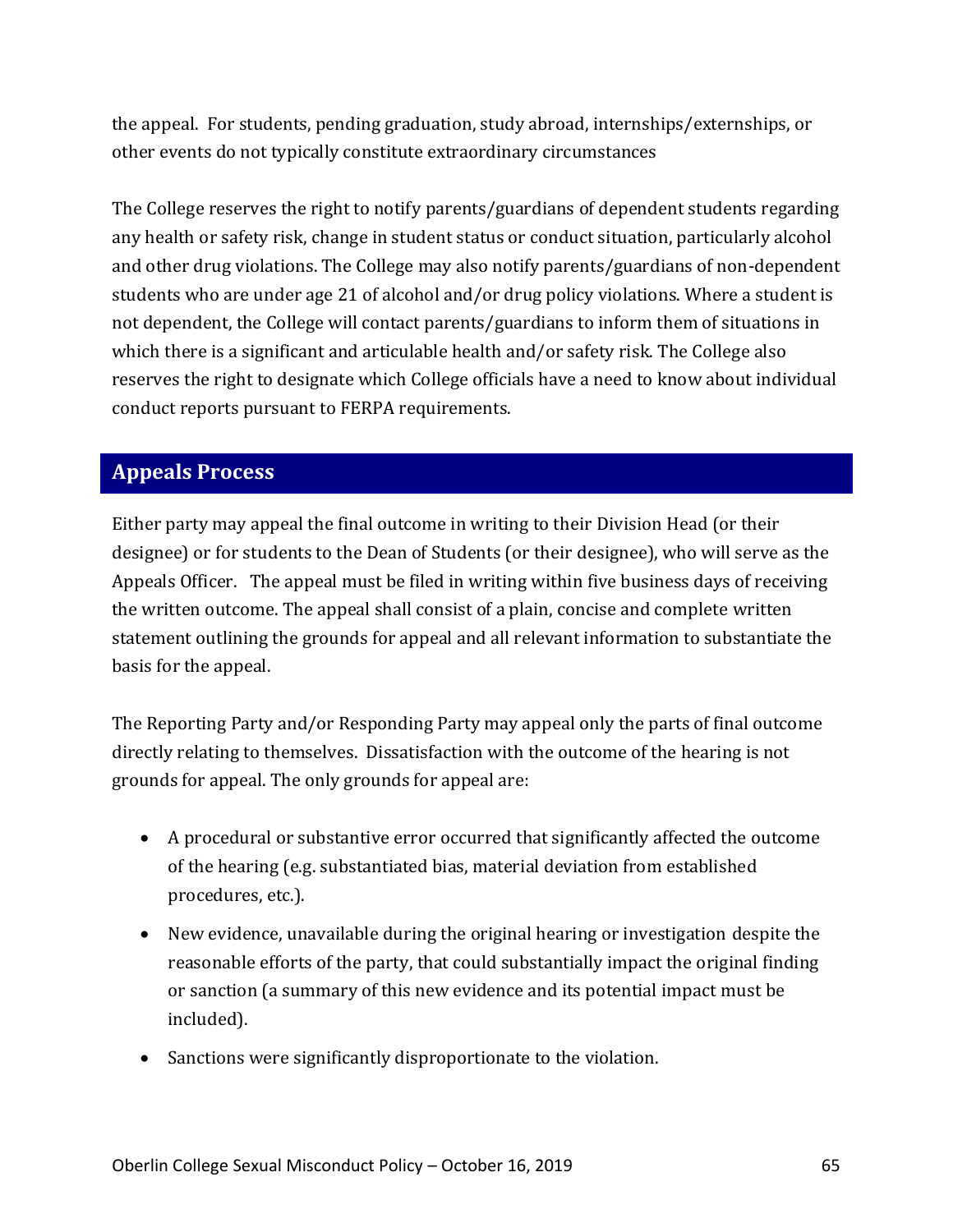The receipt of the appeal will be acknowledged in writing (which can include email). The written appeal document will be shared with the other party, and the other party will be given the opportunity to respond in writing should they choose to do so. Any response must be submitted to the Appeals Officer within 3 business days from receipt of the appeal. The appeals documents from each party will be considered together in one appeal review process.

In any request for an appeal, the burden of proof lies with the party requesting the appeal, as the original determination and sanction are presumed to have been decided reasonably and appropriately. The Appeals Officer shall first consider whether the appeal is timely filed and if so, whether the appeal is properly framed based on the three grounds. If the Appeals Officer determines that the appeal does not properly fit within one of the three grounds, the appeal will be denied.

If the appeal is based on procedural or substantive error, the Appeals Officer may return the report to the original Hearing Body with instructions to reconvene to cure the error, or in rare cases where the error cannot be cured, the Appeals Officer can ask that a new hearing occur before a newly constituted Hearing Body. In the instance that a new hearing occurs, the parties would have the right to appeal that finding.

In the case of new and relevant information, the Appeals Officer can recommend that the case be returned to the original Hearing Body to assess the weight and effect of the new information and render a determination after considering the new facts. The reconsideration of the Hearing Body is final.

Appeals are not intended to be full rehearing of the report. In most cases, appeals are confined to a review of the written documentation or record of the original hearing, and pertinent documentation regarding the grounds for appeal. This is not an opportunity for the Appeals Officer to substitute their judgment for that of the original hearing body merely because they disagree with its finding and/or sanctions. Appeals decisions are to be deferential to the original hearing body, making changes to the finding only where at least one of the three specified grounds for appeal is established. The Appeals Officer can affirm or alter the original findings, depending on the basis of the requested appeal.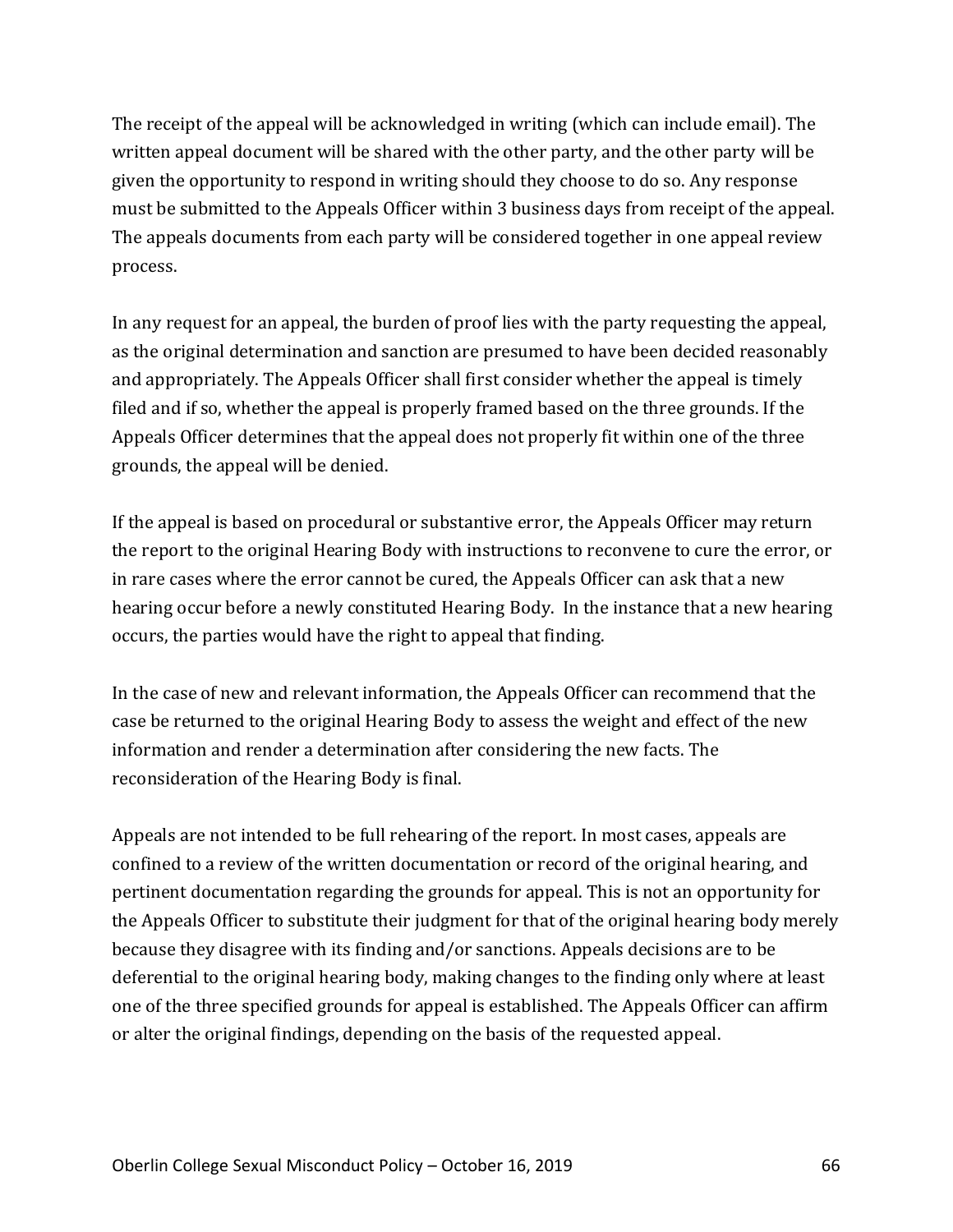Sanctions imposed are implemented immediately unless the appropriate Division Head(or designee) stays implementation in extraordinary circumstances, pending the outcome of the appeal. For students, pending graduation, study abroad, internships/externships, or other events do not typically constitute extraordinary circumstances. In cases where the appeal results in reinstatement to the institution or of privileges, all reasonable attempts will be made to restore the party to their prior status, recognizing that some opportunities lost may be irretrievable in the short term.

The Appeals Officer will render a written decision on the appeal simultaneously to the Reporting Party and Responding Party within 15 business days from the date of the submission of all appeal documents by both parties. Appeal decisions are final.

# <span id="page-66-0"></span>**Integrity of Proceedings**

These procedures are entirely administrative in nature and are not considered legal proceedings. Neither party may audio or video record the proceedings, nor are attorneys allowed to participate except as outlined in the section on "Advisors, Support Persons, and Attorneys." The Hearing Coordinator will audio tape the proceedings for College records.

<span id="page-66-1"></span>At the Hearing Coordinator's discretion, anyone disrupting the hearing may be removed.

# **Records**

All records related to complaints filed with the Office of Equity Diversity and Inclusion will be maintained in accordance with the records retention policy found on the website here: [go.oberlin.edu/SMPolicy](http://go.oberlin.edu/SMPolicy)

# <span id="page-66-2"></span>**10. Primary Prevention, Education, and Training**

# <span id="page-66-3"></span>**Role and Scope**

Oberlin College recognizes that the most effective way to achieve a campus free of sexual and/or gender-based harassment, discrimination and violence, including sexual violence, stalking, and intimate partner violence is to equip all community members with the skills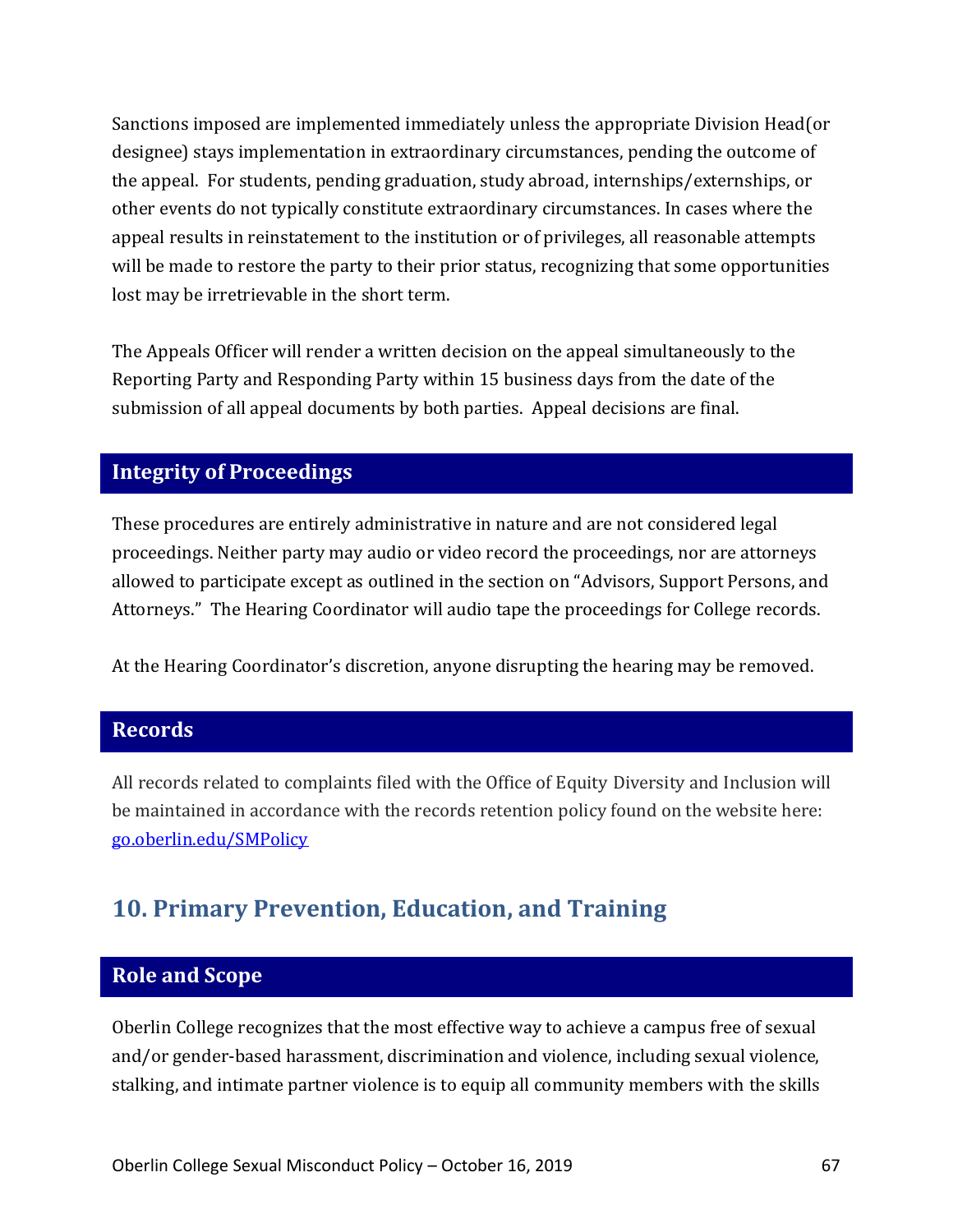to recognize and prevent sexual misconduct. The College wants to ensure that all members of the community understand and participate in our shared standards of equity, inclusion, civility, and respect.

In order to achieve these goals, Oberlin College offers regular primary prevention programs and ongoing education and awareness programs for all students and employees. Employees who play a key role in implementing the policy, including those faculty and staff who are likely to receive reports of sexual and/or gender-based harassment, discrimination and violence, including sexual violence, stalking, and intimate partner violence, will receive in-depth annual training to ensure a timely, sensitive, respectful, and effective intuitional response. The College is committed to ensuring that all employees understand how to respond to reports of sexual misconduct.

### In particular:

All new and transfer students and all new employees will receive education in primary prevention and awareness of sexual and/or gender-based harassment, discrimination and violence, including sexual violence, stalking, and intimate partner violence. These training programs will include:

- A statement that the institution prohibits sexual and/or gender-based harassment, discrimination and violence, including sexual violence, stalking, and intimate partner violence
- The definition of prohibited conduct, including sexual and/or gender-based harassment, discrimination and violence, including sexual violence, stalking, and intimate partner violence, under College policy and state law
- The definition of consent in reference to sexual activity under College policy and state law
- A description of safe and positive options for bystander intervention
- Information on risk reduction
- Information on how to recognize warning signs of abusive behavior in order to mitigate the likelihood of perpetration, victimization, or bystander inaction
- Options and resources for reporting sexual and/or gender-based harassment,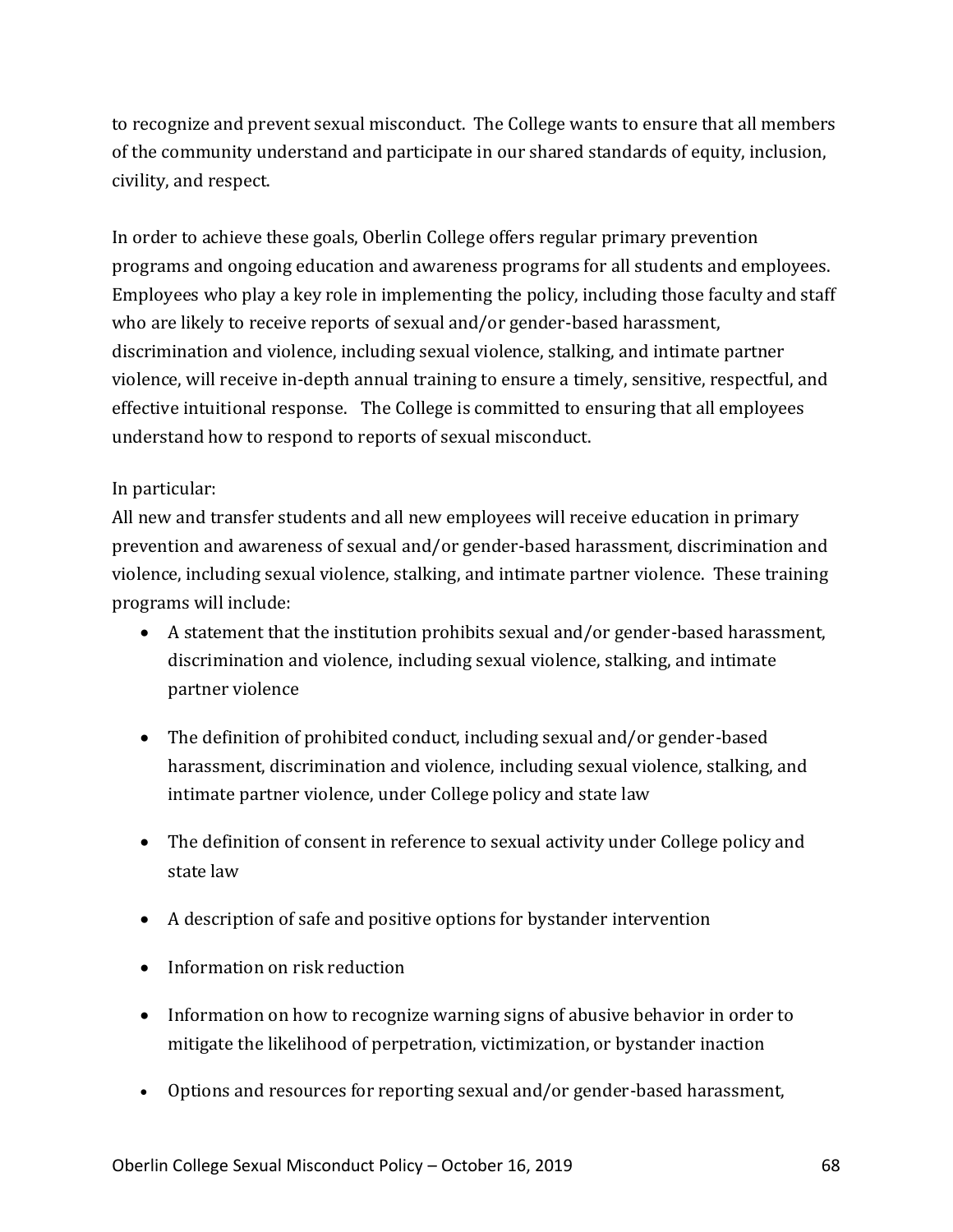discrimination and violence, including sexual violence, stalking, and intimate partner violence

All continuing students, staff, and faculty will receive regular opportunities to review this information, become acquainted with new policies and best practices, and practice key skills. All employees of the college are expected to complete training on a bi-annual basis.

The Title IX Coordinator is responsible for oversight, coordination, and assessment of prevention and training programs on campus, in collaboration with the appropriate departments and personnel. The Title IX Team should review campus education and prevention programs on an annual basis to ensure quality and address staffing and resource needs. Training and education may be provided by appropriately trained campus personnel and/or external partners.

# <span id="page-68-0"></span>**11. Policy Review**

The Title IX Team is authorized to make minor changes to this policy, such as updating contact information and professional roles or major changes required to align policy language with any new legal requirements. Such changes should be reported to the General Faculty at least once a year. Major changes to the policy beyond those required by law should be submitted to the General Faculty for approval, or, as appropriate, to the General Faculty Council acting as the executive body of the General Faculty. In addition, the Title IX Team will review the policy annually, based on experiences of people involved with the policy, to determine if major changes are required. Any community member with concerns about the policy should contact the Title IX Coordinator to discuss their concerns.